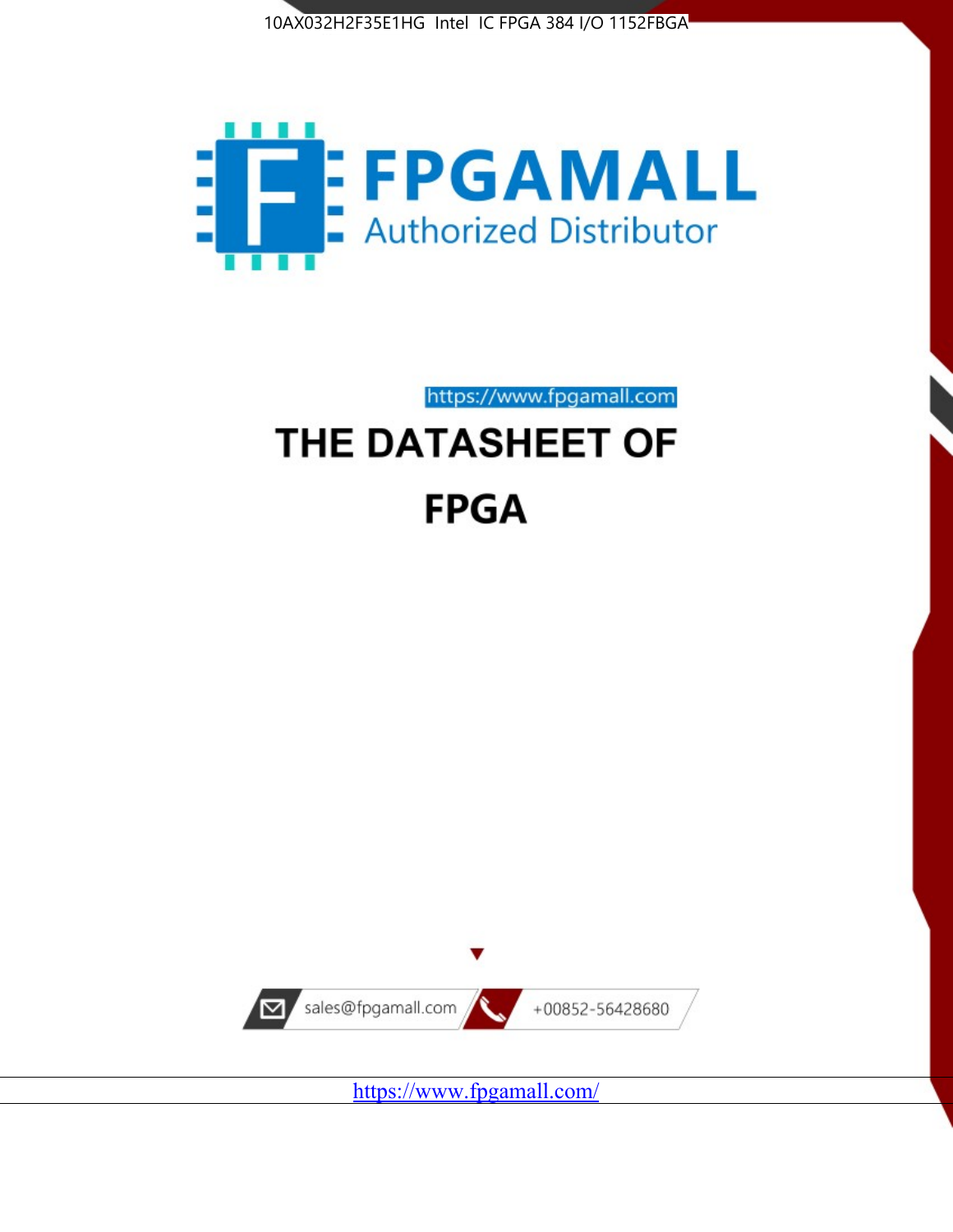10AX032H2F35E1HG Intel IC FPGA 384 I/O 1152FBGA



# **Intel® Arria® 10 Device Overview**



**A10-OVERVIEW | 2018.12.06** Latest document on the web: **[PDF](https://www.intel.com/content/dam/www/programmable/us/en/pdfs/literature/hb/arria-10/a10_overview.pdf)** | **[HTML](https://www.intel.com/content/www/us/en/programmable/documentation/sam1403480274650.html)**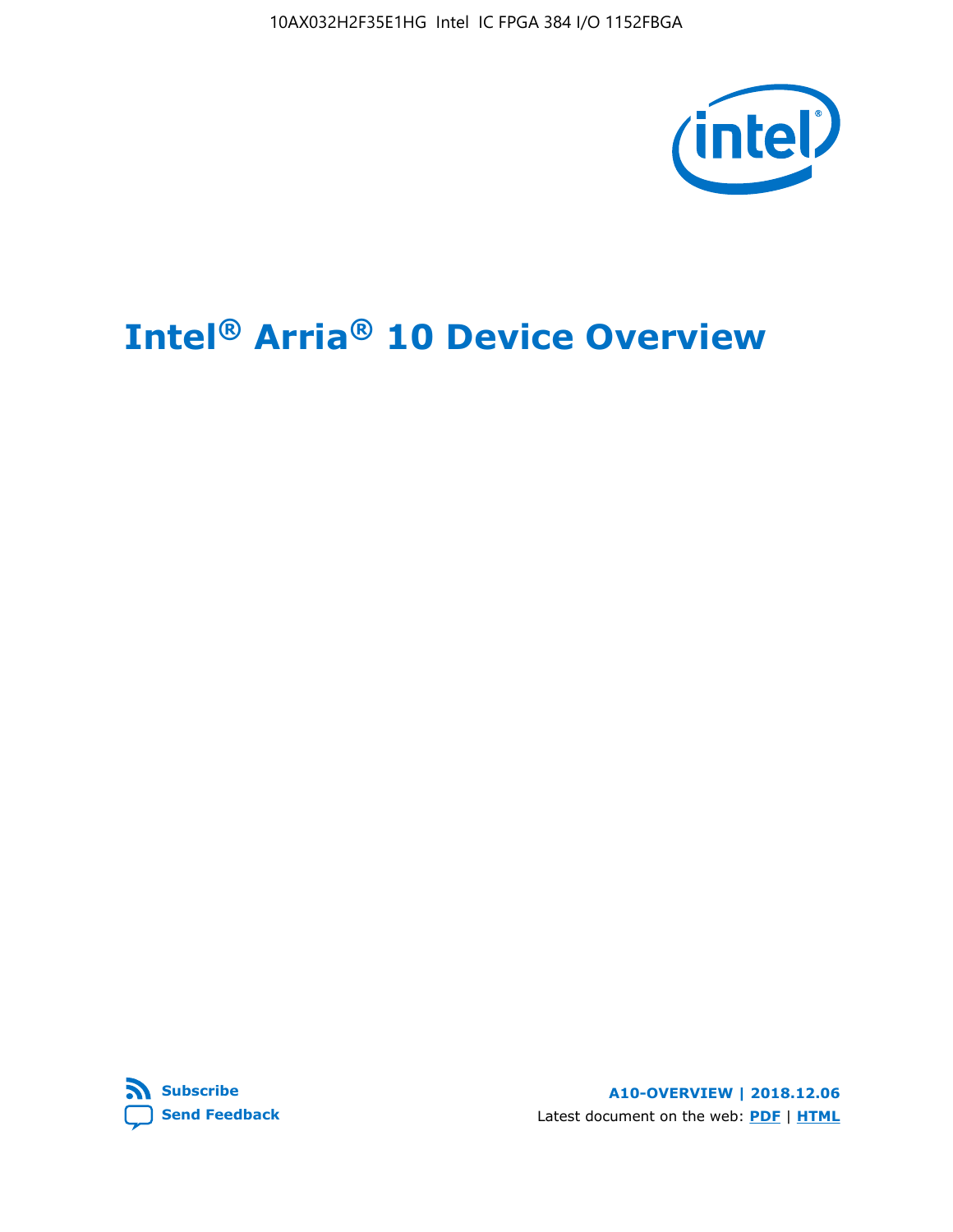

**Contents** 

# **Contents**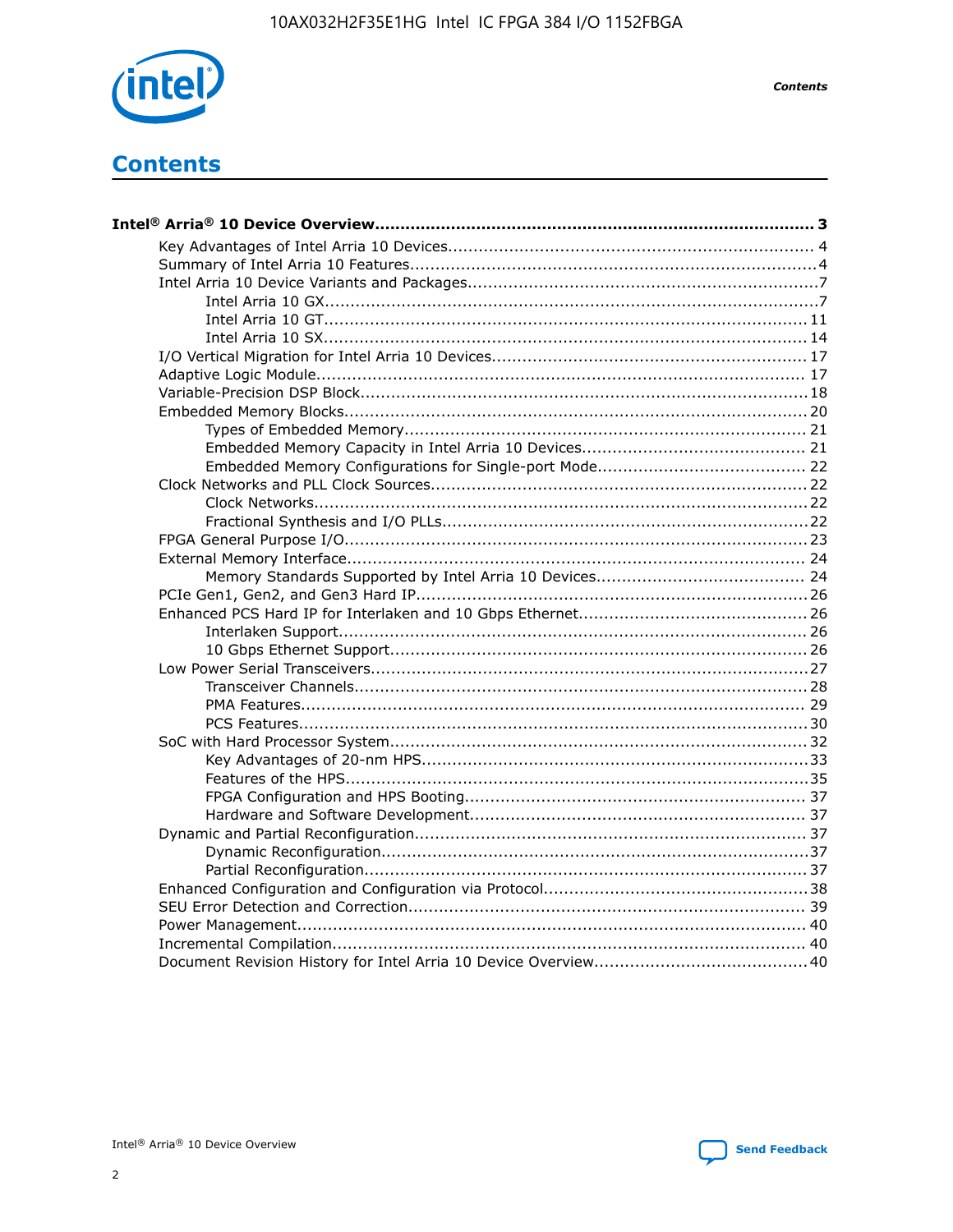**A10-OVERVIEW | 2018.12.06**

**[Send Feedback](mailto:FPGAtechdocfeedback@intel.com?subject=Feedback%20on%20Intel%20Arria%2010%20Device%20Overview%20(A10-OVERVIEW%202018.12.06)&body=We%20appreciate%20your%20feedback.%20In%20your%20comments,%20also%20specify%20the%20page%20number%20or%20paragraph.%20Thank%20you.)**



# **Intel® Arria® 10 Device Overview**

The Intel<sup>®</sup> Arria<sup>®</sup> 10 device family consists of high-performance and power-efficient 20 nm mid-range FPGAs and SoCs.

Intel Arria 10 device family delivers:

- Higher performance than the previous generation of mid-range and high-end FPGAs.
- Power efficiency attained through a comprehensive set of power-saving technologies.

The Intel Arria 10 devices are ideal for high performance, power-sensitive, midrange applications in diverse markets.

| <b>Market</b>         | <b>Applications</b>                                                                                               |
|-----------------------|-------------------------------------------------------------------------------------------------------------------|
| Wireless              | Channel and switch cards in remote radio heads<br>٠<br>Mobile backhaul<br>٠                                       |
| Wireline              | 40G/100G muxponders and transponders<br>٠<br>100G line cards<br>٠<br><b>Bridging</b><br>٠<br>Aggregation<br>٠     |
| <b>Broadcast</b>      | Studio switches<br>٠<br>Servers and transport<br>٠<br>Videoconferencing<br>٠<br>Professional audio and video<br>٠ |
| Computing and Storage | Flash cache<br>٠<br>Cloud computing servers<br>٠<br>Server acceleration<br>٠                                      |
| Medical               | Diagnostic scanners<br>٠<br>Diagnostic imaging<br>٠                                                               |
| Military              | Missile guidance and control<br>٠<br>Radar<br>٠<br>Electronic warfare<br>٠<br>Secure communications<br>٠          |

#### **Table 1. Sample Markets and Ideal Applications for Intel Arria 10 Devices**

#### **Related Information**

- [Intel Arria 10 Device Handbook: Known Issues](http://www.altera.com/support/kdb/solutions/rd07302013_646.html) Lists the planned updates to the *Intel Arria 10 Device Handbook* chapters.
- [Intel Arria 10 GX/GT Device Errata and Design Recommendations](https://www.intel.com/content/www/us/en/programmable/documentation/agz1493851706374.html#yqz1494433888646)
- [Intel Arria 10 SX Device Errata and Design Recommendations](https://www.intel.com/content/www/us/en/programmable/documentation/cru1462832385668.html#cru1462832558642)

Intel Corporation. All rights reserved. Intel, the Intel logo, Altera, Arria, Cyclone, Enpirion, MAX, Nios, Quartus and Stratix words and logos are trademarks of Intel Corporation or its subsidiaries in the U.S. and/or other countries. Intel warrants performance of its FPGA and semiconductor products to current specifications in accordance with Intel's standard warranty, but reserves the right to make changes to any products and services at any time without notice. Intel assumes no responsibility or liability arising out of the application or use of any information, product, or service described herein except as expressly agreed to in writing by Intel. Intel customers are advised to obtain the latest version of device specifications before relying on any published information and before placing orders for products or services. \*Other names and brands may be claimed as the property of others.

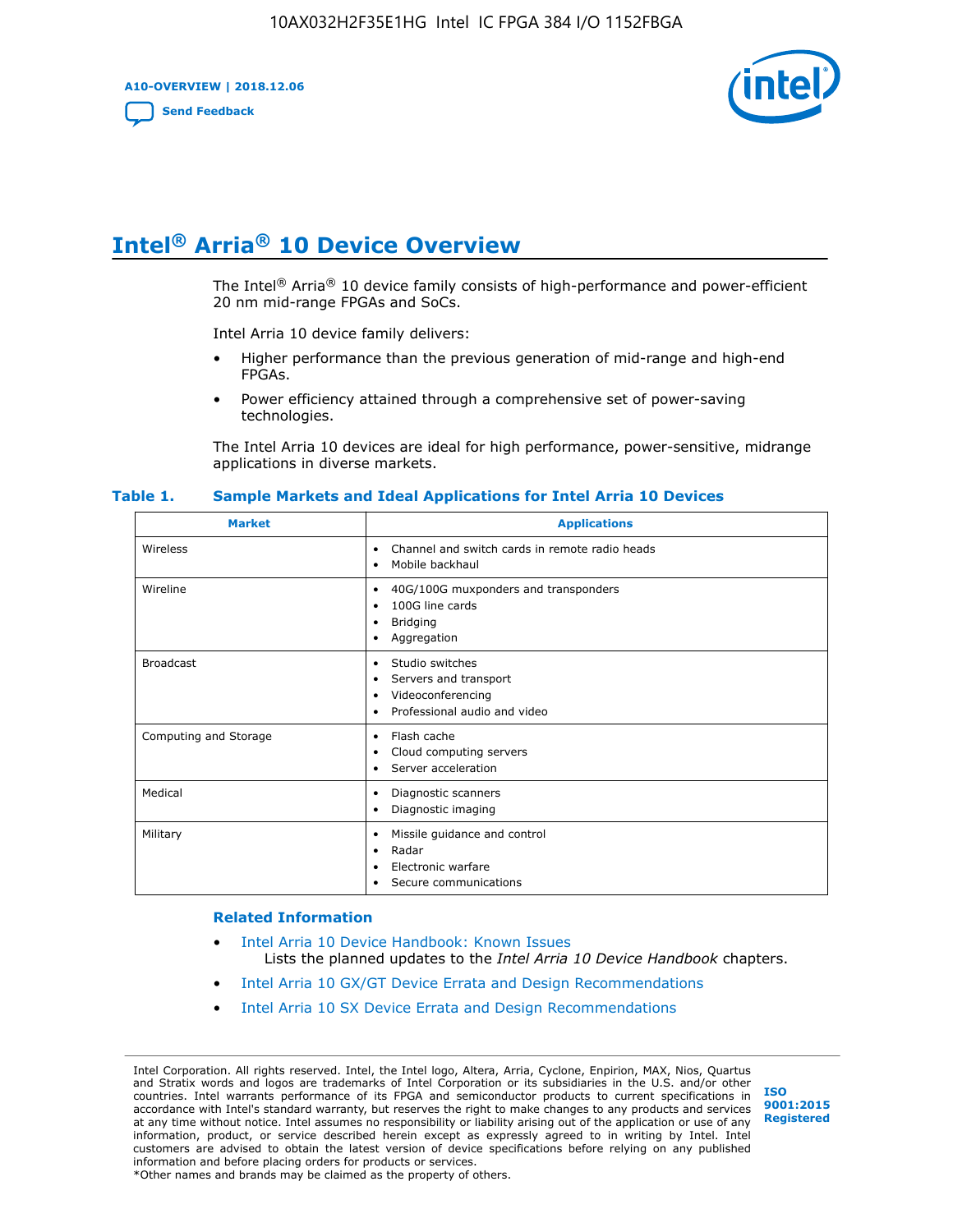

# **Key Advantages of Intel Arria 10 Devices**

## **Table 2. Key Advantages of the Intel Arria 10 Device Family**

| <b>Advantage</b>                                                                                          | <b>Supporting Feature</b>                                                                                                                                                                                                                                                                                                     |  |  |  |  |  |
|-----------------------------------------------------------------------------------------------------------|-------------------------------------------------------------------------------------------------------------------------------------------------------------------------------------------------------------------------------------------------------------------------------------------------------------------------------|--|--|--|--|--|
| Enhanced core architecture                                                                                | Built on TSMC's 20 nm process technology<br>٠<br>60% higher performance than the previous generation of mid-range FPGAs<br>٠<br>15% higher performance than the fastest previous-generation FPGA<br>٠                                                                                                                         |  |  |  |  |  |
| High-bandwidth integrated<br>transceivers                                                                 | Short-reach rates up to 25.8 Gigabits per second (Gbps)<br>٠<br>Backplane capability up to 12.5 Gbps<br>٠<br>Integrated 10GBASE-KR and 40GBASE-KR4 Forward Error Correction (FEC)<br>٠                                                                                                                                        |  |  |  |  |  |
| Improved logic integration and<br>hard IP blocks                                                          | 8-input adaptive logic module (ALM)<br>٠<br>Up to 65.6 megabits (Mb) of embedded memory<br>٠<br>Variable-precision digital signal processing (DSP) blocks<br>Fractional synthesis phase-locked loops (PLLs)<br>٠<br>Hard PCI Express Gen3 IP blocks<br>Hard memory controllers and PHY up to 2,400 Megabits per second (Mbps) |  |  |  |  |  |
| Second generation hard<br>processor system (HPS) with<br>integrated ARM* Cortex*-A9*<br>MPCore* processor | Tight integration of a dual-core ARM Cortex-A9 MPCore processor, hard IP, and an<br>٠<br>FPGA in a single Intel Arria 10 system-on-a-chip (SoC)<br>Supports over 128 Gbps peak bandwidth with integrated data coherency between<br>$\bullet$<br>the processor and the FPGA fabric                                             |  |  |  |  |  |
| Advanced power savings                                                                                    | Comprehensive set of advanced power saving features<br>٠<br>Power-optimized MultiTrack routing and core architecture<br>٠<br>Up to 40% lower power compared to previous generation of mid-range FPGAs<br>Up to 60% lower power compared to previous generation of high-end FPGAs<br>٠                                         |  |  |  |  |  |

# **Summary of Intel Arria 10 Features**

## **Table 3. Summary of Features for Intel Arria 10 Devices**

| <b>Feature</b>                  | <b>Description</b>                                                                                                                                                                                                                                                                                                                                                                                           |  |  |  |  |  |  |
|---------------------------------|--------------------------------------------------------------------------------------------------------------------------------------------------------------------------------------------------------------------------------------------------------------------------------------------------------------------------------------------------------------------------------------------------------------|--|--|--|--|--|--|
| Technology                      | TSMC's 20-nm SoC process technology<br>Allows operation at a lower $V_{\text{CC}}$ level of 0.82 V instead of the 0.9 V standard $V_{\text{CC}}$ core voltage                                                                                                                                                                                                                                                |  |  |  |  |  |  |
| Packaging                       | 1.0 mm ball-pitch Fineline BGA packaging<br>٠<br>0.8 mm ball-pitch Ultra Fineline BGA packaging<br>Multiple devices with identical package footprints for seamless migration between different<br><b>FPGA</b> densities<br>Devices with compatible package footprints allow migration to next generation high-end<br>Stratix <sup>®</sup> 10 devices<br>RoHS, leaded $(1)$ , and lead-free (Pb-free) options |  |  |  |  |  |  |
| High-performance<br>FPGA fabric | Enhanced 8-input ALM with four registers<br>Improved multi-track routing architecture to reduce congestion and improve compilation time<br>Hierarchical core clocking architecture<br>Fine-grained partial reconfiguration                                                                                                                                                                                   |  |  |  |  |  |  |
| Internal memory<br>blocks       | M20K-20-Kb memory blocks with hard error correction code (ECC)<br>Memory logic array block (MLAB)-640-bit memory                                                                                                                                                                                                                                                                                             |  |  |  |  |  |  |
|                                 | continued                                                                                                                                                                                                                                                                                                                                                                                                    |  |  |  |  |  |  |



<sup>(1)</sup> Contact Intel for availability.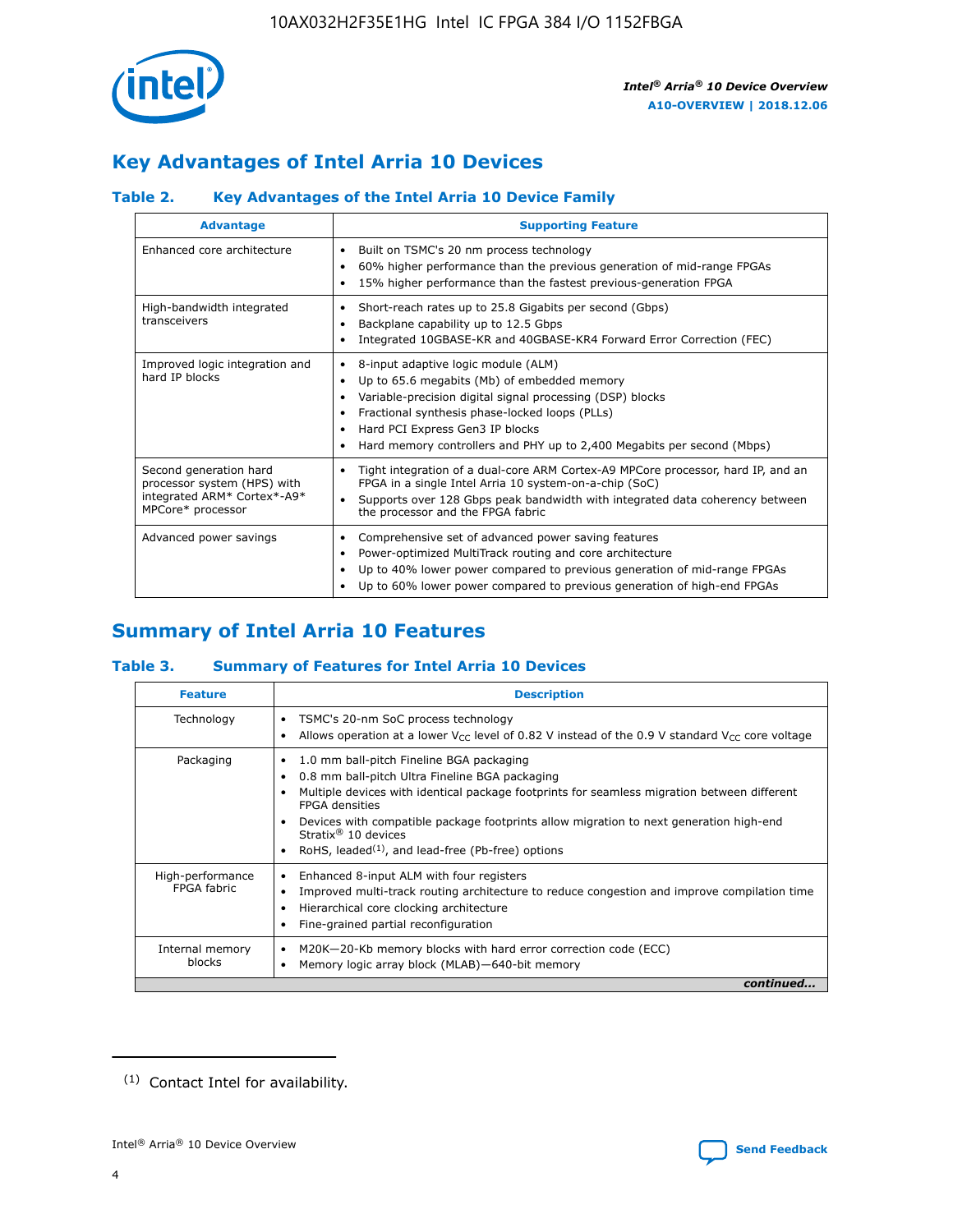r



| <b>Feature</b>                         |                                                                                                                                                                                                                                                                  | <b>Description</b>                                                                                                                                                                                                                                                                                                                                                                                                                                                                                                                                                                                                                                                                                                                                                                                                                                               |  |  |  |  |
|----------------------------------------|------------------------------------------------------------------------------------------------------------------------------------------------------------------------------------------------------------------------------------------------------------------|------------------------------------------------------------------------------------------------------------------------------------------------------------------------------------------------------------------------------------------------------------------------------------------------------------------------------------------------------------------------------------------------------------------------------------------------------------------------------------------------------------------------------------------------------------------------------------------------------------------------------------------------------------------------------------------------------------------------------------------------------------------------------------------------------------------------------------------------------------------|--|--|--|--|
| Embedded Hard IP<br>blocks             | Variable-precision DSP                                                                                                                                                                                                                                           | Native support for signal processing precision levels from $18 \times 19$ to<br>$\bullet$<br>54 x 54<br>Native support for 27 x 27 multiplier mode<br>$\bullet$<br>64-bit accumulator and cascade for systolic finite impulse responses<br>(FIRs)<br>Internal coefficient memory banks<br>$\bullet$<br>Preadder/subtractor for improved efficiency<br>Additional pipeline register to increase performance and reduce<br>power<br>Supports floating point arithmetic:<br>- Perform multiplication, addition, subtraction, multiply-add,<br>multiply-subtract, and complex multiplication.<br>- Supports multiplication with accumulation capability, cascade<br>summation, and cascade subtraction capability.<br>- Dynamic accumulator reset control.<br>- Support direct vector dot and complex multiplication chaining<br>multiply floating point DSP blocks. |  |  |  |  |
|                                        | Memory controller                                                                                                                                                                                                                                                | DDR4, DDR3, and DDR3L                                                                                                                                                                                                                                                                                                                                                                                                                                                                                                                                                                                                                                                                                                                                                                                                                                            |  |  |  |  |
|                                        | PCI Express*                                                                                                                                                                                                                                                     | PCI Express (PCIe*) Gen3 (x1, x2, x4, or x8), Gen2 (x1, x2, x4, or x8)<br>and Gen1 (x1, x2, x4, or x8) hard IP with complete protocol stack,<br>endpoint, and root port                                                                                                                                                                                                                                                                                                                                                                                                                                                                                                                                                                                                                                                                                          |  |  |  |  |
|                                        | Transceiver I/O                                                                                                                                                                                                                                                  | $\bullet$<br>10GBASE-KR/40GBASE-KR4 Forward Error Correction (FEC)<br>PCS hard IPs that support:<br>$\bullet$<br>- 10-Gbps Ethernet (10GbE)<br>- PCIe PIPE interface<br>- Interlaken<br>- Gbps Ethernet (GbE)<br>- Common Public Radio Interface (CPRI) with deterministic latency<br>support<br>- Gigabit-capable passive optical network (GPON) with fast lock-<br>time support<br>13.5G JESD204b<br>$\bullet$<br>8B/10B, 64B/66B, 64B/67B encoders and decoders<br>Custom mode support for proprietary protocols                                                                                                                                                                                                                                                                                                                                              |  |  |  |  |
| Core clock networks                    | ٠<br>٠                                                                                                                                                                                                                                                           | Up to 800 MHz fabric clocking, depending on the application:<br>- 667 MHz external memory interface clocking with 2,400 Mbps DDR4 interface<br>- 800 MHz LVDS interface clocking with 1,600 Mbps LVDS interface<br>Global, regional, and peripheral clock networks<br>Clock networks that are not used can be gated to reduce dynamic power                                                                                                                                                                                                                                                                                                                                                                                                                                                                                                                      |  |  |  |  |
| Phase-locked loops<br>(PLLs)           | High-resolution fractional synthesis PLLs:<br>٠<br>Integer PLLs:<br>- Adjacent to general purpose I/Os                                                                                                                                                           | - Precision clock synthesis, clock delay compensation, and zero delay buffering (ZDB)<br>- Support integer mode and fractional mode<br>- Fractional mode support with third-order delta-sigma modulation<br>- Support external memory and LVDS interfaces                                                                                                                                                                                                                                                                                                                                                                                                                                                                                                                                                                                                        |  |  |  |  |
| FPGA General-purpose<br>$I/Os$ (GPIOs) | On-chip termination (OCT)                                                                                                                                                                                                                                        | 1.6 Gbps LVDS-every pair can be configured as receiver or transmitter<br>1.2 V to 3.0 V single-ended LVTTL/LVCMOS interfacing                                                                                                                                                                                                                                                                                                                                                                                                                                                                                                                                                                                                                                                                                                                                    |  |  |  |  |
| <b>External Memory</b><br>Interface    | Hard memory controller- DDR4, DDR3, and DDR3L support<br>$-$ DDR4 $-$ speeds up to 1,200 MHz/2,400 Mbps<br>- DDR3-speeds up to 1,067 MHz/2,133 Mbps<br>Soft memory controller—provides support for RLDRAM $3^{(2)}$ , QDR IV $^{(2)}$ , and QDR II+<br>continued |                                                                                                                                                                                                                                                                                                                                                                                                                                                                                                                                                                                                                                                                                                                                                                                                                                                                  |  |  |  |  |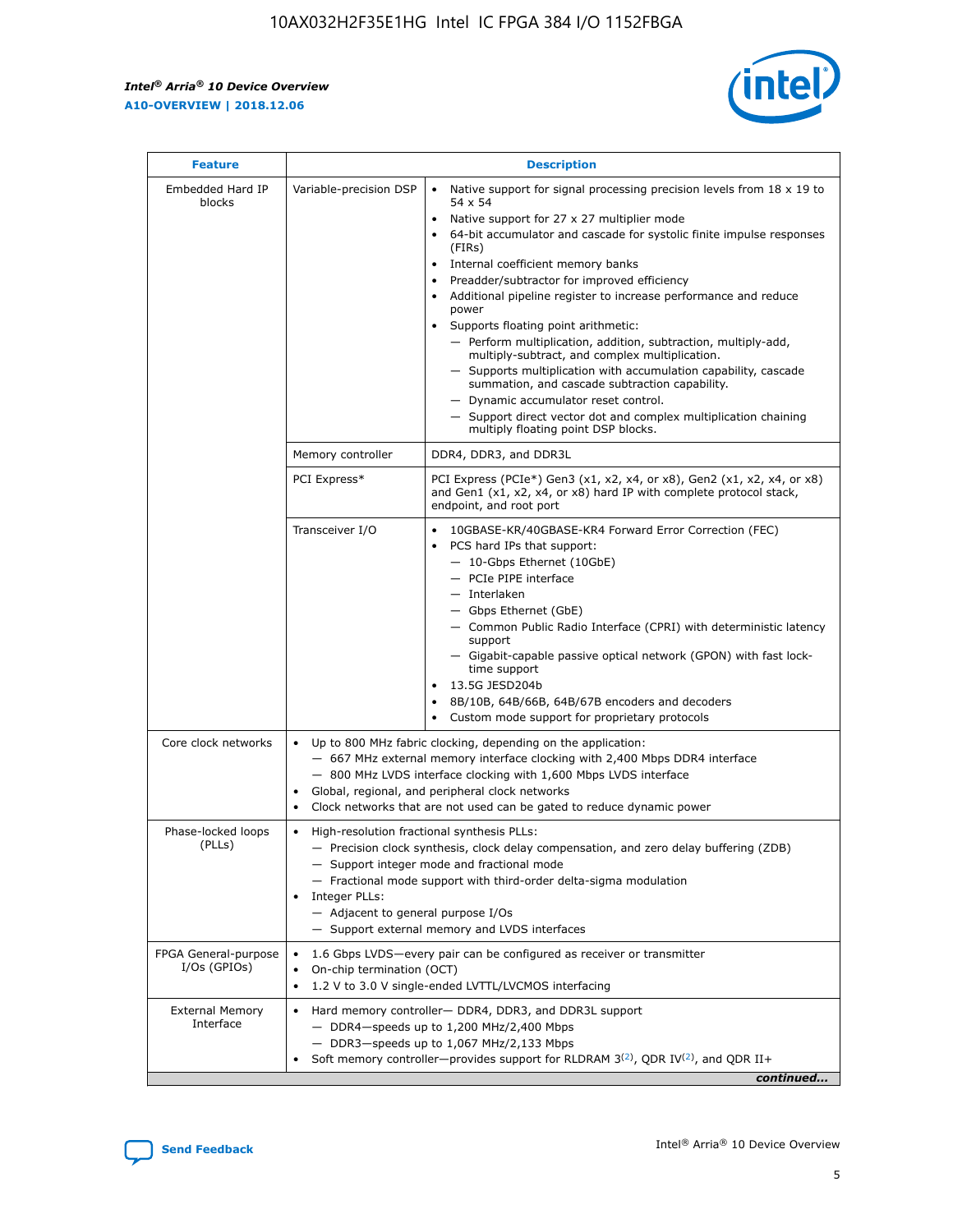

| <b>Feature</b>                                    | <b>Description</b>                                                                                                                                                                                                                                                                                                                                                                                                                                                                                                                                                                                                                                    |  |  |  |  |  |  |  |
|---------------------------------------------------|-------------------------------------------------------------------------------------------------------------------------------------------------------------------------------------------------------------------------------------------------------------------------------------------------------------------------------------------------------------------------------------------------------------------------------------------------------------------------------------------------------------------------------------------------------------------------------------------------------------------------------------------------------|--|--|--|--|--|--|--|
| Low-power serial<br>transceivers                  | • Continuous operating range:<br>- Intel Arria 10 GX-1 Gbps to 17.4 Gbps<br>- Intel Arria 10 GT-1 Gbps to 25.8 Gbps<br>Backplane support:<br>$-$ Intel Arria 10 GX-up to 12.5<br>- Intel Arria 10 GT-up to 12.5<br>Extended range down to 125 Mbps with oversampling<br>ATX transmit PLLs with user-configurable fractional synthesis capability<br>Electronic Dispersion Compensation (EDC) support for XFP, SFP+, QSFP, and CFP optical<br>module<br>Adaptive linear and decision feedback equalization<br>$\bullet$<br>Transmitter pre-emphasis and de-emphasis<br>$\bullet$<br>Dynamic partial reconfiguration of individual transceiver channels |  |  |  |  |  |  |  |
| <b>HPS</b><br>(Intel Arria 10 SX<br>devices only) | • Dual-core ARM Cortex-A9 MPCore processor-1.2 GHz CPU with<br>Processor and system<br>1.5 GHz overdrive capability<br>256 KB on-chip RAM and 64 KB on-chip ROM<br>$\bullet$<br>System peripherals—general-purpose timers, watchdog timers, direct<br>memory access (DMA) controller, FPGA configuration manager, and<br>clock and reset managers<br>Security features—anti-tamper, secure boot, Advanced Encryption<br>$\bullet$<br>Standard (AES) and authentication (SHA)<br>ARM CoreSight* JTAG debug access port, trace port, and on-chip<br>$\bullet$<br>trace storage                                                                          |  |  |  |  |  |  |  |
|                                                   | <b>External interfaces</b><br>Hard memory interface-Hard memory controller (2,400 Mbps DDR4,<br>$\bullet$<br>and 2,133 Mbps DDR3), Quad serial peripheral interface (QSPI) flash<br>controller, NAND flash controller, direct memory access (DMA)<br>controller, Secure Digital/MultiMediaCard (SD/MMC) controller<br>Communication interface-10/100/1000 Ethernet media access<br>$\bullet$<br>control (MAC), USB On-The-GO (OTG) controllers, I <sup>2</sup> C controllers,<br>UART 16550, serial peripheral interface (SPI), and up to 62<br>HPS GPIO interfaces (48 direct-share I/Os)                                                            |  |  |  |  |  |  |  |
|                                                   | High-performance ARM AMBA* AXI bus bridges that support<br>Interconnects to core<br>$\bullet$<br>simultaneous read and write<br>HPS-FPGA bridges-include the FPGA-to-HPS, HPS-to-FPGA, and<br>$\bullet$<br>lightweight HPS-to-FPGA bridges that allow the FPGA fabric to issue<br>transactions to slaves in the HPS, and vice versa<br>Configuration bridge that allows HPS configuration manager to<br>configure the core logic via dedicated 32-bit configuration port<br>FPGA-to-HPS SDRAM controller bridge-provides configuration<br>interfaces for the multiport front end (MPFE) of the HPS SDRAM<br>controller                                |  |  |  |  |  |  |  |
| Configuration                                     | Tamper protection—comprehensive design protection to protect your valuable IP investments<br>Enhanced 256-bit advanced encryption standard (AES) design security with authentication<br>٠<br>Configuration via protocol (CvP) using PCIe Gen1, Gen2, or Gen3<br>continued                                                                                                                                                                                                                                                                                                                                                                             |  |  |  |  |  |  |  |

<sup>(2)</sup> Intel Arria 10 devices support this external memory interface using hard PHY with soft memory controller.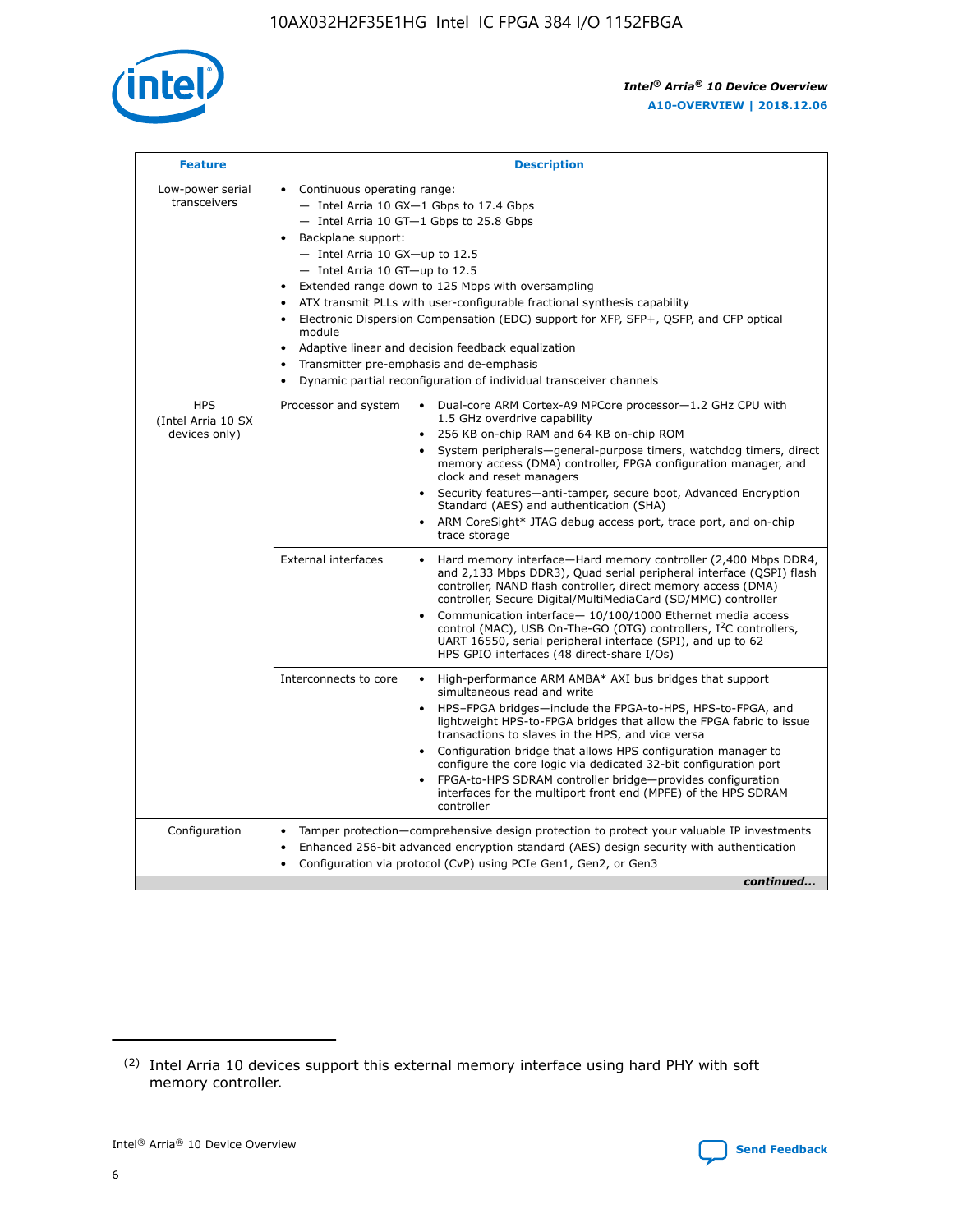

| <b>Feature</b>     | <b>Description</b>                                                                                                                                                                                               |
|--------------------|------------------------------------------------------------------------------------------------------------------------------------------------------------------------------------------------------------------|
|                    | Dynamic reconfiguration of the transceivers and PLLs<br>Fine-grained partial reconfiguration of the core fabric<br>Active Serial x4 Interface<br>$\bullet$                                                       |
| Power management   | SmartVID<br>Low static power device options<br>Programmable Power Technology<br>Intel Quartus <sup>®</sup> Prime integrated power analysis                                                                       |
| Software and tools | Intel Quartus Prime design suite<br>Transceiver toolkit<br>Platform Designer system integration tool<br>DSP Builder for Intel FPGAs<br>OpenCL <sup>™</sup> support<br>Intel SoC FPGA Embedded Design Suite (EDS) |

## **Related Information**

[Intel Arria 10 Transceiver PHY Overview](https://www.intel.com/content/www/us/en/programmable/documentation/nik1398707230472.html#nik1398706768037) Provides details on Intel Arria 10 transceivers.

## **Intel Arria 10 Device Variants and Packages**

#### **Table 4. Device Variants for the Intel Arria 10 Device Family**

| <b>Variant</b>    | <b>Description</b>                                                                                                                                                                                                     |
|-------------------|------------------------------------------------------------------------------------------------------------------------------------------------------------------------------------------------------------------------|
| Intel Arria 10 GX | FPGA featuring 17.4 Gbps transceivers for short reach applications with 12.5 backplane driving<br>capability.                                                                                                          |
| Intel Arria 10 GT | FPGA featuring:<br>17.4 Gbps transceivers for short reach applications with 12.5 backplane driving capability.<br>25.8 Gbps transceivers for supporting CAUI-4 and CEI-25G applications with CFP2 and CFP4<br>modules. |
| Intel Arria 10 SX | SoC integrating ARM-based HPS and FPGA featuring 17.4 Gbps transceivers for short reach<br>applications with 12.5 backplane driving capability.                                                                        |

## **Intel Arria 10 GX**

This section provides the available options, maximum resource counts, and package plan for the Intel Arria 10 GX devices.

The information in this section is correct at the time of publication. For the latest information and to get more details, refer to the Intel FPGA Product Selector.

#### **Related Information**

#### [Intel FPGA Product Selector](http://www.altera.com/products/selector/psg-selector.html) Provides the latest information on Intel products.

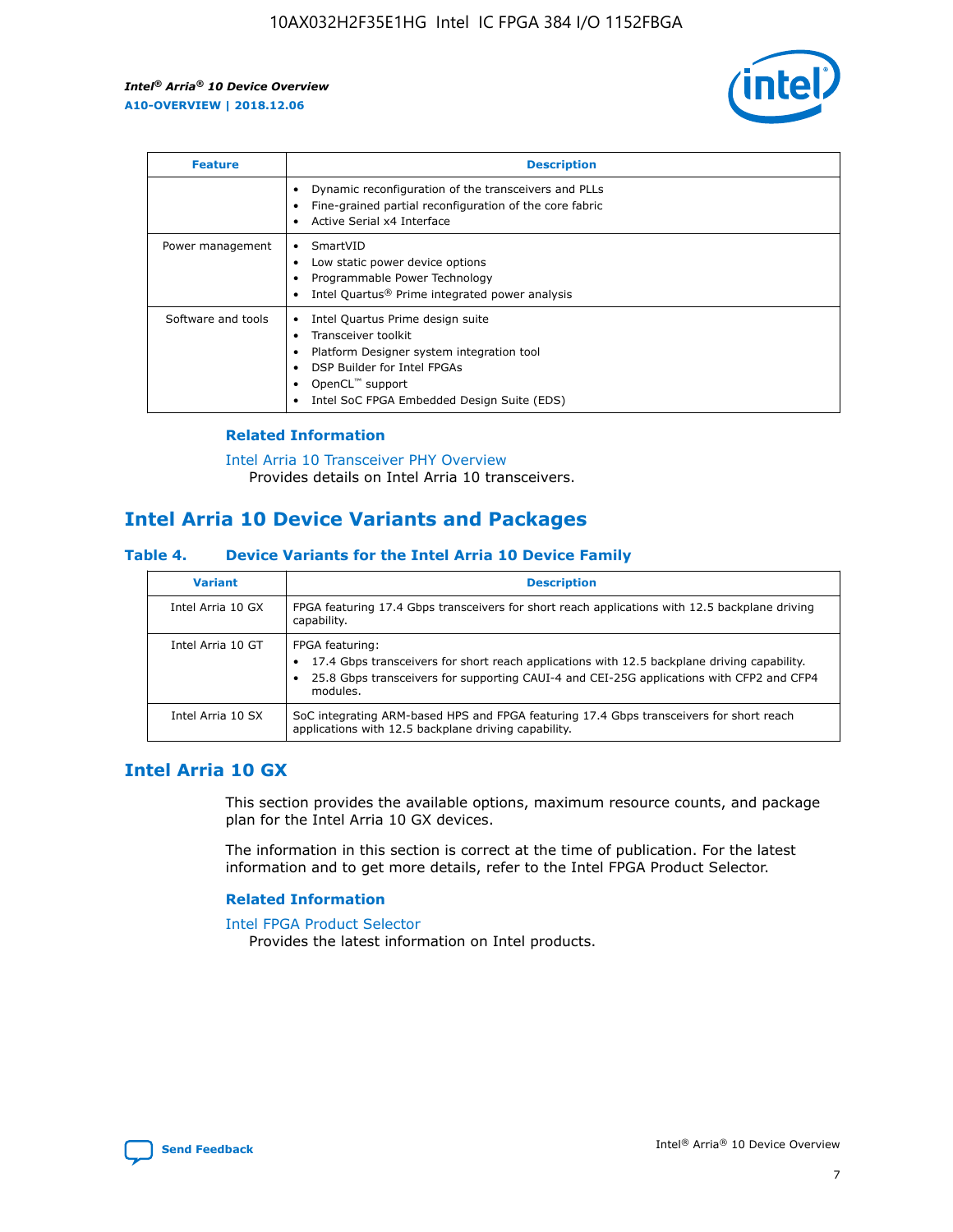

## **Available Options**





#### **Related Information**

[Transceiver Performance for Intel Arria 10 GX/SX Devices](https://www.intel.com/content/www/us/en/programmable/documentation/mcn1413182292568.html#mcn1413213965502) Provides more information about the transceiver speed grade.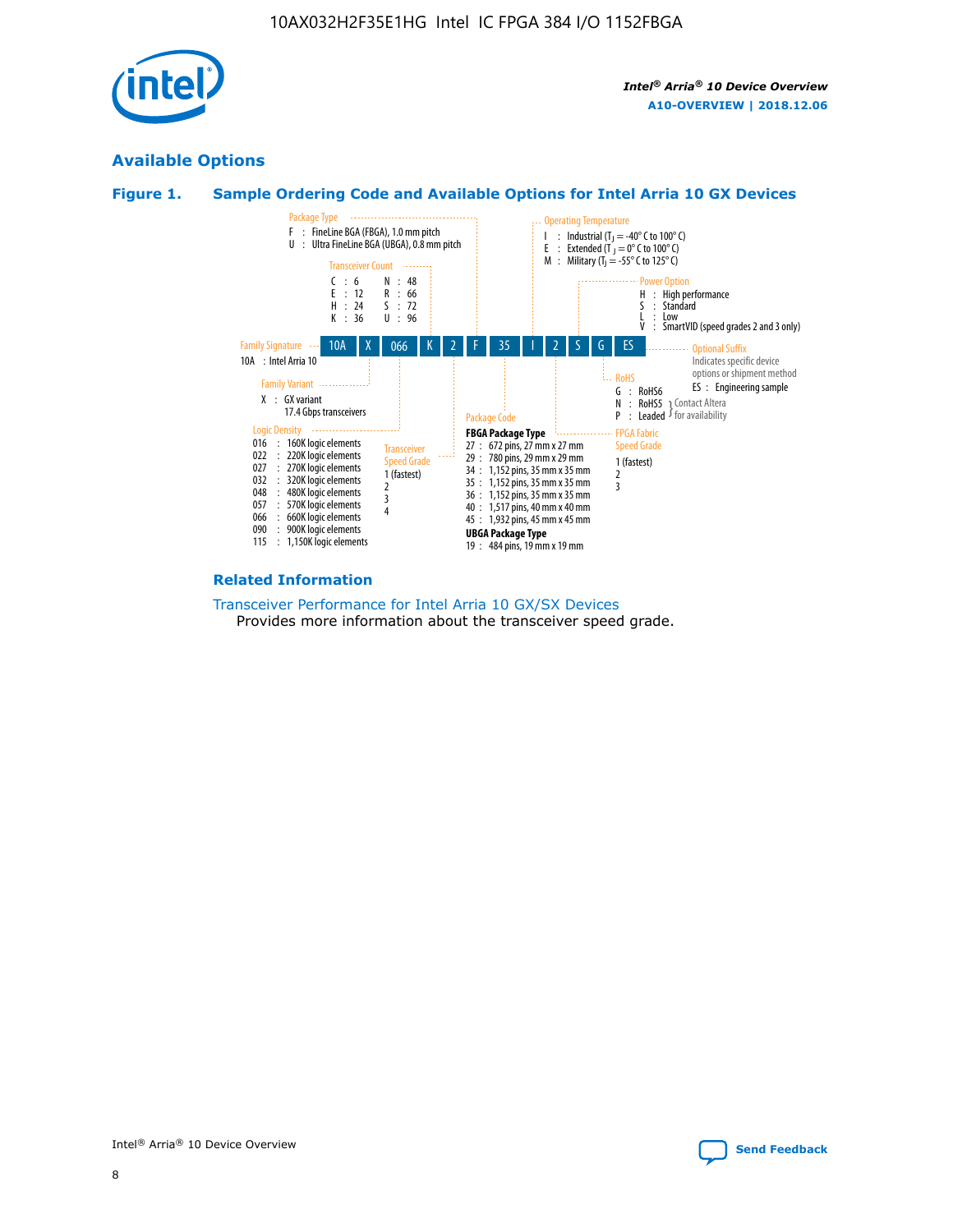

## **Maximum Resources**

#### **Table 5. Maximum Resource Counts for Intel Arria 10 GX Devices (GX 160, GX 220, GX 270, GX 320, and GX 480)**

| <b>Resource</b>              |                         | <b>Product Line</b> |                                                 |                |                |                |  |  |  |
|------------------------------|-------------------------|---------------------|-------------------------------------------------|----------------|----------------|----------------|--|--|--|
|                              |                         | <b>GX 160</b>       | <b>GX 220</b><br><b>GX 270</b><br><b>GX 320</b> |                |                | <b>GX 480</b>  |  |  |  |
| Logic Elements (LE) (K)      |                         | 160                 | 220                                             | 270            | 320            | 480            |  |  |  |
| <b>ALM</b>                   |                         | 61,510              | 80,330                                          | 101,620        | 119,900        | 183,590        |  |  |  |
| Register                     |                         | 246,040             | 406,480<br>321,320                              |                | 479,600        | 734,360        |  |  |  |
| Memory (Kb)                  | M <sub>20</sub> K       | 8,800               | 11,740                                          | 15,000         | 17,820         | 28,620         |  |  |  |
|                              | <b>MLAB</b>             | 1,050               | 1,690<br>2,452                                  |                | 2,727          | 4,164          |  |  |  |
| Variable-precision DSP Block |                         | 156                 | 192                                             | 830            | 985            | 1,368          |  |  |  |
| 18 x 19 Multiplier           |                         | 312                 | 384                                             | 1,970<br>1,660 |                | 2,736          |  |  |  |
| PLL                          | Fractional<br>Synthesis | 6                   | 6                                               | 8              | 8              | 12             |  |  |  |
|                              | I/O                     | 6                   | 6                                               | 8              | 8              | 12             |  |  |  |
| 17.4 Gbps Transceiver        |                         | 12                  | 12                                              | 24             | 24             | 36             |  |  |  |
| GPIO <sup>(3)</sup>          |                         | 288                 | 288                                             | 384<br>384     |                | 492            |  |  |  |
| LVDS Pair $(4)$              |                         | 120                 | 120                                             | 168            | 168            | 222            |  |  |  |
| PCIe Hard IP Block           |                         | 1                   | 1                                               | 2              | $\overline{2}$ | $\overline{2}$ |  |  |  |
| Hard Memory Controller       |                         | 6                   | 6                                               | 8              | 8              | 12             |  |  |  |

<sup>(4)</sup> Each LVDS I/O pair can be used as differential input or output.



<sup>(3)</sup> The number of GPIOs does not include transceiver I/Os. In the Intel Quartus Prime software, the number of user I/Os includes transceiver I/Os.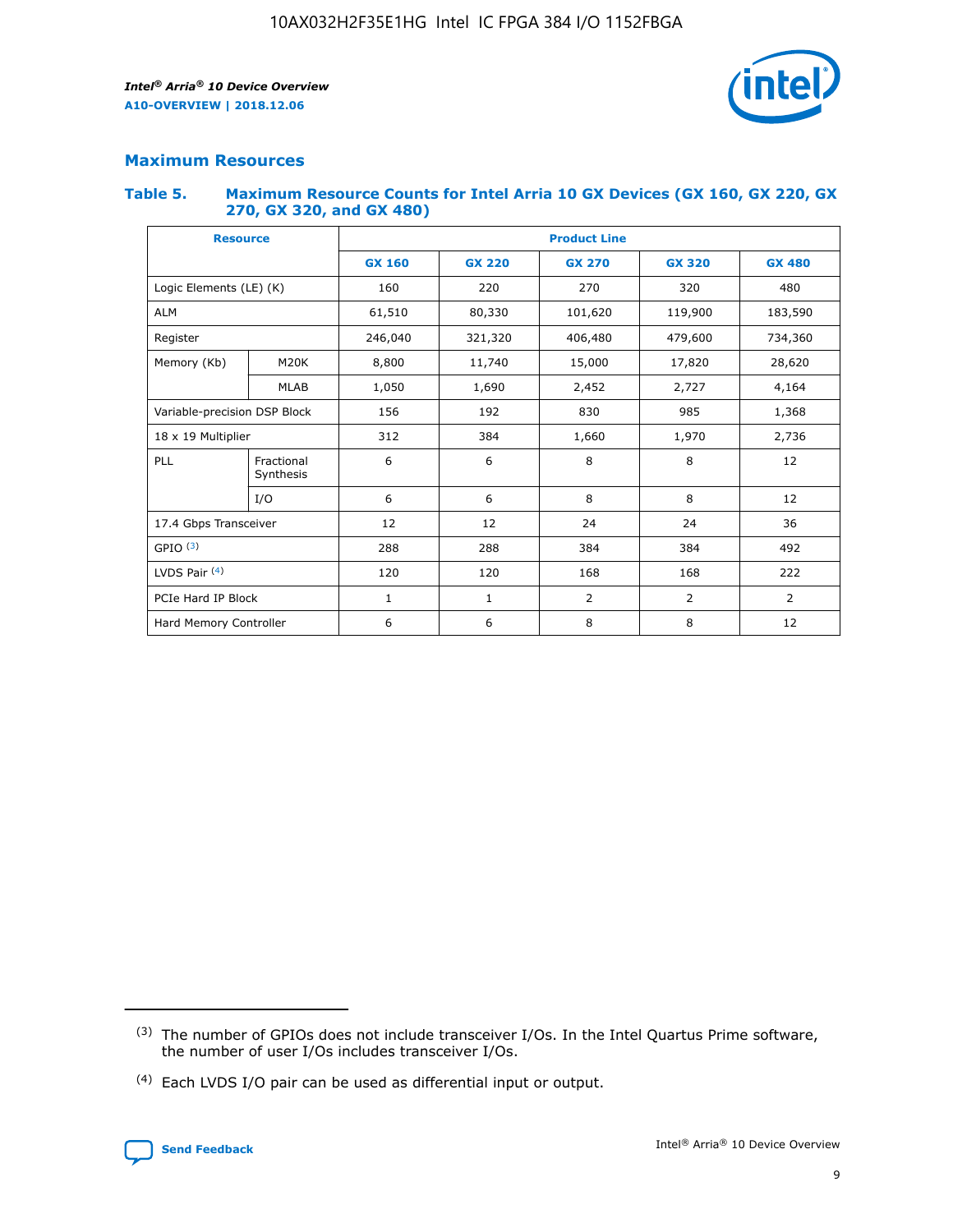

## **Table 6. Maximum Resource Counts for Intel Arria 10 GX Devices (GX 570, GX 660, GX 900, and GX 1150)**

|                              | <b>Resource</b>         | <b>Product Line</b> |                |                |                |  |  |  |
|------------------------------|-------------------------|---------------------|----------------|----------------|----------------|--|--|--|
|                              |                         | <b>GX 570</b>       | <b>GX 660</b>  | <b>GX 900</b>  | <b>GX 1150</b> |  |  |  |
| Logic Elements (LE) (K)      |                         | 570                 | 660            | 900            | 1,150          |  |  |  |
| <b>ALM</b>                   |                         | 217,080             | 251,680        | 339,620        | 427,200        |  |  |  |
| Register                     |                         | 868,320             | 1,006,720      |                | 1,708,800      |  |  |  |
| Memory (Kb)                  | <b>M20K</b>             | 36,000              | 42,620         | 48,460         | 54,260         |  |  |  |
|                              | <b>MLAB</b>             | 5,096               | 5,788          | 9,386          | 12,984         |  |  |  |
| Variable-precision DSP Block |                         | 1,523               | 1,687          | 1,518          | 1,518          |  |  |  |
| $18 \times 19$ Multiplier    |                         | 3,046               | 3,374          | 3,036          | 3,036          |  |  |  |
| PLL                          | Fractional<br>Synthesis | 16                  | 16             | 32             | 32             |  |  |  |
|                              | I/O                     | 16                  | 16             | 16             | 16             |  |  |  |
| 17.4 Gbps Transceiver        |                         | 48                  | 48<br>96       |                | 96             |  |  |  |
| GPIO <sup>(3)</sup>          |                         | 696                 | 696            | 768            | 768            |  |  |  |
| LVDS Pair $(4)$              |                         | 324                 | 324<br>384     |                | 384            |  |  |  |
| PCIe Hard IP Block           |                         | 2                   | $\overline{2}$ | $\overline{4}$ | 4              |  |  |  |
| Hard Memory Controller       |                         | 16                  | 16             | 16             | 16             |  |  |  |

## **Package Plan**

## **Table 7. Package Plan for Intel Arria 10 GX Devices (U19, F27, and F29)**

Refer to I/O and High Speed I/O in Intel Arria 10 Devices chapter for the number of 3 V I/O, LVDS I/O, and LVDS channels in each device package.

| <b>Product Line</b> | U <sub>19</sub><br>$(19 \text{ mm} \times 19 \text{ mm})$<br>484-pin UBGA) |          |             |         | <b>F27</b><br>(27 mm × 27 mm,<br>672-pin FBGA) |             | <b>F29</b><br>(29 mm × 29 mm,<br>780-pin FBGA) |          |             |  |
|---------------------|----------------------------------------------------------------------------|----------|-------------|---------|------------------------------------------------|-------------|------------------------------------------------|----------|-------------|--|
|                     | 3 V I/O                                                                    | LVDS I/O | <b>XCVR</b> | 3 V I/O | <b>LVDS I/O</b>                                | <b>XCVR</b> | 3 V I/O                                        | LVDS I/O | <b>XCVR</b> |  |
| GX 160              | 48                                                                         | 192      | 6           | 48      | 192                                            | 12          | 48                                             | 240      | 12          |  |
| GX 220              | 48                                                                         | 192      | 6           | 48      | 192                                            | 12          | 48                                             | 240      | 12          |  |
| GX 270              |                                                                            |          |             | 48      | 192                                            | 12          | 48                                             | 312      | 12          |  |
| GX 320              |                                                                            |          |             | 48      | 192                                            | 12          | 48                                             | 312      | 12          |  |
| GX 480              |                                                                            |          |             |         |                                                |             | 48                                             | 312      | 12          |  |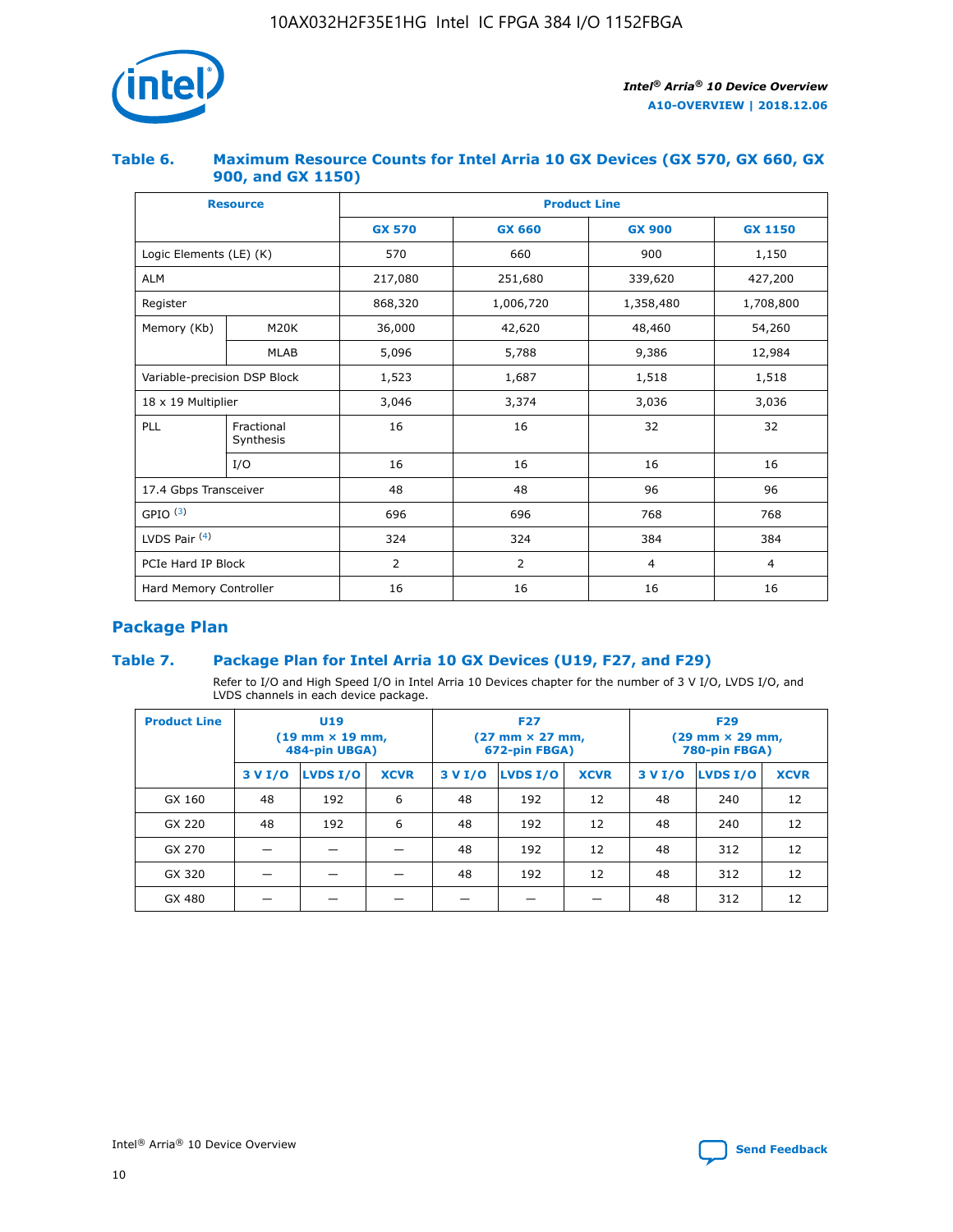



#### **Table 8. Package Plan for Intel Arria 10 GX Devices (F34, F35, NF40, and KF40)**

Refer to I/O and High Speed I/O in Intel Arria 10 Devices chapter for the number of 3 V I/O, LVDS I/O, and LVDS channels in each device package.

| <b>Product Line</b> | <b>F34</b><br>$(35 \text{ mm} \times 35 \text{ mm})$<br><b>1152-pin FBGA)</b> |                    | <b>F35</b><br>$(35 \text{ mm} \times 35 \text{ mm})$<br><b>1152-pin FBGA)</b> |           | <b>KF40</b><br>$(40 \text{ mm} \times 40 \text{ mm})$<br>1517-pin FBGA) |             |           | <b>NF40</b><br>$(40 \text{ mm} \times 40 \text{ mm})$<br>1517-pin FBGA) |             |           |                    |             |
|---------------------|-------------------------------------------------------------------------------|--------------------|-------------------------------------------------------------------------------|-----------|-------------------------------------------------------------------------|-------------|-----------|-------------------------------------------------------------------------|-------------|-----------|--------------------|-------------|
|                     | 3V<br>I/O                                                                     | <b>LVDS</b><br>I/O | <b>XCVR</b>                                                                   | 3V<br>I/O | <b>LVDS</b><br>I/O                                                      | <b>XCVR</b> | 3V<br>I/O | <b>LVDS</b><br>I/O                                                      | <b>XCVR</b> | 3V<br>I/O | <b>LVDS</b><br>I/O | <b>XCVR</b> |
| GX 270              | 48                                                                            | 336                | 24                                                                            | 48        | 336                                                                     | 24          |           |                                                                         |             |           |                    |             |
| GX 320              | 48                                                                            | 336                | 24                                                                            | 48        | 336                                                                     | 24          |           |                                                                         |             |           |                    |             |
| GX 480              | 48                                                                            | 444                | 24                                                                            | 48        | 348                                                                     | 36          |           |                                                                         |             |           |                    |             |
| GX 570              | 48                                                                            | 444                | 24                                                                            | 48        | 348                                                                     | 36          | 96        | 600                                                                     | 36          | 48        | 540                | 48          |
| GX 660              | 48                                                                            | 444                | 24                                                                            | 48        | 348                                                                     | 36          | 96        | 600                                                                     | 36          | 48        | 540                | 48          |
| GX 900              |                                                                               | 504                | 24                                                                            | -         |                                                                         | -           |           |                                                                         |             |           | 600                | 48          |
| GX 1150             |                                                                               | 504                | 24                                                                            |           |                                                                         |             |           |                                                                         |             |           | 600                | 48          |

#### **Table 9. Package Plan for Intel Arria 10 GX Devices (RF40, NF45, SF45, and UF45)**

Refer to I/O and High Speed I/O in Intel Arria 10 Devices chapter for the number of 3 V I/O, LVDS I/O, and LVDS channels in each device package.

| <b>Product Line</b> | <b>RF40</b><br>$(40$ mm $\times$ 40 mm,<br>1517-pin FBGA) |                    |             | <b>NF45</b><br>$(45 \text{ mm} \times 45 \text{ mm})$<br><b>1932-pin FBGA)</b> |                    |             | <b>SF45</b><br>$(45 \text{ mm} \times 45 \text{ mm})$<br><b>1932-pin FBGA)</b> |                    |             | <b>UF45</b><br>$(45 \text{ mm} \times 45 \text{ mm})$<br><b>1932-pin FBGA)</b> |                    |             |
|---------------------|-----------------------------------------------------------|--------------------|-------------|--------------------------------------------------------------------------------|--------------------|-------------|--------------------------------------------------------------------------------|--------------------|-------------|--------------------------------------------------------------------------------|--------------------|-------------|
|                     | 3V<br>I/O                                                 | <b>LVDS</b><br>I/O | <b>XCVR</b> | 3 V<br>I/O                                                                     | <b>LVDS</b><br>I/O | <b>XCVR</b> | 3 V<br>I/O                                                                     | <b>LVDS</b><br>I/O | <b>XCVR</b> | 3V<br>I/O                                                                      | <b>LVDS</b><br>I/O | <b>XCVR</b> |
| GX 900              |                                                           | 342                | 66          | _                                                                              | 768                | 48          |                                                                                | 624                | 72          |                                                                                | 480                | 96          |
| GX 1150             |                                                           | 342                | 66          | _                                                                              | 768                | 48          |                                                                                | 624                | 72          |                                                                                | 480                | 96          |

## **Related Information**

[I/O and High-Speed Differential I/O Interfaces in Intel Arria 10 Devices chapter, Intel](https://www.intel.com/content/www/us/en/programmable/documentation/sam1403482614086.html#sam1403482030321) [Arria 10 Device Handbook](https://www.intel.com/content/www/us/en/programmable/documentation/sam1403482614086.html#sam1403482030321)

Provides the number of 3 V and LVDS I/Os, and LVDS channels for each Intel Arria 10 device package.

## **Intel Arria 10 GT**

This section provides the available options, maximum resource counts, and package plan for the Intel Arria 10 GT devices.

The information in this section is correct at the time of publication. For the latest information and to get more details, refer to the Intel FPGA Product Selector.

#### **Related Information**

#### [Intel FPGA Product Selector](http://www.altera.com/products/selector/psg-selector.html)

Provides the latest information on Intel products.

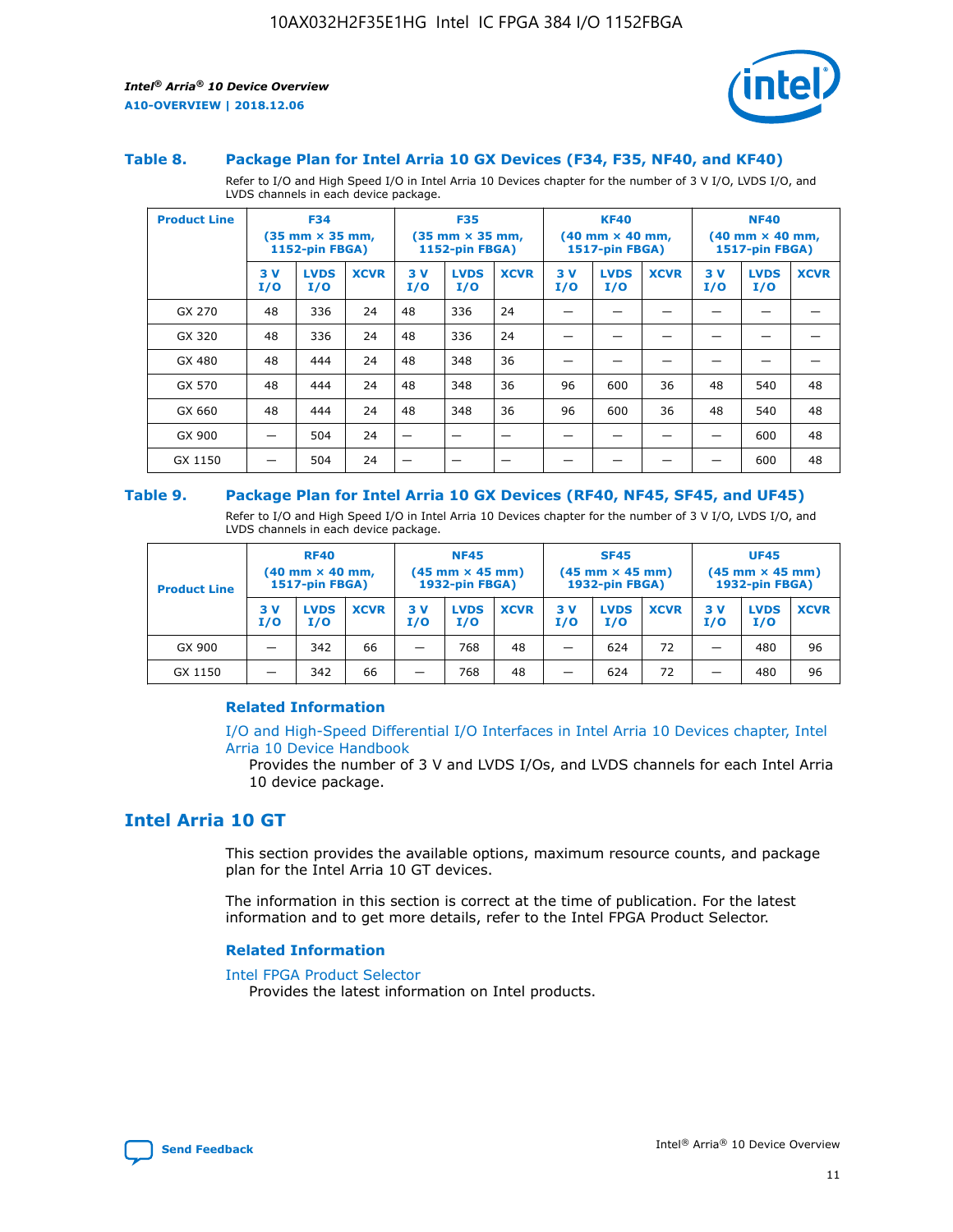

## **Available Options**

## **Figure 2. Sample Ordering Code and Available Options for Intel Arria 10 GT Devices**

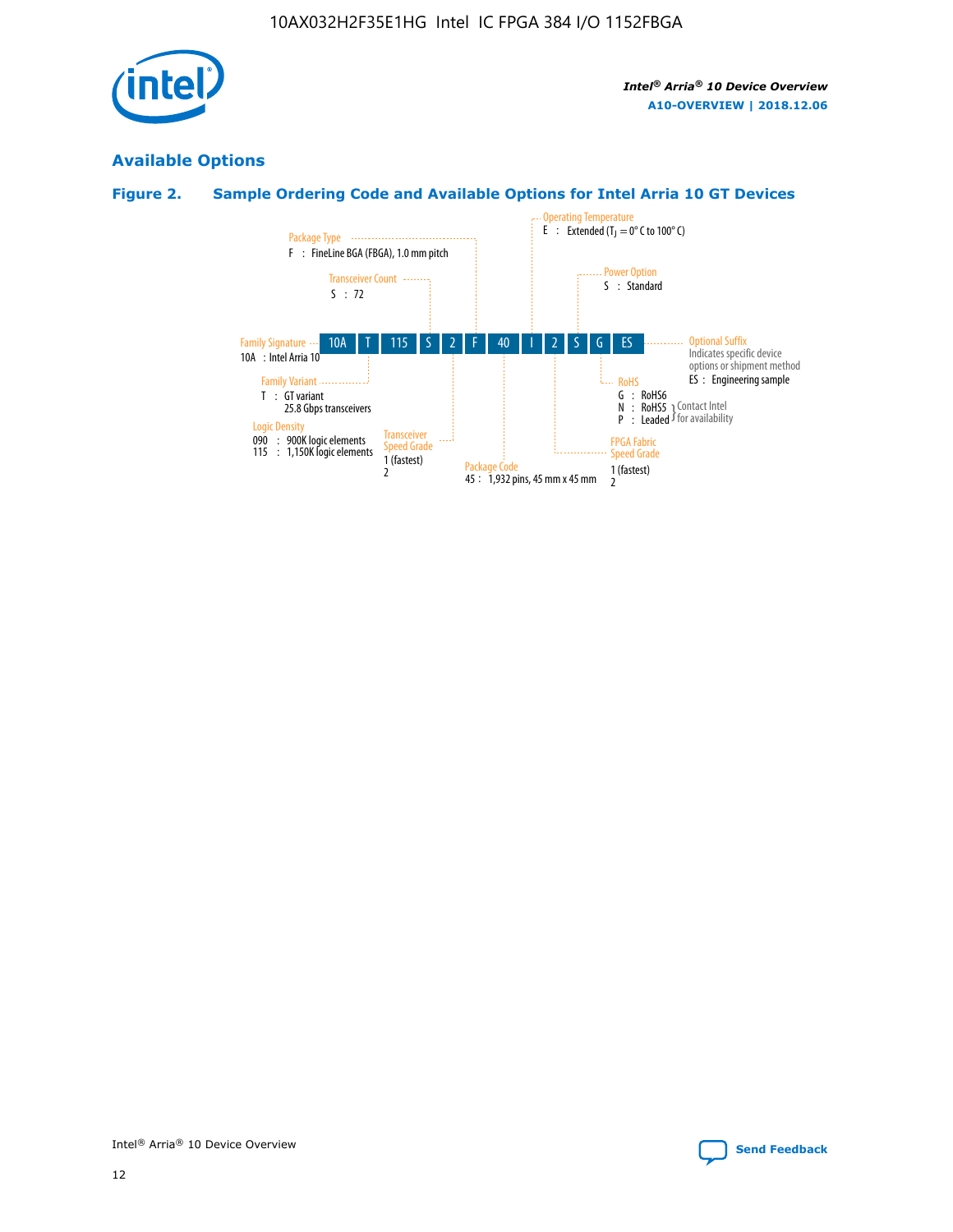

## **Maximum Resources**

#### **Table 10. Maximum Resource Counts for Intel Arria 10 GT Devices**

| <b>Resource</b>              |                      |                | <b>Product Line</b> |  |
|------------------------------|----------------------|----------------|---------------------|--|
|                              |                      | <b>GT 900</b>  | <b>GT 1150</b>      |  |
| Logic Elements (LE) (K)      |                      | 900            | 1,150               |  |
| <b>ALM</b>                   |                      | 339,620        | 427,200             |  |
| Register                     |                      | 1,358,480      | 1,708,800           |  |
| Memory (Kb)                  | M20K                 | 48,460         | 54,260              |  |
|                              | <b>MLAB</b>          | 9,386          | 12,984              |  |
| Variable-precision DSP Block |                      | 1,518          | 1,518               |  |
| 18 x 19 Multiplier           |                      | 3,036          | 3,036               |  |
| PLL                          | Fractional Synthesis | 32             | 32                  |  |
|                              | I/O                  | 16             | 16                  |  |
| Transceiver                  | 17.4 Gbps            | 72(5)          | 72(5)               |  |
|                              | 25.8 Gbps            | 6              | 6                   |  |
| GPIO <sup>(6)</sup>          |                      | 624            | 624                 |  |
| LVDS Pair $(7)$              |                      | 312            | 312                 |  |
| PCIe Hard IP Block           |                      | $\overline{4}$ | $\overline{4}$      |  |
| Hard Memory Controller       |                      | 16             | 16                  |  |

## **Related Information**

#### [Intel Arria 10 GT Channel Usage](https://www.intel.com/content/www/us/en/programmable/documentation/nik1398707230472.html#nik1398707008178)

Configuring GT/GX channels in Intel Arria 10 GT devices.

## **Package Plan**

### **Table 11. Package Plan for Intel Arria 10 GT Devices**

Refer to I/O and High Speed I/O in Intel Arria 10 Devices chapter for the number of 3 V I/O, LVDS I/O, and LVDS channels in each device package.

| <b>Product Line</b> | <b>SF45</b><br>(45 mm × 45 mm, 1932-pin FBGA) |                 |             |  |  |  |
|---------------------|-----------------------------------------------|-----------------|-------------|--|--|--|
|                     | 3 V I/O                                       | <b>LVDS I/O</b> | <b>XCVR</b> |  |  |  |
| GT 900              |                                               | 624             | 72          |  |  |  |
| GT 1150             |                                               | 624             | 72          |  |  |  |

<sup>(7)</sup> Each LVDS I/O pair can be used as differential input or output.



 $(5)$  If all 6 GT channels are in use, 12 of the GX channels are not usable.

<sup>(6)</sup> The number of GPIOs does not include transceiver I/Os. In the Intel Quartus Prime software, the number of user I/Os includes transceiver I/Os.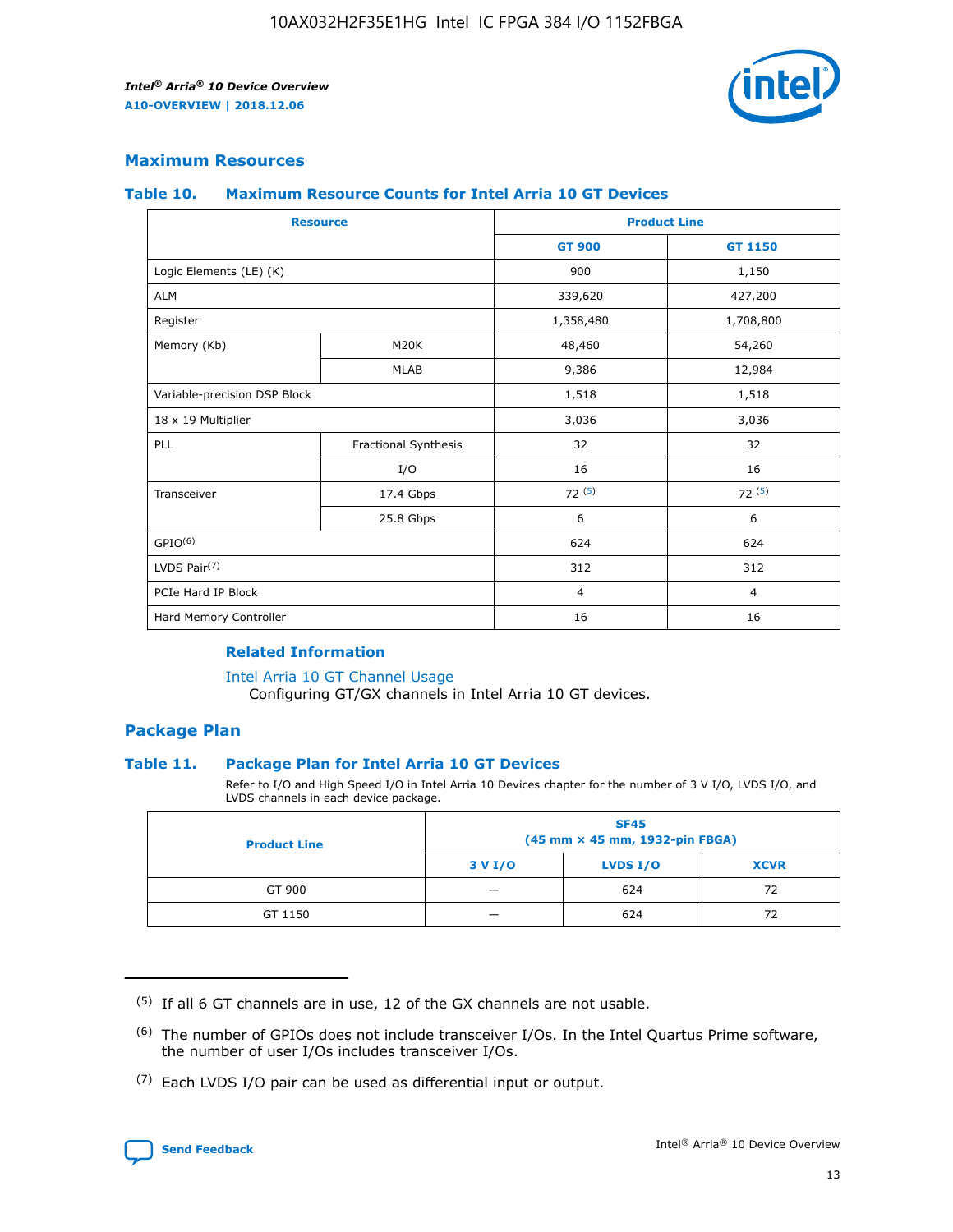

#### **Related Information**

[I/O and High-Speed Differential I/O Interfaces in Intel Arria 10 Devices chapter, Intel](https://www.intel.com/content/www/us/en/programmable/documentation/sam1403482614086.html#sam1403482030321) [Arria 10 Device Handbook](https://www.intel.com/content/www/us/en/programmable/documentation/sam1403482614086.html#sam1403482030321)

Provides the number of 3 V and LVDS I/Os, and LVDS channels for each Intel Arria 10 device package.

## **Intel Arria 10 SX**

This section provides the available options, maximum resource counts, and package plan for the Intel Arria 10 SX devices.

The information in this section is correct at the time of publication. For the latest information and to get more details, refer to the Intel FPGA Product Selector.

#### **Related Information**

[Intel FPGA Product Selector](http://www.altera.com/products/selector/psg-selector.html) Provides the latest information on Intel products.

#### **Available Options**

#### **Figure 3. Sample Ordering Code and Available Options for Intel Arria 10 SX Devices**



#### **Related Information**

[Transceiver Performance for Intel Arria 10 GX/SX Devices](https://www.intel.com/content/www/us/en/programmable/documentation/mcn1413182292568.html#mcn1413213965502) Provides more information about the transceiver speed grade.

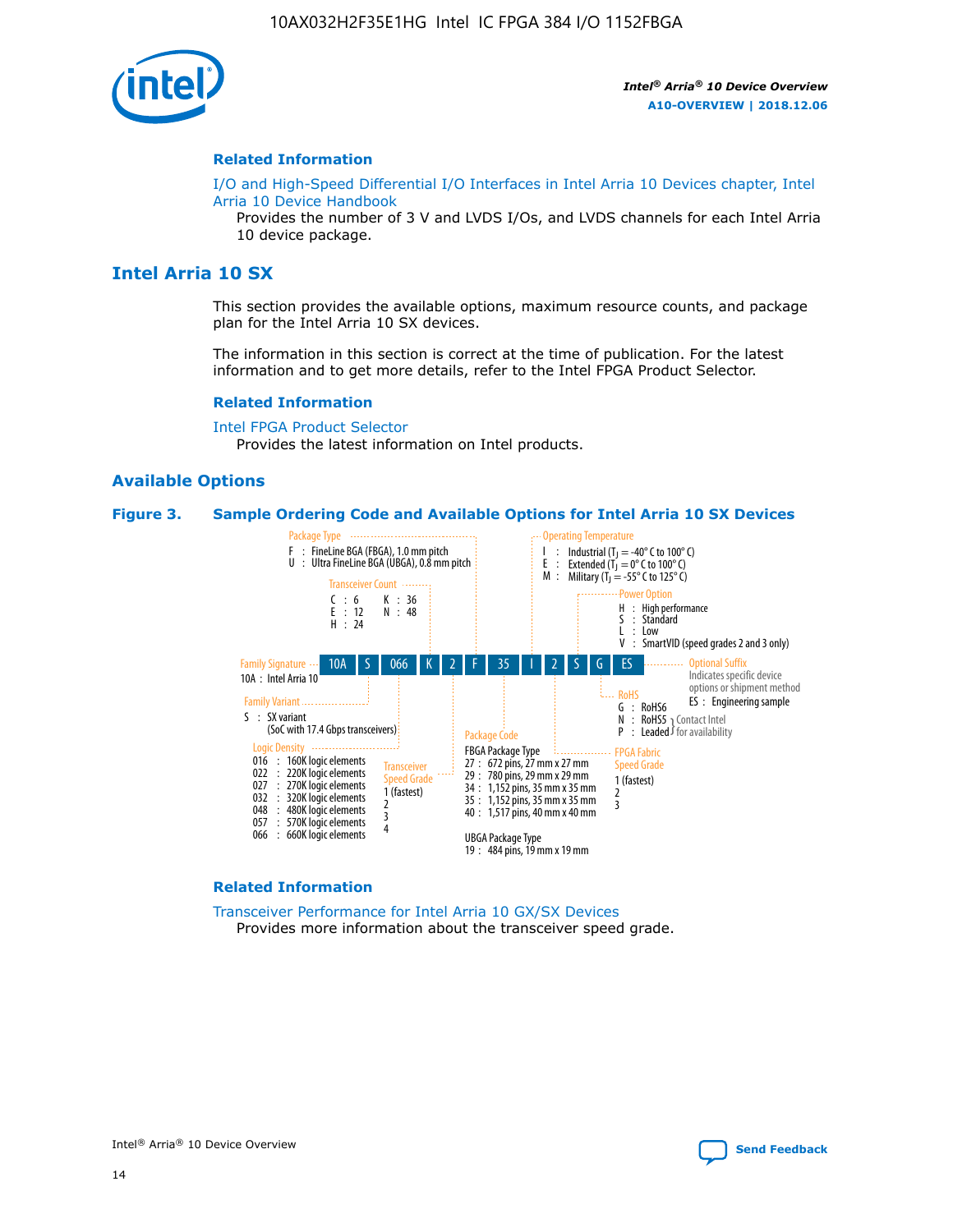

## **Maximum Resources**

#### **Table 12. Maximum Resource Counts for Intel Arria 10 SX Devices**

|                                   | <b>Resource</b>         | <b>Product Line</b> |               |                |                |                |                |                |  |  |  |
|-----------------------------------|-------------------------|---------------------|---------------|----------------|----------------|----------------|----------------|----------------|--|--|--|
|                                   |                         | <b>SX 160</b>       | <b>SX 220</b> | <b>SX 270</b>  | <b>SX 320</b>  | <b>SX 480</b>  | <b>SX 570</b>  | <b>SX 660</b>  |  |  |  |
| Logic Elements (LE) (K)           |                         | 160                 | 220           | 270            | 320            | 480            | 570            | 660            |  |  |  |
| <b>ALM</b>                        |                         | 61,510              | 80,330        | 101,620        | 119,900        | 183,590        | 217,080        | 251,680        |  |  |  |
| Register                          |                         | 246,040             | 321,320       | 406,480        | 479,600        | 734,360        | 868,320        | 1,006,720      |  |  |  |
| Memory (Kb)                       | M <sub>20</sub> K       | 8,800               | 11,740        | 15,000         | 17,820         | 28,620         | 36,000         | 42,620         |  |  |  |
|                                   | <b>MLAB</b>             | 1,050               | 1,690         | 2,452          | 2,727          | 4,164          | 5,096          | 5,788          |  |  |  |
| Variable-precision DSP Block      |                         | 156                 | 192           | 830            | 985            | 1,368          | 1,523          | 1,687          |  |  |  |
| 18 x 19 Multiplier                |                         | 312                 | 384           | 1,660          | 1,970          | 2,736          | 3,046          | 3,374          |  |  |  |
| <b>PLL</b>                        | Fractional<br>Synthesis | 6                   | 6             | 8              | 8              | 12             | 16             | 16             |  |  |  |
|                                   | I/O                     | 6                   | 6             | 8              | 8              | 12             | 16             | 16             |  |  |  |
| 17.4 Gbps Transceiver             |                         | 12                  | 12            | 24             | 24             | 36             | 48             | 48             |  |  |  |
| GPIO <sup>(8)</sup>               |                         | 288                 | 288           | 384            | 384            | 492            | 696            | 696            |  |  |  |
| LVDS Pair $(9)$                   |                         | 120                 | 120           | 168            | 168            | 174            | 324            | 324            |  |  |  |
| PCIe Hard IP Block                |                         | $\mathbf{1}$        | $\mathbf{1}$  | $\overline{2}$ | $\overline{2}$ | $\overline{2}$ | $\overline{2}$ | $\overline{2}$ |  |  |  |
| Hard Memory Controller            |                         | 6                   | 6             | 8              | 8              | 12             | 16             | 16             |  |  |  |
| ARM Cortex-A9 MPCore<br>Processor |                         | Yes                 | Yes           | Yes            | Yes            | Yes            | Yes            | Yes            |  |  |  |

## **Package Plan**

### **Table 13. Package Plan for Intel Arria 10 SX Devices (U19, F27, F29, and F34)**

Refer to I/O and High Speed I/O in Intel Arria 10 Devices chapter for the number of 3 V I/O, LVDS I/O, and LVDS channels in each device package.

| <b>Product Line</b> | <b>U19</b><br>$(19 \text{ mm} \times 19 \text{ mm})$<br>484-pin UBGA) |                    |             | <b>F27</b><br>$(27 \text{ mm} \times 27 \text{ mm})$<br>672-pin FBGA) |                    | <b>F29</b><br>$(29 \text{ mm} \times 29 \text{ mm})$<br>780-pin FBGA) |           |                    | <b>F34</b><br>$(35 \text{ mm} \times 35 \text{ mm})$<br><b>1152-pin FBGA)</b> |           |                    |             |
|---------------------|-----------------------------------------------------------------------|--------------------|-------------|-----------------------------------------------------------------------|--------------------|-----------------------------------------------------------------------|-----------|--------------------|-------------------------------------------------------------------------------|-----------|--------------------|-------------|
|                     | 3V<br>I/O                                                             | <b>LVDS</b><br>I/O | <b>XCVR</b> | 3V<br>I/O                                                             | <b>LVDS</b><br>I/O | <b>XCVR</b>                                                           | 3V<br>I/O | <b>LVDS</b><br>I/O | <b>XCVR</b>                                                                   | 3V<br>I/O | <b>LVDS</b><br>I/O | <b>XCVR</b> |
| SX 160              | 48                                                                    | 144                | 6           | 48                                                                    | 192                | 12                                                                    | 48        | 240                | 12                                                                            | -         |                    |             |
| SX 220              | 48                                                                    | 144                | 6           | 48                                                                    | 192                | 12                                                                    | 48        | 240                | 12                                                                            |           |                    |             |
| SX 270              |                                                                       |                    |             | 48                                                                    | 192                | 12                                                                    | 48        | 312                | 12                                                                            | 48        | 336                | 24          |
| SX 320              |                                                                       |                    |             | 48                                                                    | 192                | 12                                                                    | 48        | 312                | 12                                                                            | 48        | 336                | 24          |
|                     | continued                                                             |                    |             |                                                                       |                    |                                                                       |           |                    |                                                                               |           |                    |             |

 $(8)$  The number of GPIOs does not include transceiver I/Os. In the Intel Quartus Prime software, the number of user I/Os includes transceiver I/Os.

 $(9)$  Each LVDS I/O pair can be used as differential input or output.

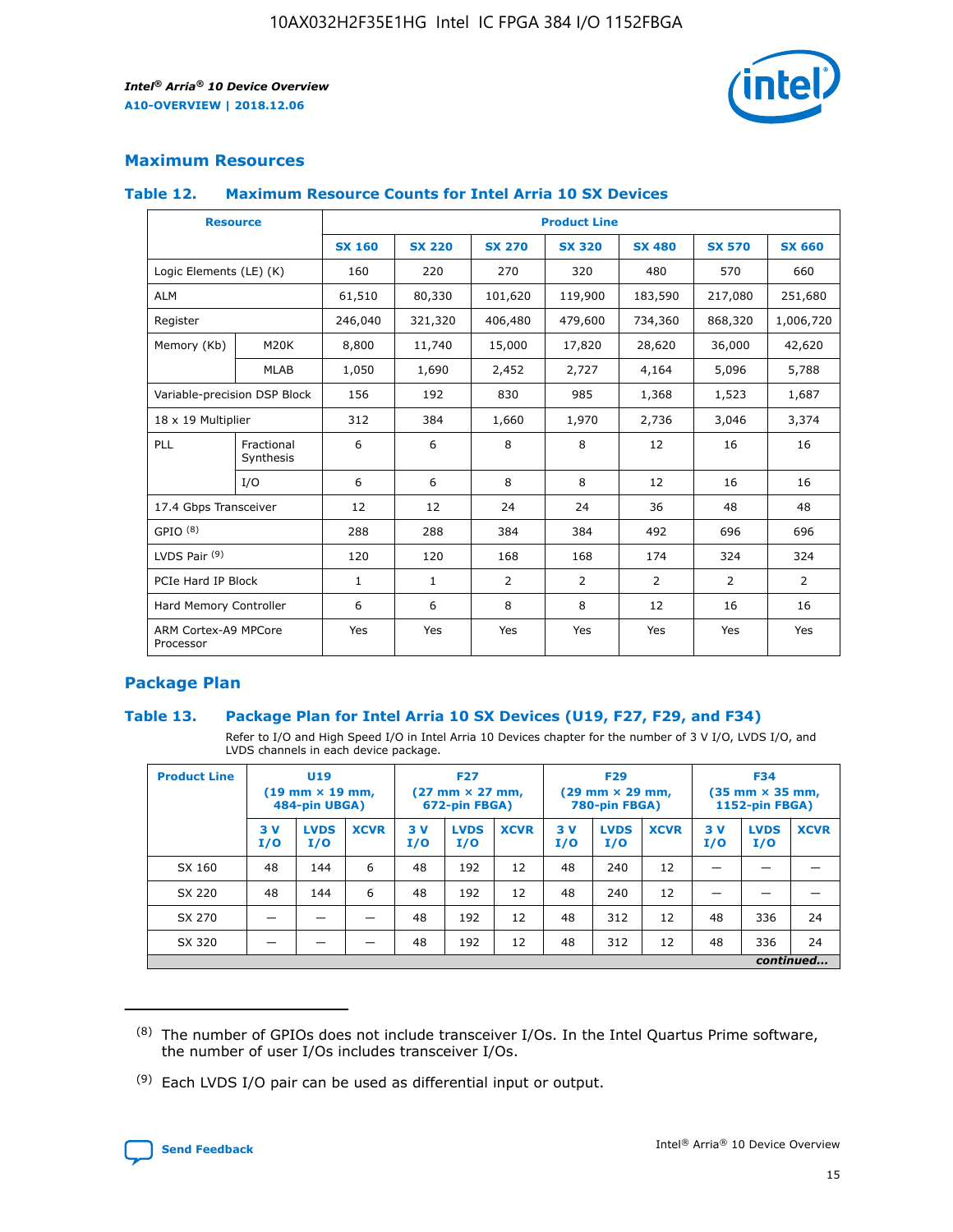

| <b>Product Line</b> | U <sub>19</sub><br>$(19$ mm $\times$ 19 mm,<br>484-pin UBGA) |                    | <b>F27</b><br>$(27 \text{ mm} \times 27 \text{ mm})$<br>672-pin FBGA) |           | <b>F29</b><br>$(29 \text{ mm} \times 29 \text{ mm})$<br>780-pin FBGA) |             |           | <b>F34</b><br>$(35$ mm $\times$ 35 mm,<br><b>1152-pin FBGA)</b> |             |           |                    |             |
|---------------------|--------------------------------------------------------------|--------------------|-----------------------------------------------------------------------|-----------|-----------------------------------------------------------------------|-------------|-----------|-----------------------------------------------------------------|-------------|-----------|--------------------|-------------|
|                     | 3 V<br>I/O                                                   | <b>LVDS</b><br>I/O | <b>XCVR</b>                                                           | 3V<br>I/O | <b>LVDS</b><br>I/O                                                    | <b>XCVR</b> | 3V<br>I/O | <b>LVDS</b><br>I/O                                              | <b>XCVR</b> | 3V<br>I/O | <b>LVDS</b><br>I/O | <b>XCVR</b> |
| SX 480              |                                                              |                    |                                                                       |           |                                                                       |             | 48        | 312                                                             | 12          | 48        | 444                | 24          |
| SX 570              |                                                              |                    |                                                                       |           |                                                                       |             |           |                                                                 |             | 48        | 444                | 24          |
| SX 660              |                                                              |                    |                                                                       |           |                                                                       |             |           |                                                                 |             | 48        | 444                | 24          |

## **Table 14. Package Plan for Intel Arria 10 SX Devices (F35, KF40, and NF40)**

Refer to I/O and High Speed I/O in Intel Arria 10 Devices chapter for the number of 3 V I/O, LVDS I/O, and LVDS channels in each device package.

| <b>Product Line</b> | <b>F35</b><br>(35 mm × 35 mm,<br>1152-pin FBGA) |          |             |                                           | <b>KF40</b><br>(40 mm × 40 mm,<br>1517-pin FBGA) |    | <b>NF40</b><br>(40 mm × 40 mm,<br>1517-pin FBGA) |          |             |  |
|---------------------|-------------------------------------------------|----------|-------------|-------------------------------------------|--------------------------------------------------|----|--------------------------------------------------|----------|-------------|--|
|                     | 3 V I/O                                         | LVDS I/O | <b>XCVR</b> | <b>LVDS I/O</b><br>3 V I/O<br><b>XCVR</b> |                                                  |    | 3 V I/O                                          | LVDS I/O | <b>XCVR</b> |  |
| SX 270              | 48                                              | 336      | 24          |                                           |                                                  |    |                                                  |          |             |  |
| SX 320              | 48                                              | 336      | 24          |                                           |                                                  |    |                                                  |          |             |  |
| SX 480              | 48                                              | 348      | 36          |                                           |                                                  |    |                                                  |          |             |  |
| SX 570              | 48                                              | 348      | 36          | 96                                        | 600                                              | 36 | 48                                               | 540      | 48          |  |
| SX 660              | 48                                              | 348      | 36          | 96                                        | 600                                              | 36 | 48                                               | 540      | 48          |  |

## **Related Information**

[I/O and High-Speed Differential I/O Interfaces in Intel Arria 10 Devices chapter, Intel](https://www.intel.com/content/www/us/en/programmable/documentation/sam1403482614086.html#sam1403482030321) [Arria 10 Device Handbook](https://www.intel.com/content/www/us/en/programmable/documentation/sam1403482614086.html#sam1403482030321)

Provides the number of 3 V and LVDS I/Os, and LVDS channels for each Intel Arria 10 device package.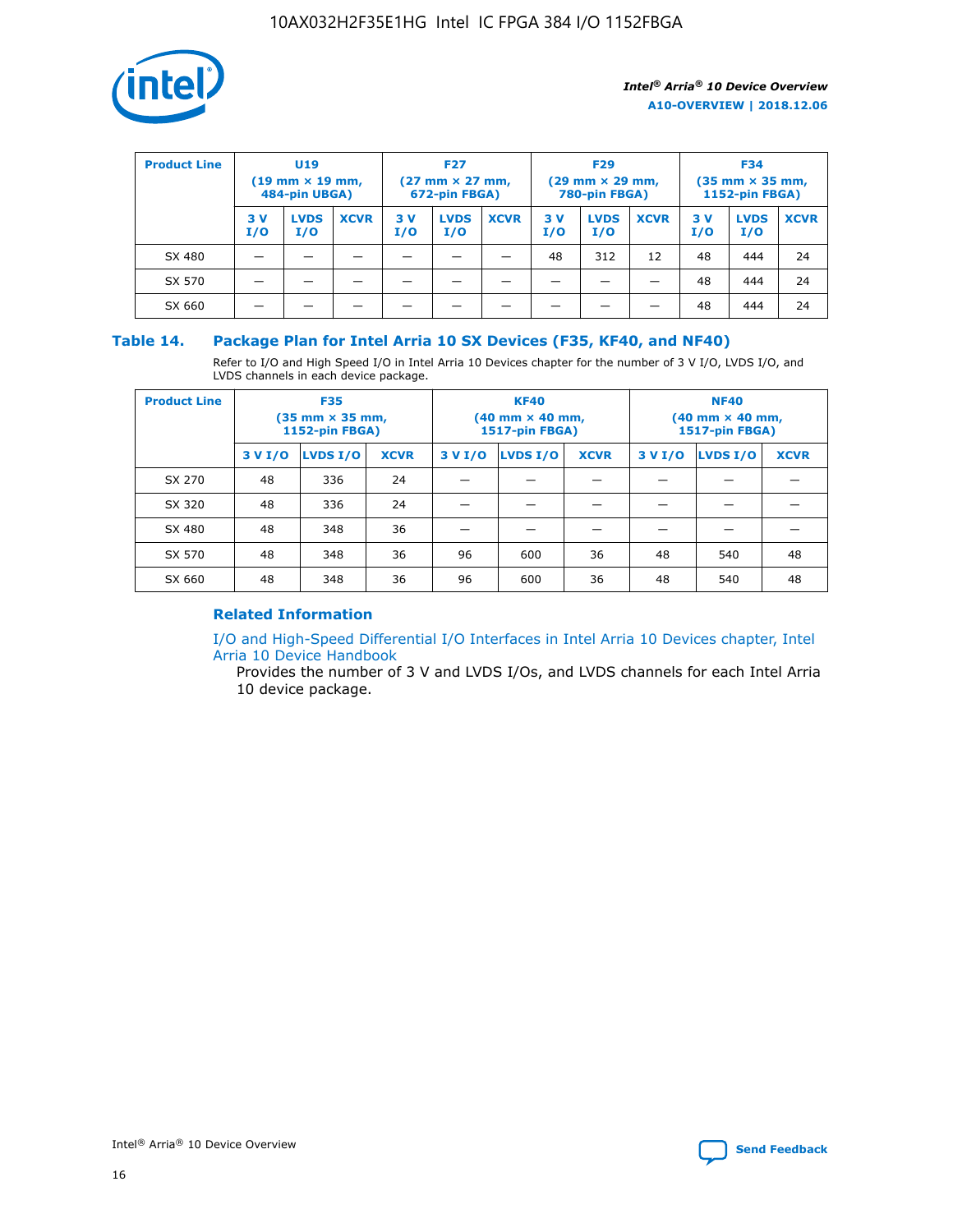

# **I/O Vertical Migration for Intel Arria 10 Devices**

#### **Figure 4. Migration Capability Across Intel Arria 10 Product Lines**

- The arrows indicate the migration paths. The devices included in each vertical migration path are shaded. Devices with fewer resources in the same path have lighter shades.
- To achieve the full I/O migration across product lines in the same migration path, restrict I/Os and transceivers usage to match the product line with the lowest I/O and transceiver counts.
- An LVDS I/O bank in the source device may be mapped to a 3 V I/O bank in the target device. To use memory interface clock frequency higher than 533 MHz, assign external memory interface pins only to banks that are LVDS I/O in both devices.
- There may be nominal 0.15 mm package height difference between some product lines in the same package type.
	- **Variant Product Line Package U19 F27 F29 F34 F35 KF40 NF40 RF40 NF45 SF45 UF45** Intel® Arria® 10 GX GX 160 GX 220 GX 270 GX 320 GX 480 GX 570 GX 660 GX 900 GX 1150 Intel Arria 10 GT GT 900 GT 1150 Intel Arria 10 SX SX 160 SX 220 SX 270 SX 320 SX 480 SX 570 SX 660
- Some migration paths are not shown in the Intel Quartus Prime software **Pin Migration View**.

*Note:* To verify the pin migration compatibility, use the **Pin Migration View** window in the Intel Quartus Prime software Pin Planner.

## **Adaptive Logic Module**

Intel Arria 10 devices use a 20 nm ALM as the basic building block of the logic fabric.

The ALM architecture is the same as the previous generation FPGAs, allowing for efficient implementation of logic functions and easy conversion of IP between the device generations.

The ALM, as shown in following figure, uses an 8-input fracturable look-up table (LUT) with four dedicated registers to help improve timing closure in register-rich designs and achieve an even higher design packing capability than the traditional two-register per LUT architecture.

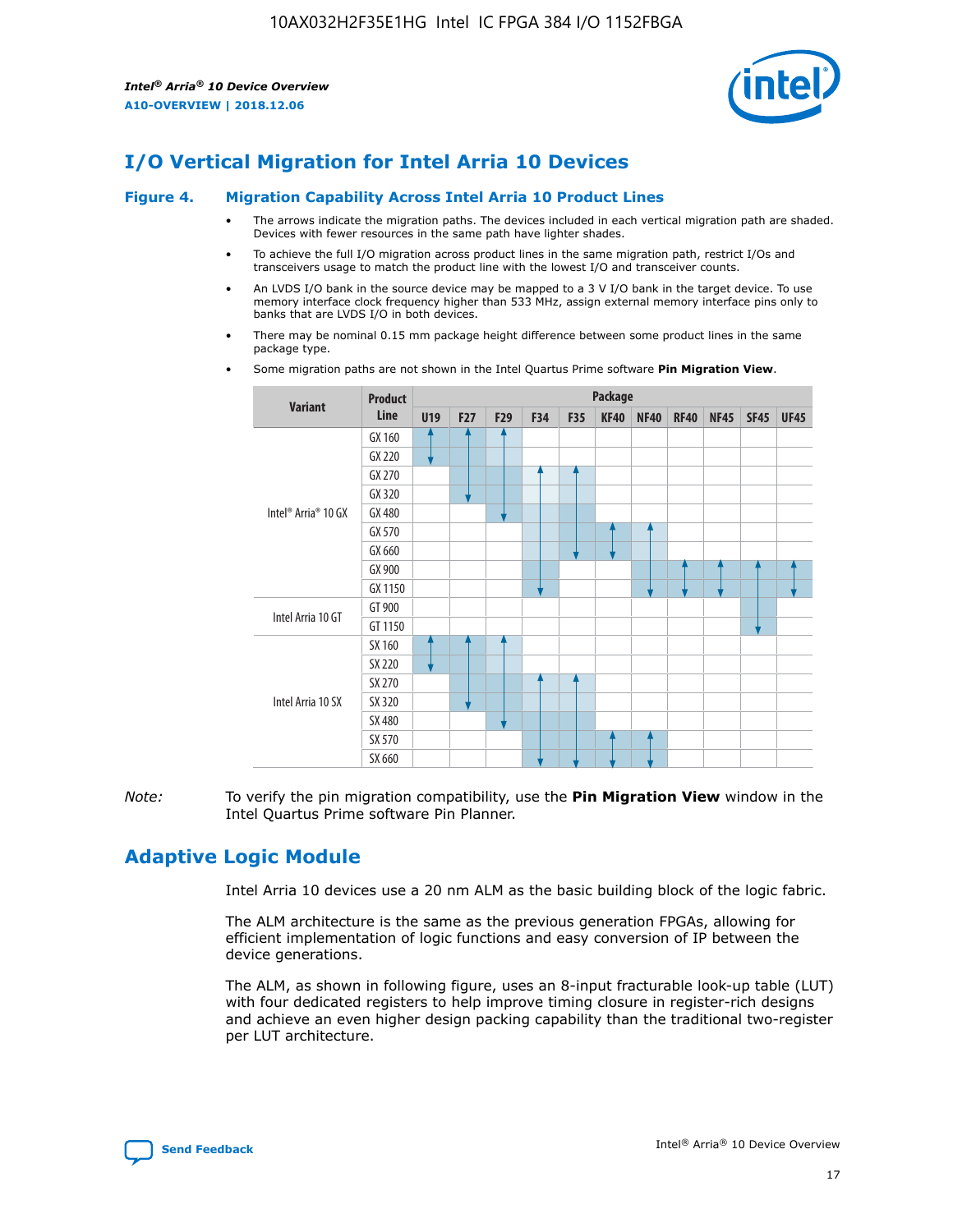

**Figure 5. ALM for Intel Arria 10 Devices**



The Intel Quartus Prime software optimizes your design according to the ALM logic structure and automatically maps legacy designs into the Intel Arria 10 ALM architecture.

## **Variable-Precision DSP Block**

The Intel Arria 10 variable precision DSP blocks support fixed-point arithmetic and floating-point arithmetic.

Features for fixed-point arithmetic:

- High-performance, power-optimized, and fully registered multiplication operations
- 18-bit and 27-bit word lengths
- Two 18 x 19 multipliers or one 27 x 27 multiplier per DSP block
- Built-in addition, subtraction, and 64-bit double accumulation register to combine multiplication results
- Cascading 19-bit or 27-bit when pre-adder is disabled and cascading 18-bit when pre-adder is used to form the tap-delay line for filtering applications
- Cascading 64-bit output bus to propagate output results from one block to the next block without external logic support
- Hard pre-adder supported in 19-bit and 27-bit modes for symmetric filters
- Internal coefficient register bank in both 18-bit and 27-bit modes for filter implementation
- 18-bit and 27-bit systolic finite impulse response (FIR) filters with distributed output adder
- Biased rounding support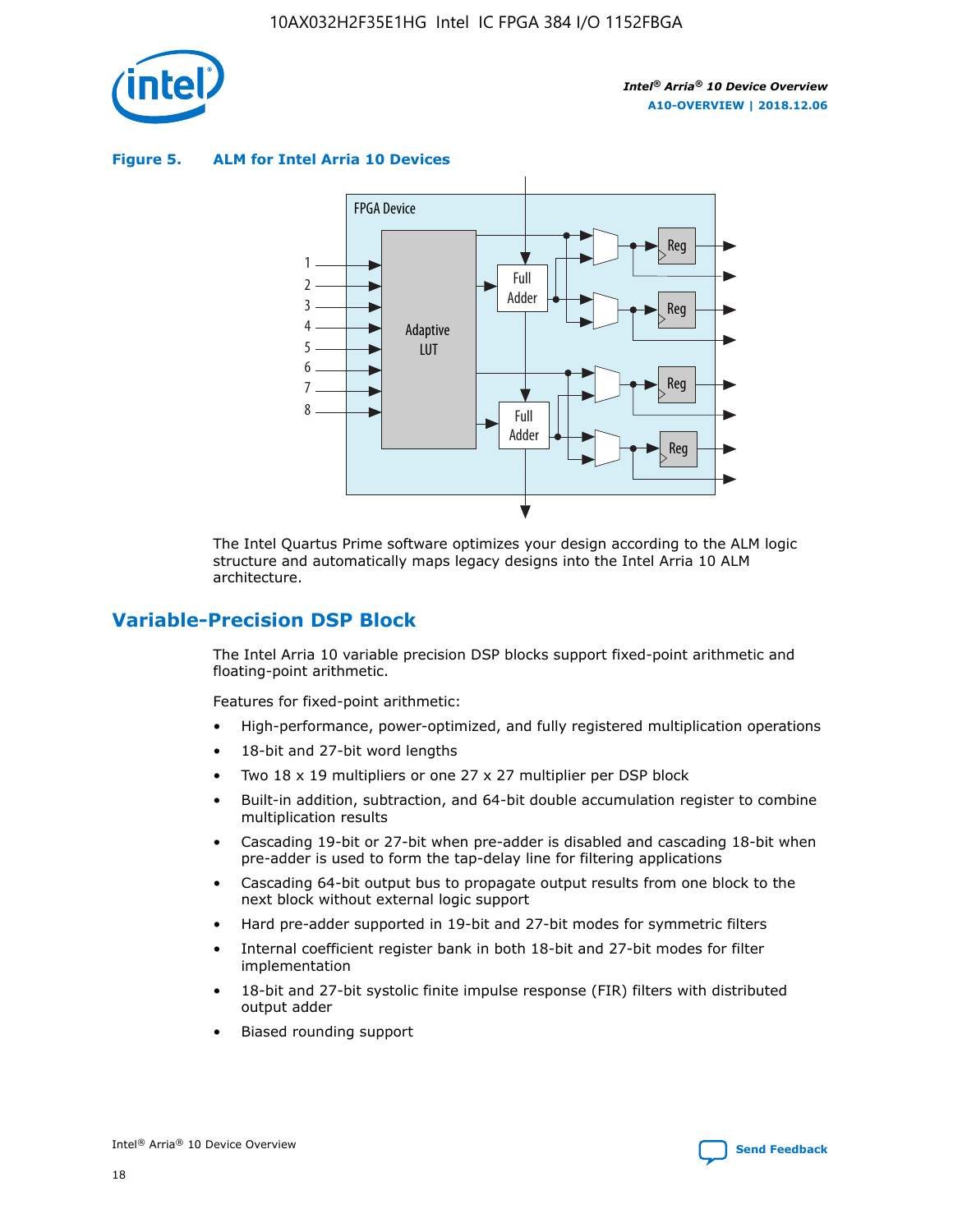

Features for floating-point arithmetic:

- A completely hardened architecture that supports multiplication, addition, subtraction, multiply-add, and multiply-subtract
- Multiplication with accumulation capability and a dynamic accumulator reset control
- Multiplication with cascade summation capability
- Multiplication with cascade subtraction capability
- Complex multiplication
- Direct vector dot product
- Systolic FIR filter

### **Table 15. Variable-Precision DSP Block Configurations for Intel Arria 10 Devices**

| <b>Usage Example</b>                                       | <b>Multiplier Size (Bit)</b>    | <b>DSP Block Resources</b> |
|------------------------------------------------------------|---------------------------------|----------------------------|
| Medium precision fixed point                               | Two 18 x 19                     |                            |
| High precision fixed or Single precision<br>floating point | One 27 x 27                     |                            |
| Fixed point FFTs                                           | One 19 x 36 with external adder |                            |
| Very high precision fixed point                            | One 36 x 36 with external adder |                            |
| Double precision floating point                            | One 54 x 54 with external adder | 4                          |

#### **Table 16. Resources for Fixed-Point Arithmetic in Intel Arria 10 Devices**

The table lists the variable-precision DSP resources by bit precision for each Intel Arria 10 device.

| <b>Variant</b>  | <b>Product Line</b> | Variable-<br>precision<br><b>DSP Block</b> | <b>Independent Input and Output</b><br><b>Multiplications Operator</b> |                                     | 18 x 19<br><b>Multiplier</b><br><b>Adder Sum</b> | $18 \times 18$<br><b>Multiplier</b><br><b>Adder</b> |
|-----------------|---------------------|--------------------------------------------|------------------------------------------------------------------------|-------------------------------------|--------------------------------------------------|-----------------------------------------------------|
|                 |                     |                                            | 18 x 19<br><b>Multiplier</b>                                           | $27 \times 27$<br><b>Multiplier</b> | <b>Mode</b>                                      | <b>Summed with</b><br>36 bit Input                  |
| AIntel Arria 10 | GX 160              | 156                                        | 312                                                                    | 156                                 | 156                                              | 156                                                 |
| GX              | GX 220              | 192                                        | 384                                                                    | 192                                 | 192                                              | 192                                                 |
|                 | GX 270              | 830                                        | 1,660                                                                  | 830                                 | 830                                              | 830                                                 |
|                 | GX 320              | 984                                        | 1,968                                                                  | 984                                 | 984                                              | 984                                                 |
|                 | GX 480              | 1,368                                      | 2,736                                                                  | 1,368                               | 1,368                                            | 1,368                                               |
|                 | GX 570              | 1,523                                      | 3,046                                                                  | 1,523                               | 1,523                                            | 1,523                                               |
|                 | GX 660              | 1,687                                      | 3,374                                                                  | 1,687                               | 1,687                                            | 1,687                                               |
|                 | GX 900              | 1,518                                      | 3,036                                                                  | 1,518                               | 1,518                                            | 1,518                                               |
|                 | GX 1150             | 1,518                                      | 3,036                                                                  | 1,518                               | 1,518                                            | 1,518                                               |
| Intel Arria 10  | GT 900              | 1,518                                      | 3,036                                                                  | 1,518                               | 1,518                                            | 1,518                                               |
| GT              | GT 1150             | 1,518                                      | 3,036                                                                  | 1,518                               | 1,518                                            | 1,518                                               |
| Intel Arria 10  | SX 160              | 156                                        | 312                                                                    | 156                                 | 156                                              | 156                                                 |
| <b>SX</b>       | SX 220              | 192                                        | 384                                                                    | 192                                 | 192                                              | 192                                                 |
|                 | SX 270              | 830                                        | 1,660                                                                  | 830                                 | 830                                              | 830                                                 |
|                 |                     |                                            |                                                                        |                                     |                                                  | continued                                           |

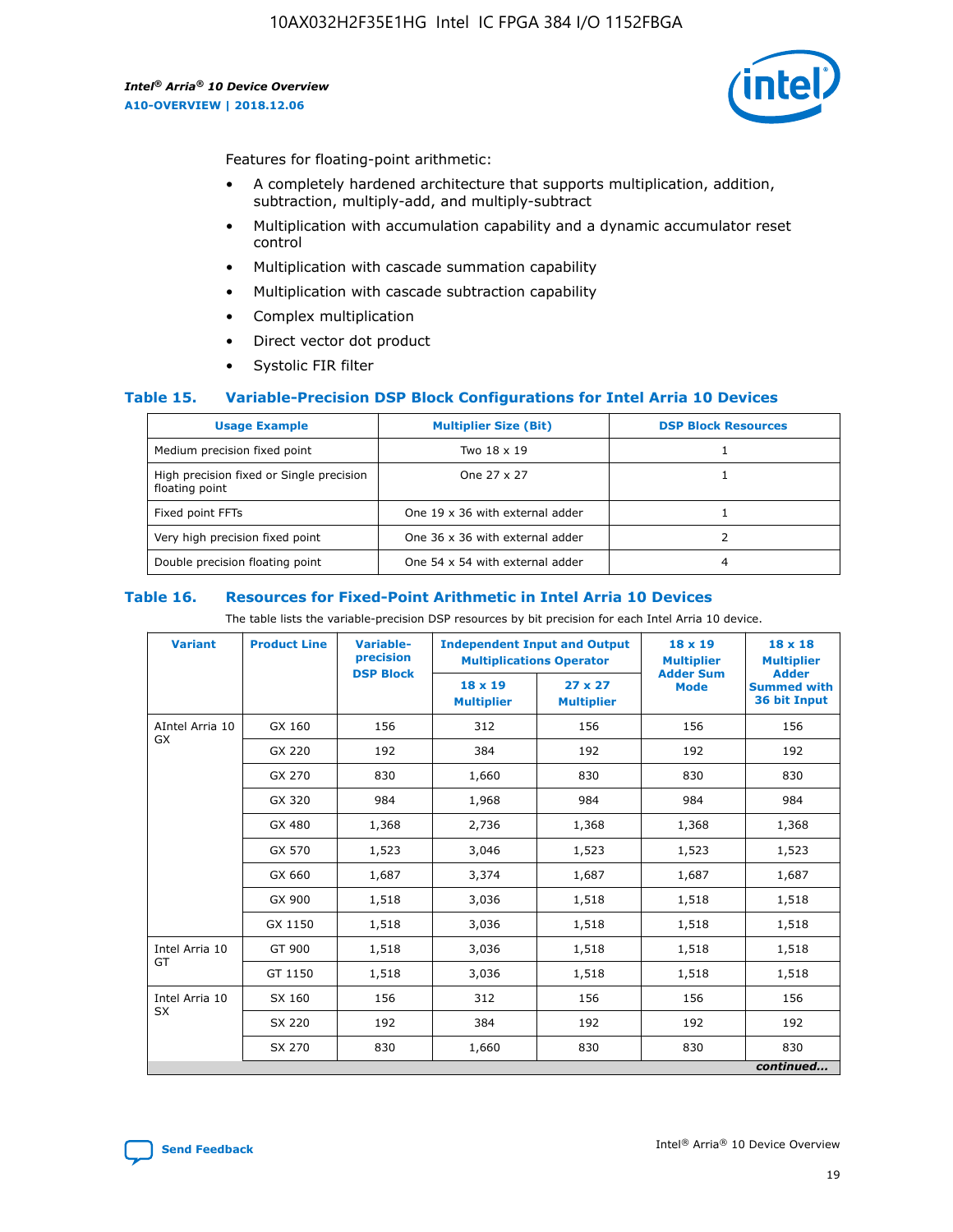

| <b>Variant</b> | <b>Product Line</b> | <b>Variable-</b><br>precision |                                     | <b>Independent Input and Output</b><br><b>Multiplications Operator</b> | $18 \times 19$<br><b>Multiplier</b> | $18 \times 18$<br><b>Multiplier</b><br><b>Adder</b> |  |
|----------------|---------------------|-------------------------------|-------------------------------------|------------------------------------------------------------------------|-------------------------------------|-----------------------------------------------------|--|
|                |                     | <b>DSP Block</b>              | $18 \times 19$<br><b>Multiplier</b> | $27 \times 27$<br><b>Multiplier</b>                                    | <b>Adder Sum</b><br><b>Mode</b>     | <b>Summed with</b><br>36 bit Input                  |  |
|                | SX 320              | 984                           | 1,968                               | 984                                                                    | 984                                 | 984                                                 |  |
|                | SX 480              | 1,368                         | 2,736                               | 1,368                                                                  | 1,368                               | 1,368                                               |  |
|                | SX 570              | 1,523                         | 3,046                               | 1,523                                                                  | 1,523                               | 1,523                                               |  |
|                | SX 660              | 1,687                         | 3,374                               | 1,687                                                                  | 1,687                               | 1,687                                               |  |

## **Table 17. Resources for Floating-Point Arithmetic in Intel Arria 10 Devices**

The table lists the variable-precision DSP resources by bit precision for each Intel Arria 10 device.

| <b>Variant</b> | <b>Product Line</b> | <b>Variable-</b><br>precision<br><b>DSP Block</b> | <b>Single</b><br><b>Precision</b><br><b>Floating-Point</b><br><b>Multiplication</b><br><b>Mode</b> | <b>Single-Precision</b><br><b>Floating-Point</b><br><b>Adder Mode</b> | Single-<br><b>Precision</b><br><b>Floating-Point</b><br><b>Multiply</b><br><b>Accumulate</b><br><b>Mode</b> | <b>Peak</b><br><b>Giga Floating-</b><br><b>Point</b><br><b>Operations</b><br>per Second<br>(GFLOPs) |
|----------------|---------------------|---------------------------------------------------|----------------------------------------------------------------------------------------------------|-----------------------------------------------------------------------|-------------------------------------------------------------------------------------------------------------|-----------------------------------------------------------------------------------------------------|
| Intel Arria 10 | GX 160              | 156                                               | 156                                                                                                | 156                                                                   | 156                                                                                                         | 140                                                                                                 |
| GX             | GX 220              | 192                                               | 192                                                                                                | 192                                                                   | 192                                                                                                         | 173                                                                                                 |
|                | GX 270              | 830                                               | 830                                                                                                | 830                                                                   | 830                                                                                                         | 747                                                                                                 |
|                | GX 320              | 984                                               | 984                                                                                                | 984                                                                   | 984                                                                                                         | 886                                                                                                 |
|                | GX 480              | 1,369                                             | 1,368                                                                                              | 1,368                                                                 | 1,368                                                                                                       | 1,231                                                                                               |
|                | GX 570              | 1,523                                             | 1,523                                                                                              | 1,523                                                                 | 1,523                                                                                                       | 1,371                                                                                               |
|                | GX 660              | 1,687                                             | 1,687                                                                                              | 1,687                                                                 | 1,687                                                                                                       | 1,518                                                                                               |
|                | GX 900              | 1,518                                             | 1,518                                                                                              | 1,518                                                                 | 1,518                                                                                                       | 1,366                                                                                               |
|                | GX 1150             | 1,518                                             | 1,518                                                                                              | 1,518                                                                 | 1,518                                                                                                       | 1,366                                                                                               |
| Intel Arria 10 | GT 900              | 1,518                                             | 1,518                                                                                              | 1,518                                                                 | 1,518                                                                                                       | 1,366                                                                                               |
| GT             | GT 1150             | 1,518                                             | 1,518                                                                                              | 1,518                                                                 | 1,518                                                                                                       | 1,366                                                                                               |
| Intel Arria 10 | SX 160              | 156                                               | 156                                                                                                | 156                                                                   | 156                                                                                                         | 140                                                                                                 |
| <b>SX</b>      | SX 220              | 192                                               | 192                                                                                                | 192                                                                   | 192                                                                                                         | 173                                                                                                 |
|                | SX 270              | 830                                               | 830                                                                                                | 830                                                                   | 830                                                                                                         | 747                                                                                                 |
|                | SX 320              | 984                                               | 984                                                                                                | 984                                                                   | 984                                                                                                         | 886                                                                                                 |
|                | SX 480              | 1,369                                             | 1,368                                                                                              | 1,368                                                                 | 1,368                                                                                                       | 1,231                                                                                               |
|                | SX 570              | 1,523                                             | 1,523                                                                                              | 1,523                                                                 | 1,523                                                                                                       | 1,371                                                                                               |
|                | SX 660              | 1,687                                             | 1,687                                                                                              | 1,687                                                                 | 1,687                                                                                                       | 1,518                                                                                               |

# **Embedded Memory Blocks**

The embedded memory blocks in the devices are flexible and designed to provide an optimal amount of small- and large-sized memory arrays to fit your design requirements.

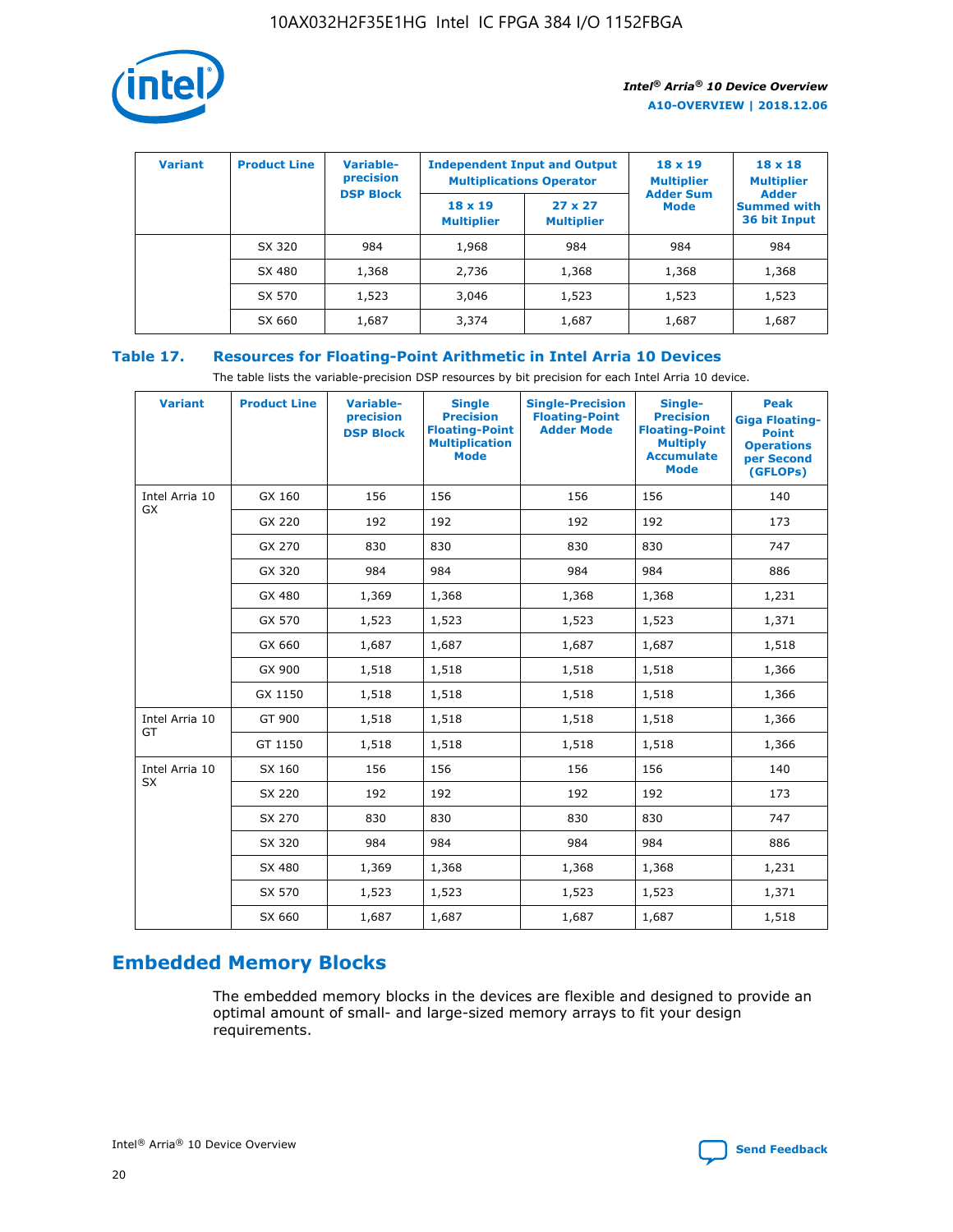

## **Types of Embedded Memory**

The Intel Arria 10 devices contain two types of memory blocks:

- 20 Kb M20K blocks—blocks of dedicated memory resources. The M20K blocks are ideal for larger memory arrays while still providing a large number of independent ports.
- 640 bit memory logic array blocks (MLABs)—enhanced memory blocks that are configured from dual-purpose logic array blocks (LABs). The MLABs are ideal for wide and shallow memory arrays. The MLABs are optimized for implementation of shift registers for digital signal processing (DSP) applications, wide and shallow FIFO buffers, and filter delay lines. Each MLAB is made up of ten adaptive logic modules (ALMs). In the Intel Arria 10 devices, you can configure these ALMs as ten 32 x 2 blocks, giving you one 32 x 20 simple dual-port SRAM block per MLAB.

## **Embedded Memory Capacity in Intel Arria 10 Devices**

|                   | <b>Product</b> |              | <b>M20K</b>         | <b>MLAB</b>  |                     | <b>Total RAM Bit</b> |
|-------------------|----------------|--------------|---------------------|--------------|---------------------|----------------------|
| <b>Variant</b>    | Line           | <b>Block</b> | <b>RAM Bit (Kb)</b> | <b>Block</b> | <b>RAM Bit (Kb)</b> | (Kb)                 |
| Intel Arria 10 GX | GX 160         | 440          | 8,800               | 1,680        | 1,050               | 9,850                |
|                   | GX 220         | 587          | 11,740              | 2,703        | 1,690               | 13,430               |
|                   | GX 270         | 750          | 15,000              | 3,922        | 2,452               | 17,452               |
|                   | GX 320         | 891          | 17,820              | 4,363        | 2,727               | 20,547               |
|                   | GX 480         | 1,431        | 28,620              | 6,662        | 4,164               | 32,784               |
|                   | GX 570         | 1,800        | 36,000              | 8,153        | 5,096               | 41,096               |
|                   | GX 660         | 2,131        | 42,620              | 9,260        | 5,788               | 48,408               |
|                   | GX 900         | 2,423        | 48,460              | 15,017       | 9,386               | 57,846               |
|                   | GX 1150        | 2,713        | 54,260              | 20,774       | 12,984              | 67,244               |
| Intel Arria 10 GT | GT 900         | 2,423        | 48,460              | 15,017       | 9,386               | 57,846               |
|                   | GT 1150        | 2,713        | 54,260              | 20,774       | 12,984              | 67,244               |
| Intel Arria 10 SX | SX 160         | 440          | 8,800               | 1,680        | 1,050               | 9,850                |
|                   | SX 220         | 587          | 11,740              | 2,703        | 1,690               | 13,430               |
|                   | SX 270         | 750          | 15,000              | 3,922        | 2,452               | 17,452               |
|                   | SX 320         | 891          | 17,820              | 4,363        | 2,727               | 20,547               |
|                   | SX 480         | 1,431        | 28,620              | 6,662        | 4,164               | 32,784               |
|                   | SX 570         | 1,800        | 36,000              | 8,153        | 5,096               | 41,096               |
|                   | SX 660         | 2,131        | 42,620              | 9,260        | 5,788               | 48,408               |

#### **Table 18. Embedded Memory Capacity and Distribution in Intel Arria 10 Devices**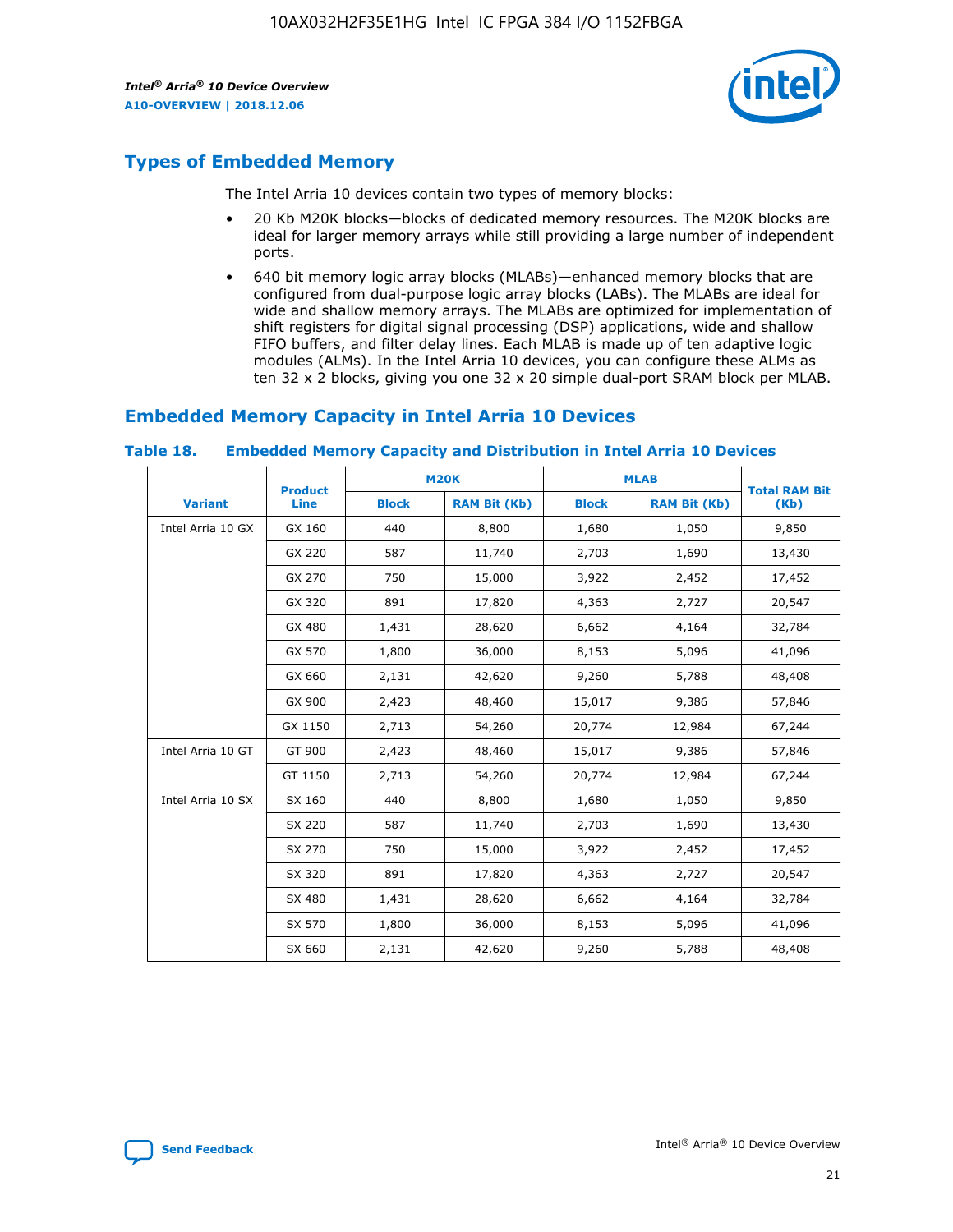

## **Embedded Memory Configurations for Single-port Mode**

#### **Table 19. Single-port Embedded Memory Configurations for Intel Arria 10 Devices**

This table lists the maximum configurations supported for single-port RAM and ROM modes.

| <b>Memory Block</b> | Depth (bits) | <b>Programmable Width</b> |
|---------------------|--------------|---------------------------|
| MLAB                | 32           | x16, x18, or x20          |
|                     | 64(10)       | x8, x9, x10               |
| M20K                | 512          | x40, x32                  |
|                     | 1K           | x20, x16                  |
|                     | 2K           | x10, x8                   |
|                     | 4K           | x5, x4                    |
|                     | 8K           | x2                        |
|                     | 16K          | x1                        |

## **Clock Networks and PLL Clock Sources**

The clock network architecture is based on Intel's global, regional, and peripheral clock structure. This clock structure is supported by dedicated clock input pins, fractional clock synthesis PLLs, and integer I/O PLLs.

## **Clock Networks**

The Intel Arria 10 core clock networks are capable of up to 800 MHz fabric operation across the full industrial temperature range. For the external memory interface, the clock network supports the hard memory controller with speeds up to 2,400 Mbps in a quarter-rate transfer.

To reduce power consumption, the Intel Quartus Prime software identifies all unused sections of the clock network and powers them down.

## **Fractional Synthesis and I/O PLLs**

Intel Arria 10 devices contain up to 32 fractional synthesis PLLs and up to 16 I/O PLLs that are available for both specific and general purpose uses in the core:

- Fractional synthesis PLLs—located in the column adjacent to the transceiver blocks
- I/O PLLs—located in each bank of the 48 I/Os

## **Fractional Synthesis PLLs**

You can use the fractional synthesis PLLs to:

- Reduce the number of oscillators that are required on your board
- Reduce the number of clock pins that are used in the device by synthesizing multiple clock frequencies from a single reference clock source

<sup>(10)</sup> Supported through software emulation and consumes additional MLAB blocks.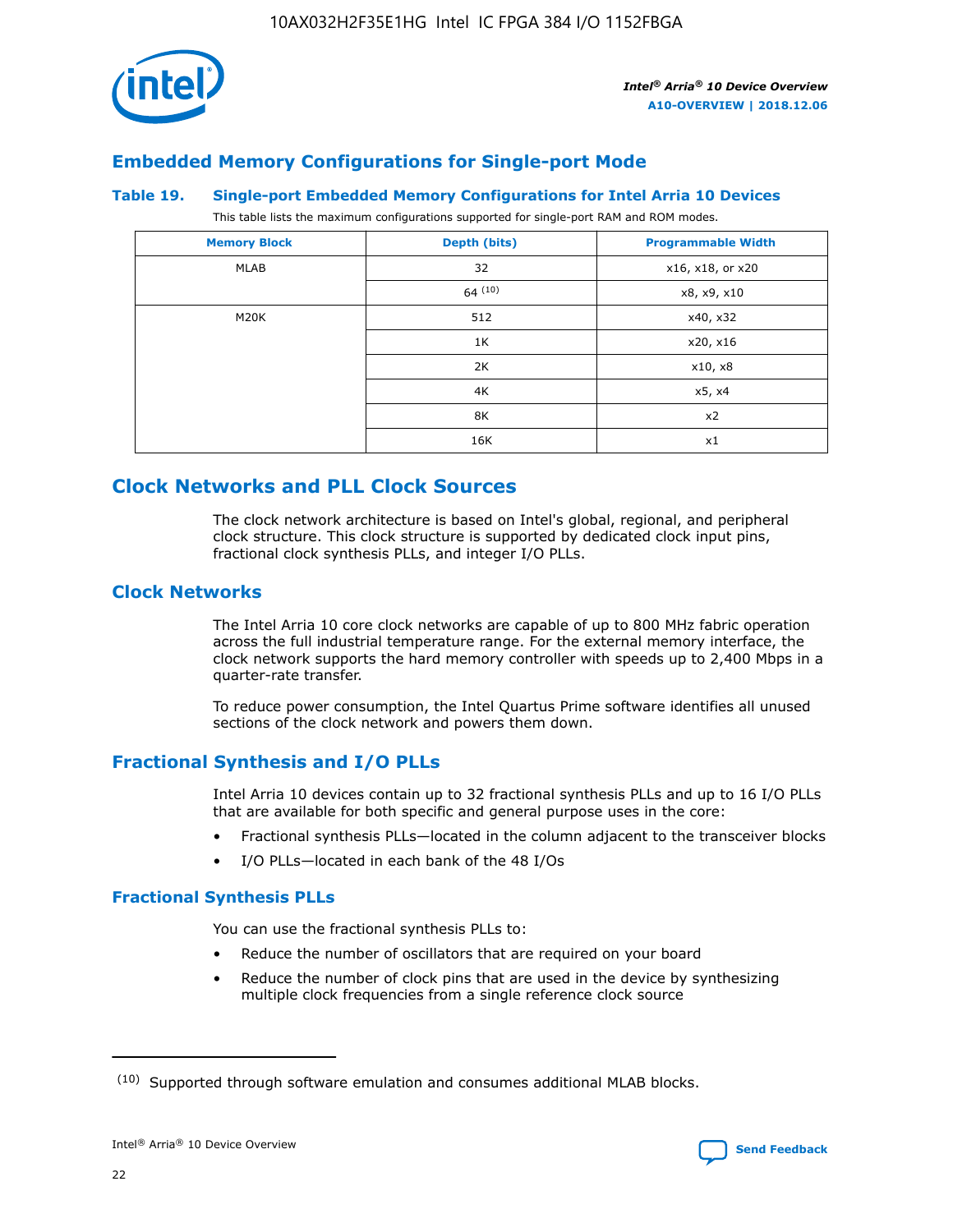

The fractional synthesis PLLs support the following features:

- Reference clock frequency synthesis for transceiver CMU and Advanced Transmit (ATX) PLLs
- Clock network delay compensation
- Zero-delay buffering
- Direct transmit clocking for transceivers
- Independently configurable into two modes:
	- Conventional integer mode equivalent to the general purpose PLL
	- Enhanced fractional mode with third order delta-sigma modulation
- PLL cascading

## **I/O PLLs**

The integer mode I/O PLLs are located in each bank of 48 I/Os. You can use the I/O PLLs to simplify the design of external memory and high-speed LVDS interfaces.

In each I/O bank, the I/O PLLs are adjacent to the hard memory controllers and LVDS SERDES. Because these PLLs are tightly coupled with the I/Os that need to use them, it makes it easier to close timing.

You can use the I/O PLLs for general purpose applications in the core such as clock network delay compensation and zero-delay buffering.

Intel Arria 10 devices support PLL-to-PLL cascading.

## **FPGA General Purpose I/O**

Intel Arria 10 devices offer highly configurable GPIOs. Each I/O bank contains 48 general purpose I/Os and a high-efficiency hard memory controller.

The following list describes the features of the GPIOs:

- Consist of 3 V I/Os for high-voltage application and LVDS I/Os for differential signaling
	- Up to two 3 V I/O banks, available in some devices, that support up to 3 V I/O standards
	- LVDS I/O banks that support up to 1.8 V I/O standards
- Support a wide range of single-ended and differential I/O interfaces
- LVDS speeds up to 1.6 Gbps
- Each LVDS pair of pins has differential input and output buffers, allowing you to configure the LVDS direction for each pair.
- Programmable bus hold and weak pull-up
- Programmable differential output voltage  $(V_{OD})$  and programmable pre-emphasis

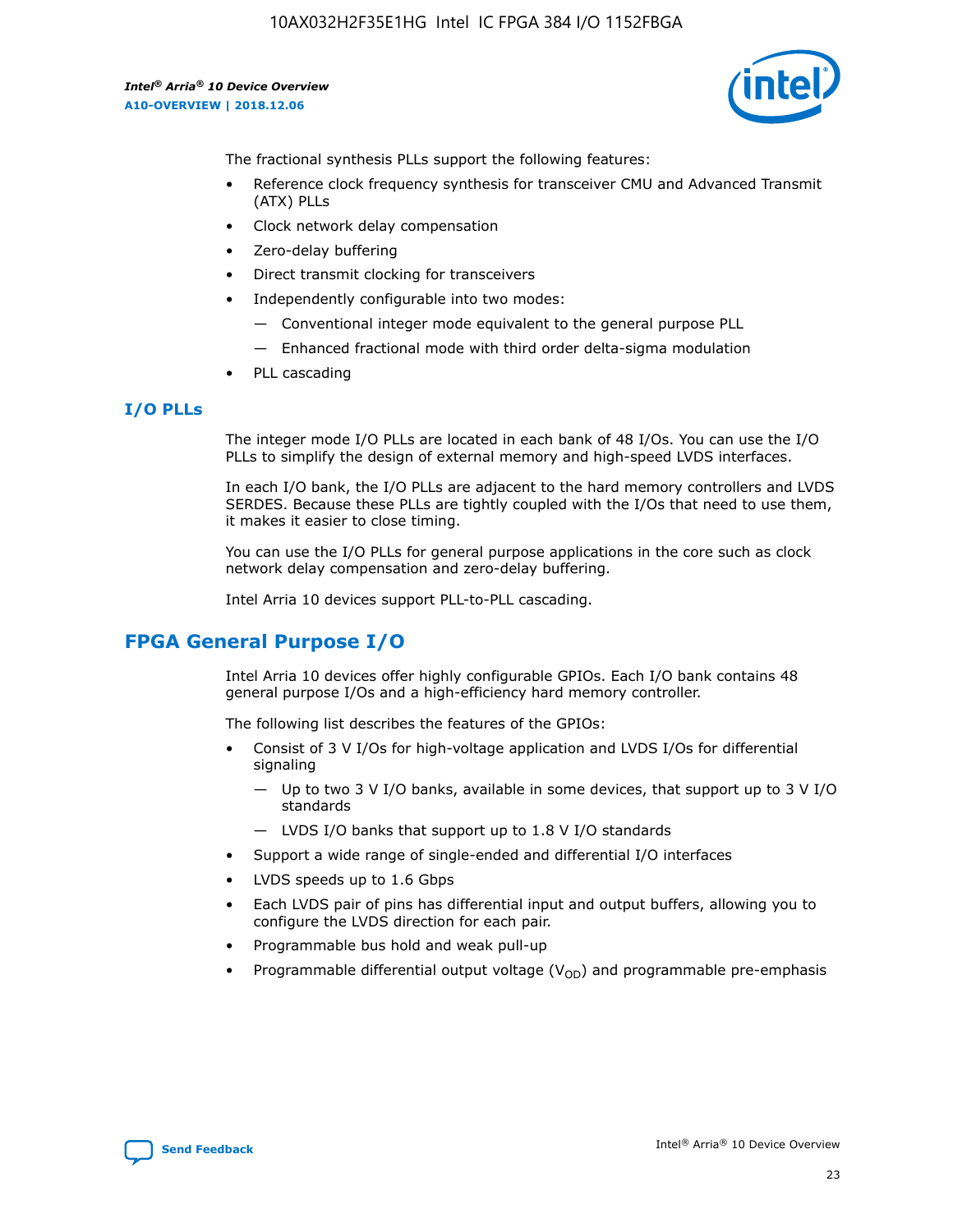

- Series (R<sub>S</sub>) and parallel (R<sub>T</sub>) on-chip termination (OCT) for all I/O banks with OCT calibration to limit the termination impedance variation
- On-chip dynamic termination that has the ability to swap between series and parallel termination, depending on whether there is read or write on a common bus for signal integrity
- Easy timing closure support using the hard read FIFO in the input register path, and delay-locked loop (DLL) delay chain with fine and coarse architecture

## **External Memory Interface**

Intel Arria 10 devices offer massive external memory bandwidth, with up to seven 32 bit DDR4 memory interfaces running at up to 2,400 Mbps. This bandwidth provides additional ease of design, lower power, and resource efficiencies of hardened highperformance memory controllers.

The memory interface within Intel Arria 10 FPGAs and SoCs delivers the highest performance and ease of use. You can configure up to a maximum width of 144 bits when using the hard or soft memory controllers. If required, you can bypass the hard memory controller and use a soft controller implemented in the user logic.

Each I/O contains a hardened DDR read/write path (PHY) capable of performing key memory interface functionality such as read/write leveling, FIFO buffering to lower latency and improve margin, timing calibration, and on-chip termination.

The timing calibration is aided by the inclusion of hard microcontrollers based on Intel's Nios® II technology, specifically tailored to control the calibration of multiple memory interfaces. This calibration allows the Intel Arria 10 device to compensate for any changes in process, voltage, or temperature either within the Intel Arria 10 device itself, or within the external memory device. The advanced calibration algorithms ensure maximum bandwidth and robust timing margin across all operating conditions.

In addition to parallel memory interfaces, Intel Arria 10 devices support serial memory technologies such as the Hybrid Memory Cube (HMC). The HMC is supported by the Intel Arria 10 high-speed serial transceivers which connect up to four HMC links, with each link running at data rates up to 15 Gbps.

### **Related Information**

#### [External Memory Interface Spec Estimator](http://www.altera.com/technology/memory/estimator/mem-emif-index.html)

Provides a parametric tool that allows you to find and compare the performance of the supported external memory interfaces in IntelFPGAs.

## **Memory Standards Supported by Intel Arria 10 Devices**

The I/Os are designed to provide high performance support for existing and emerging external memory standards.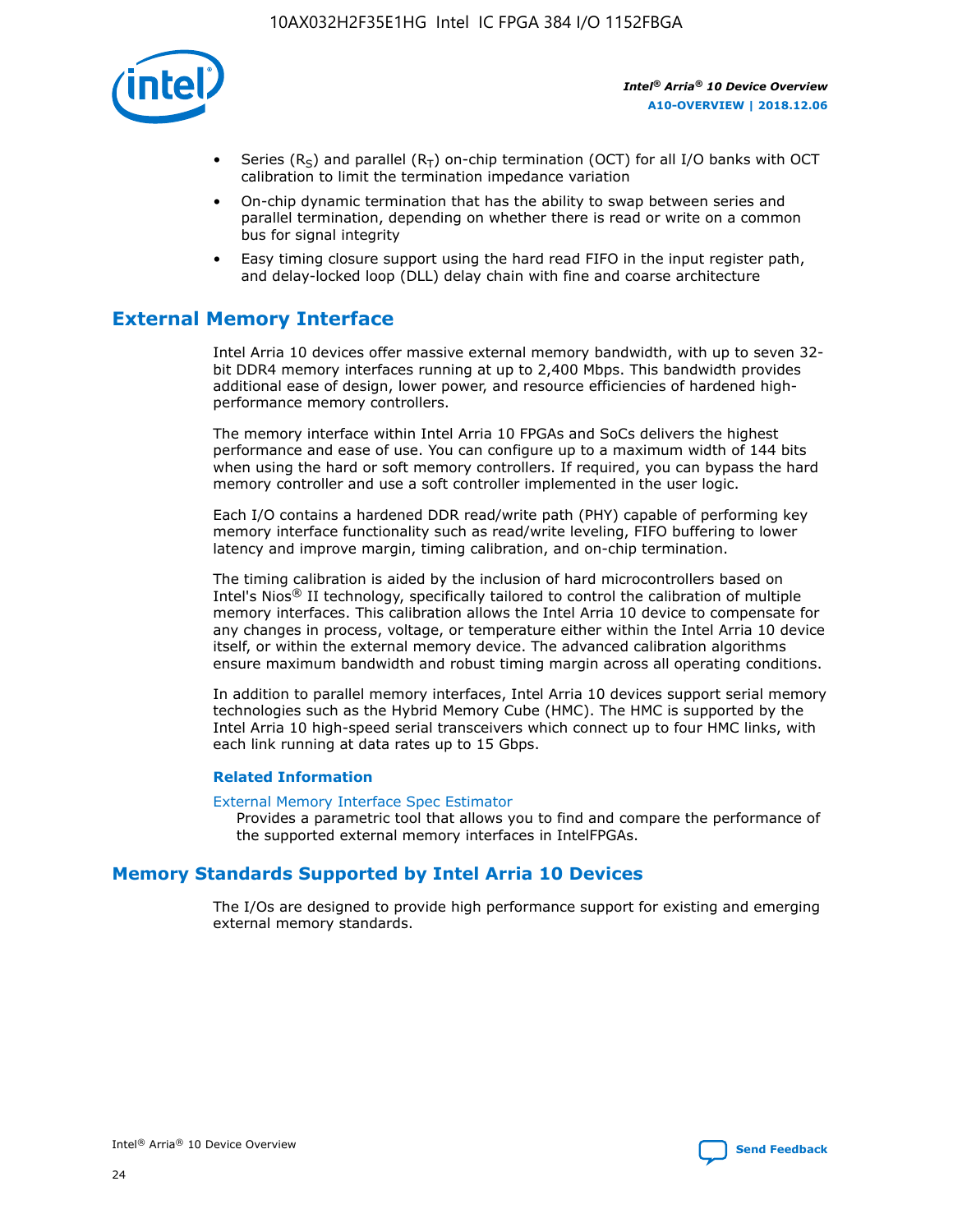

#### **Table 20. Memory Standards Supported by the Hard Memory Controller**

This table lists the overall capability of the hard memory controller. For specific details, refer to the External Memory Interface Spec Estimator and Intel Arria 10 Device Datasheet.

| <b>Memory Standard</b> | <b>Rate Support</b> | <b>Ping Pong PHY Support</b> | <b>Maximum Frequency</b><br>(MHz) |
|------------------------|---------------------|------------------------------|-----------------------------------|
| <b>DDR4 SDRAM</b>      | Quarter rate        | Yes                          | 1,067                             |
|                        |                     |                              | 1,200                             |
| DDR3 SDRAM             | Half rate           | Yes                          | 533                               |
|                        |                     |                              | 667                               |
|                        | Quarter rate        | Yes                          | 1,067                             |
|                        |                     |                              | 1,067                             |
| <b>DDR3L SDRAM</b>     | Half rate           | Yes                          | 533                               |
|                        |                     |                              | 667                               |
|                        | Quarter rate        | Yes                          | 933                               |
|                        |                     |                              | 933                               |
| LPDDR3 SDRAM           | Half rate           |                              | 533                               |
|                        | Quarter rate        |                              | 800                               |

### **Table 21. Memory Standards Supported by the Soft Memory Controller**

| <b>Memory Standard</b>      | <b>Rate Support</b> | <b>Maximum Frequency</b><br>(MHz) |
|-----------------------------|---------------------|-----------------------------------|
| <b>RLDRAM 3 (11)</b>        | Quarter rate        | 1,200                             |
| ODR IV SRAM <sup>(11)</sup> | Quarter rate        | 1,067                             |
| <b>ODR II SRAM</b>          | Full rate           | 333                               |
|                             | Half rate           | 633                               |
| <b>ODR II+ SRAM</b>         | Full rate           | 333                               |
|                             | Half rate           | 633                               |
| <b>ODR II+ Xtreme SRAM</b>  | Full rate           | 333                               |
|                             | Half rate           | 633                               |

#### **Table 22. Memory Standards Supported by the HPS Hard Memory Controller**

The hard processor system (HPS) is available in Intel Arria 10 SoC devices only.

| <b>Memory Standard</b> | <b>Rate Support</b> | <b>Maximum Frequency</b><br>(MHz) |
|------------------------|---------------------|-----------------------------------|
| <b>DDR4 SDRAM</b>      | Half rate           | 1,200                             |
| <b>DDR3 SDRAM</b>      | Half rate           | 1,067                             |
| <b>DDR3L SDRAM</b>     | Half rate           | 933                               |

<sup>(11)</sup> Intel Arria 10 devices support this external memory interface using hard PHY with soft memory controller.

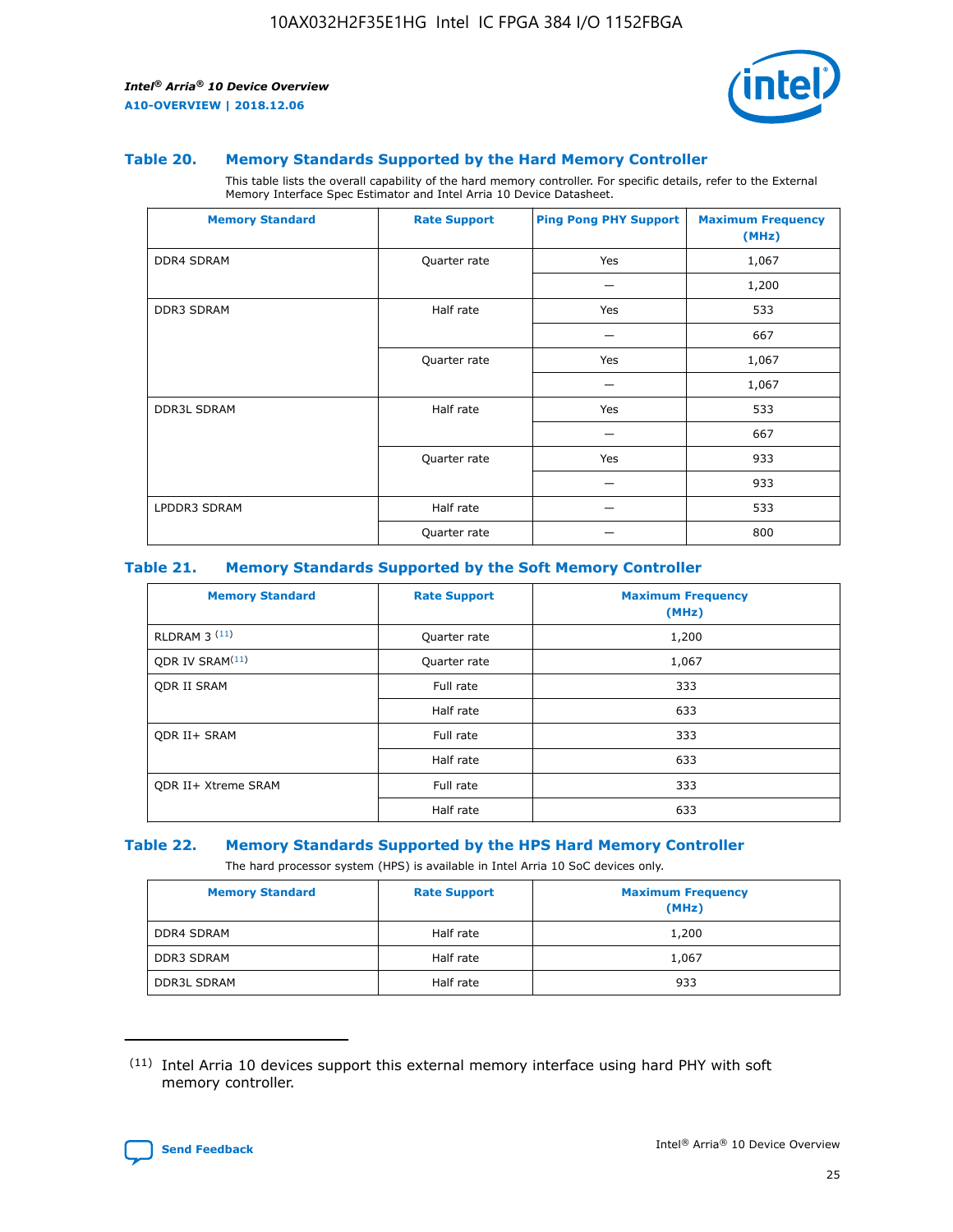

## **Related Information**

#### [Intel Arria 10 Device Datasheet](https://www.intel.com/content/www/us/en/programmable/documentation/mcn1413182292568.html#mcn1413182153340)

Lists the memory interface performance according to memory interface standards, rank or chip select configurations, and Intel Arria 10 device speed grades.

# **PCIe Gen1, Gen2, and Gen3 Hard IP**

Intel Arria 10 devices contain PCIe hard IP that is designed for performance and ease-of-use:

- Includes all layers of the PCIe stack—transaction, data link and physical layers.
- Supports PCIe Gen3, Gen2, and Gen1 Endpoint and Root Port in x1, x2, x4, or x8 lane configuration.
- Operates independently from the core logic—optional configuration via protocol (CvP) allows the PCIe link to power up and complete link training in less than 100 ms while the Intel Arria 10 device completes loading the programming file for the rest of the FPGA.
- Provides added functionality that makes it easier to support emerging features such as Single Root I/O Virtualization (SR-IOV) and optional protocol extensions.
- Provides improved end-to-end datapath protection using ECC.
- Supports FPGA configuration via protocol (CvP) using PCIe at Gen3, Gen2, or Gen1 speed.

#### **Related Information**

PCS Features on page 30

# **Enhanced PCS Hard IP for Interlaken and 10 Gbps Ethernet**

## **Interlaken Support**

The Intel Arria 10 enhanced PCS hard IP provides integrated Interlaken PCS supporting rates up to 25.8 Gbps per lane.

The Interlaken PCS is based on the proven functionality of the PCS developed for Intel's previous generation FPGAs, which demonstrated interoperability with Interlaken ASSP vendors and third-party IP suppliers. The Interlaken PCS is present in every transceiver channel in Intel Arria 10 devices.

### **Related Information**

PCS Features on page 30

## **10 Gbps Ethernet Support**

The Intel Arria 10 enhanced PCS hard IP supports 10GBASE-R PCS compliant with IEEE 802.3 10 Gbps Ethernet (10GbE). The integrated hard IP support for 10GbE and the 10 Gbps transceivers save external PHY cost, board space, and system power.

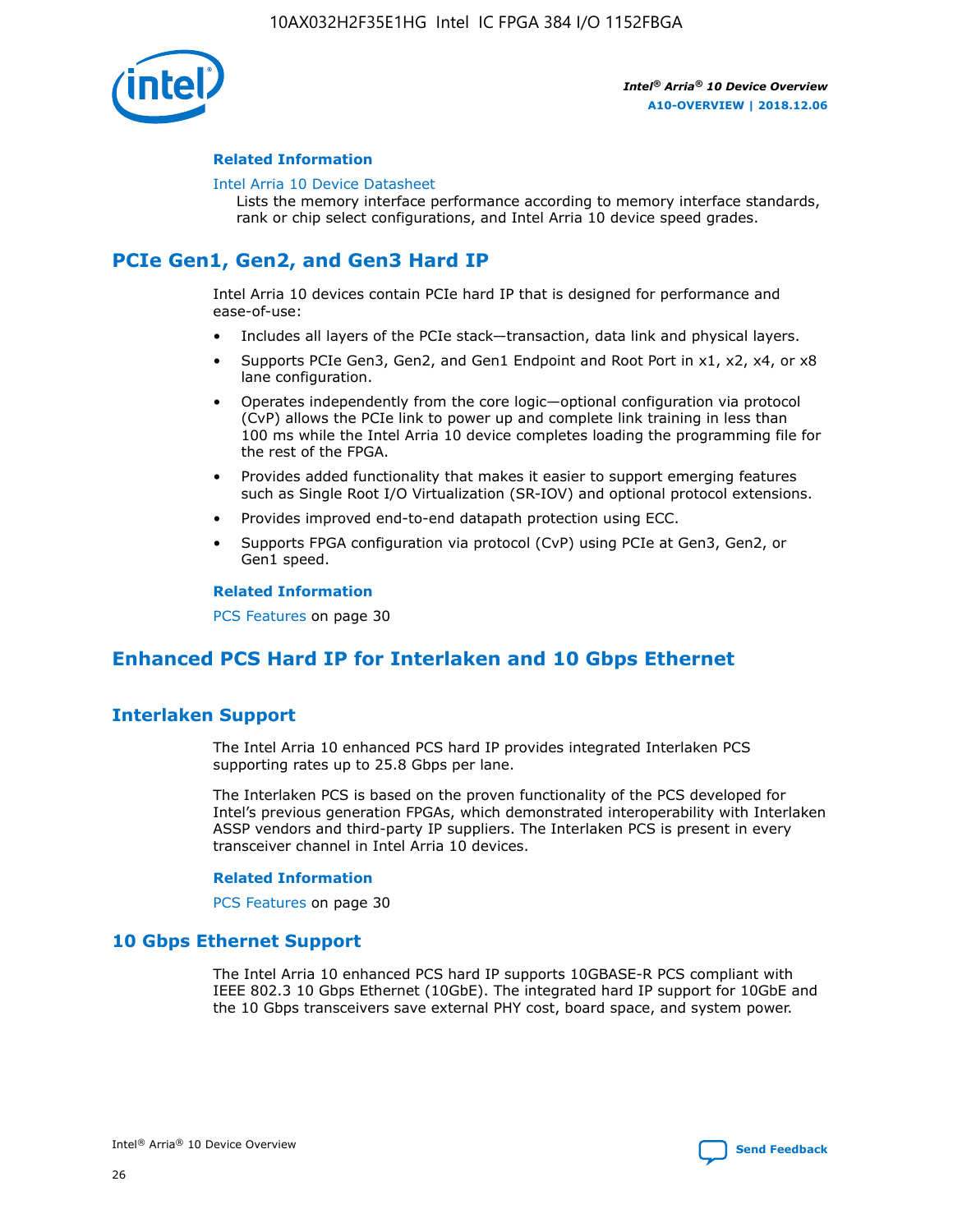

The scalable hard IP supports multiple independent 10GbE ports while using a single PLL for all the 10GBASE-R PCS instantiations, which saves on core logic resources and clock networks:

- Simplifies multiport 10GbE systems compared to XAUI interfaces that require an external XAUI-to-10G PHY.
- Incorporates Electronic Dispersion Compensation (EDC), which enables direct connection to standard 10 Gbps XFP and SFP+ pluggable optical modules.
- Supports backplane Ethernet applications and includes a hard 10GBASE-KR Forward Error Correction (FEC) circuit that you can use for 10 Gbps and 40 Gbps applications.

The 10 Gbps Ethernet PCS hard IP and 10GBASE-KR FEC are present in every transceiver channel.

### **Related Information**

PCS Features on page 30

## **Low Power Serial Transceivers**

Intel Arria 10 FPGAs and SoCs include lowest power transceivers that deliver high bandwidth, throughput and low latency.

Intel Arria 10 devices deliver the industry's lowest power consumption per transceiver channel:

- 12.5 Gbps transceivers at as low as 242 mW
- 10 Gbps transceivers at as low as 168 mW
- 6 Gbps transceivers at as low as 117 mW

Intel Arria 10 transceivers support various data rates according to application:

- Chip-to-chip and chip-to-module applications—from 1 Gbps up to 25.8 Gbps
- Long reach and backplane applications—from 1 Gbps up to 12.5 with advanced adaptive equalization
- Critical power sensitive applications—from 1 Gbps up to 11.3 Gbps using lower power modes

The combination of 20 nm process technology and architectural advances provide the following benefits:

- Significant reduction in die area and power consumption
- Increase of up to two times in transceiver I/O density compared to previous generation devices while maintaining optimal signal integrity
- Up to 72 total transceiver channels—you can configure up to 6 of these channels to run as fast as 25.8 Gbps
- All channels feature continuous data rate support up to the maximum rated speed

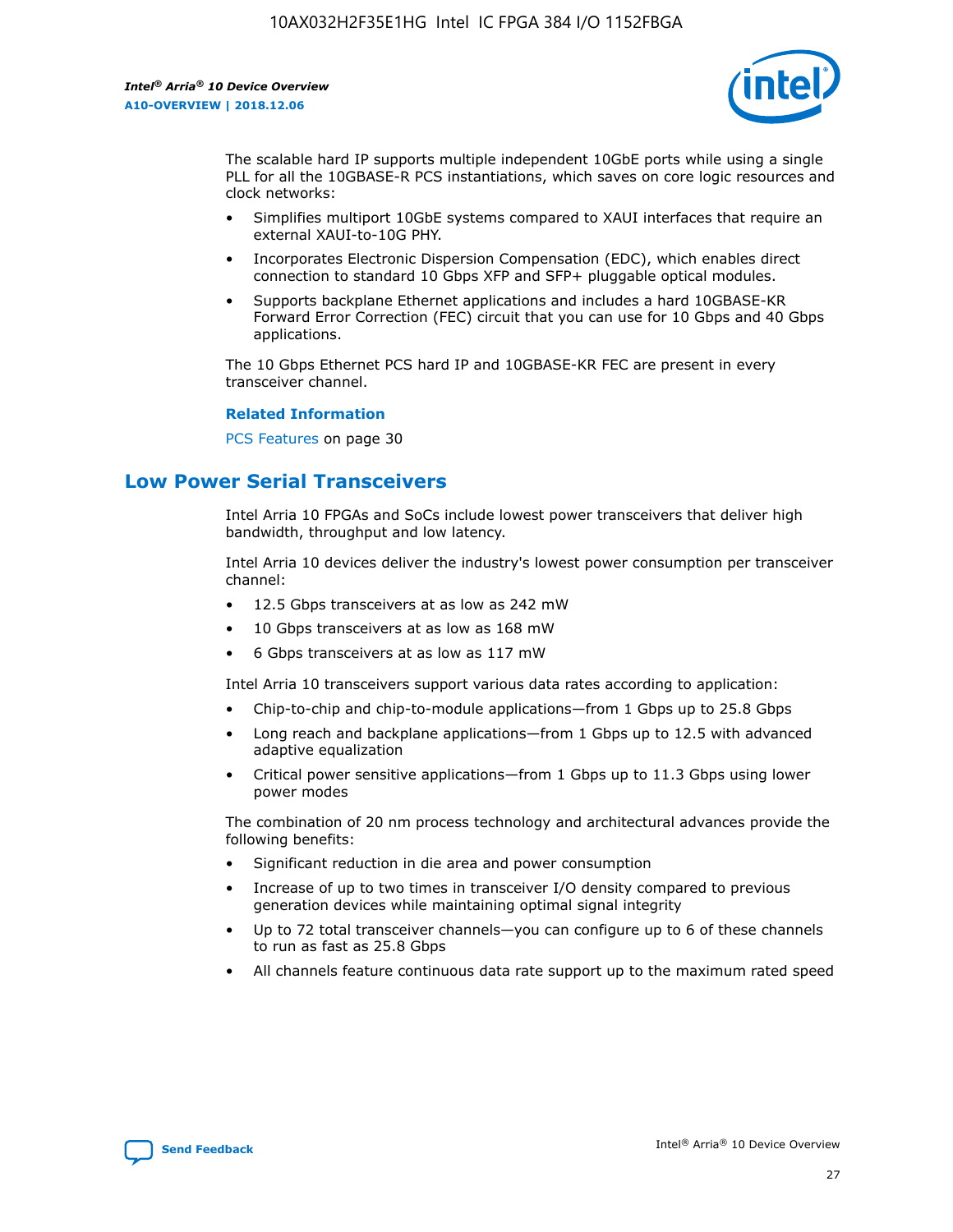



## **Figure 6. Intel Arria 10 Transceiver Block Architecture**

## **Transceiver Channels**

All transceiver channels feature a dedicated Physical Medium Attachment (PMA) and a hardened Physical Coding Sublayer (PCS).

- The PMA provides primary interfacing capabilities to physical channels.
- The PCS typically handles encoding/decoding, word alignment, and other preprocessing functions before transferring data to the FPGA core fabric.

A transceiver channel consists of a PMA and a PCS block. Most transceiver banks have 6 channels. There are some transceiver banks that contain only 3 channels.

A wide variety of bonded and non-bonded data rate configurations is possible using a highly configurable clock distribution network. Up to 80 independent transceiver data rates can be configured.

The following figures are graphical representations of top views of the silicon die, which correspond to reverse views for flip chip packages. Different Intel Arria 10 devices may have different floorplans than the ones shown in the figures.

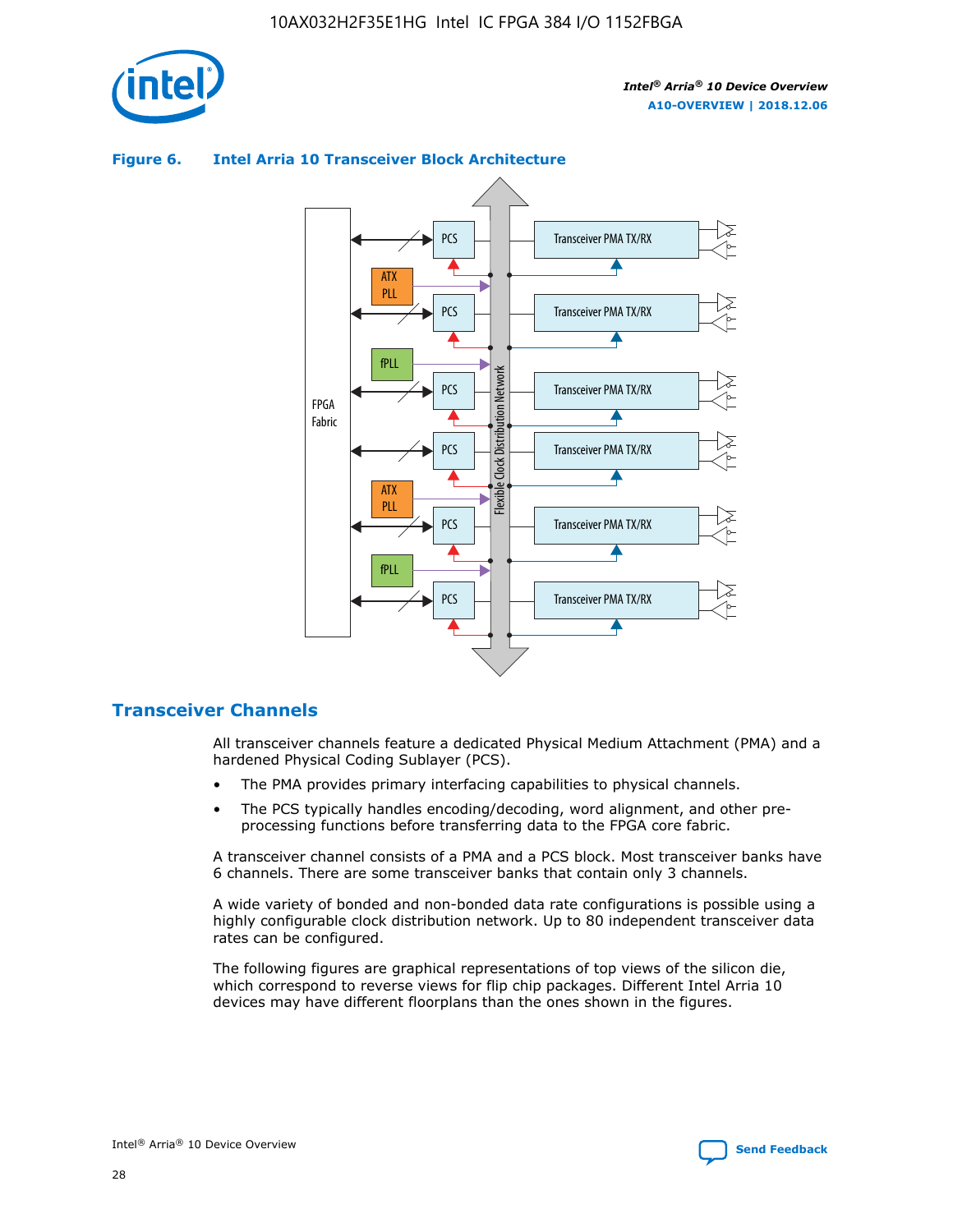

## **Figure 7. Device Chip Overview for Intel Arria 10 GX and GT Devices**





## **PMA Features**

Intel Arria 10 transceivers provide exceptional signal integrity at data rates up to 25.8 Gbps. Clocking options include ultra-low jitter ATX PLLs (LC tank based), clock multiplier unit (CMU) PLLs, and fractional PLLs.

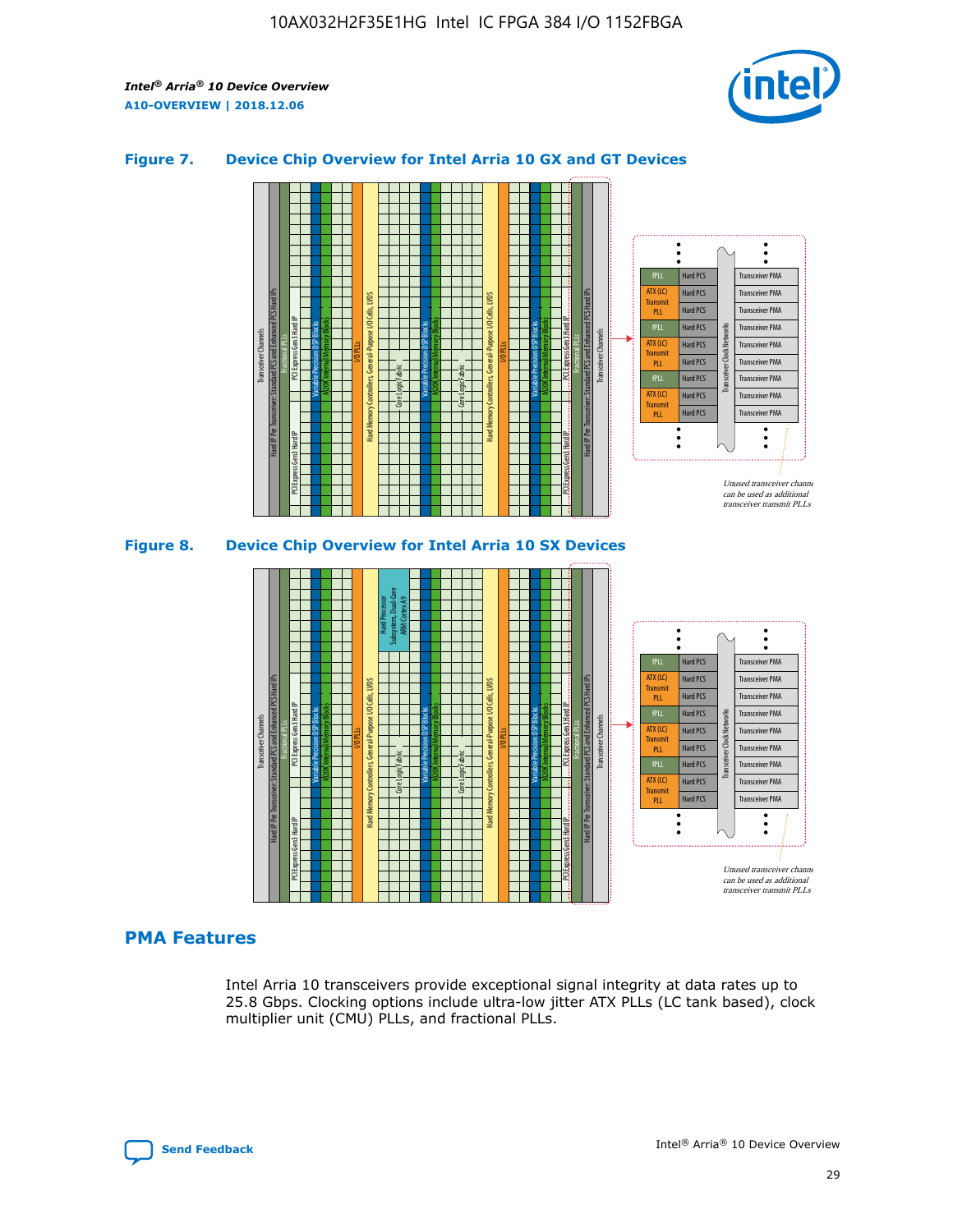

Each transceiver channel contains a channel PLL that can be used as the CMU PLL or clock data recovery (CDR) PLL. In CDR mode, the channel PLL recovers the receiver clock and data in the transceiver channel. Up to 80 independent data rates can be configured on a single Intel Arria 10 device.

## **Table 23. PMA Features of the Transceivers in Intel Arria 10 Devices**

| <b>Feature</b>                                             | <b>Capability</b>                                                                                                                                                                                                             |
|------------------------------------------------------------|-------------------------------------------------------------------------------------------------------------------------------------------------------------------------------------------------------------------------------|
| Chip-to-Chip Data Rates                                    | 1 Gbps to 17.4 Gbps (Intel Arria 10 GX devices)<br>1 Gbps to 25.8 Gbps (Intel Arria 10 GT devices)                                                                                                                            |
| <b>Backplane Support</b>                                   | Drive backplanes at data rates up to 12.5 Gbps                                                                                                                                                                                |
| <b>Optical Module Support</b>                              | SFP+/SFP, XFP, CXP, QSFP/QSFP28, CFP/CFP2/CFP4                                                                                                                                                                                |
| Cable Driving Support                                      | SFP+ Direct Attach, PCI Express over cable, eSATA                                                                                                                                                                             |
| Transmit Pre-Emphasis                                      | 4-tap transmit pre-emphasis and de-emphasis to compensate for system channel loss                                                                                                                                             |
| Continuous Time Linear<br>Equalizer (CTLE)                 | Dual mode, high-gain, and high-data rate, linear receive equalization to compensate for<br>system channel loss                                                                                                                |
| Decision Feedback Equalizer<br>(DFE)                       | 7-fixed and 4-floating tap DFE to equalize backplane channel loss in the presence of<br>crosstalk and noisy environments                                                                                                      |
| Variable Gain Amplifier                                    | Optimizes the signal amplitude prior to the CDR sampling and operates in fixed and<br>adaptive modes                                                                                                                          |
| Altera Digital Adaptive<br>Parametric Tuning (ADAPT)       | Fully digital adaptation engine to automatically adjust all link equalization parameters-<br>including CTLE, DFE, and variable gain amplifier blocks—that provide optimal link margin<br>without intervention from user logic |
| Precision Signal Integrity<br>Calibration Engine (PreSICE) | Hardened calibration controller to quickly calibrate all transceiver control parameters on<br>power-up, which provides the optimal signal integrity and jitter performance                                                    |
| Advanced Transmit (ATX)<br>PLL                             | Low jitter ATX (LC tank based) PLLs with continuous tuning range to cover a wide range of<br>standard and proprietary protocols                                                                                               |
| <b>Fractional PLLs</b>                                     | On-chip fractional frequency synthesizers to replace on-board crystal oscillators and reduce<br>system cost                                                                                                                   |
| Digitally Assisted Analog<br><b>CDR</b>                    | Superior jitter tolerance with fast lock time                                                                                                                                                                                 |
| <b>Dynamic Partial</b><br>Reconfiguration                  | Allows independent control of the Avalon memory-mapped interface of each transceiver<br>channel for the highest transceiver flexibility                                                                                       |
| Multiple PCS-PMA and PCS-<br>PLD interface widths          | 8-, 10-, 16-, 20-, 32-, 40-, or 64-bit interface widths for flexibility of deserialization width,<br>encoding, and reduced latency                                                                                            |

# **PCS Features**

This table summarizes the Intel Arria 10 transceiver PCS features. You can use the transceiver PCS to support a wide range of protocols ranging from 1 Gbps to 25.8 Gbps.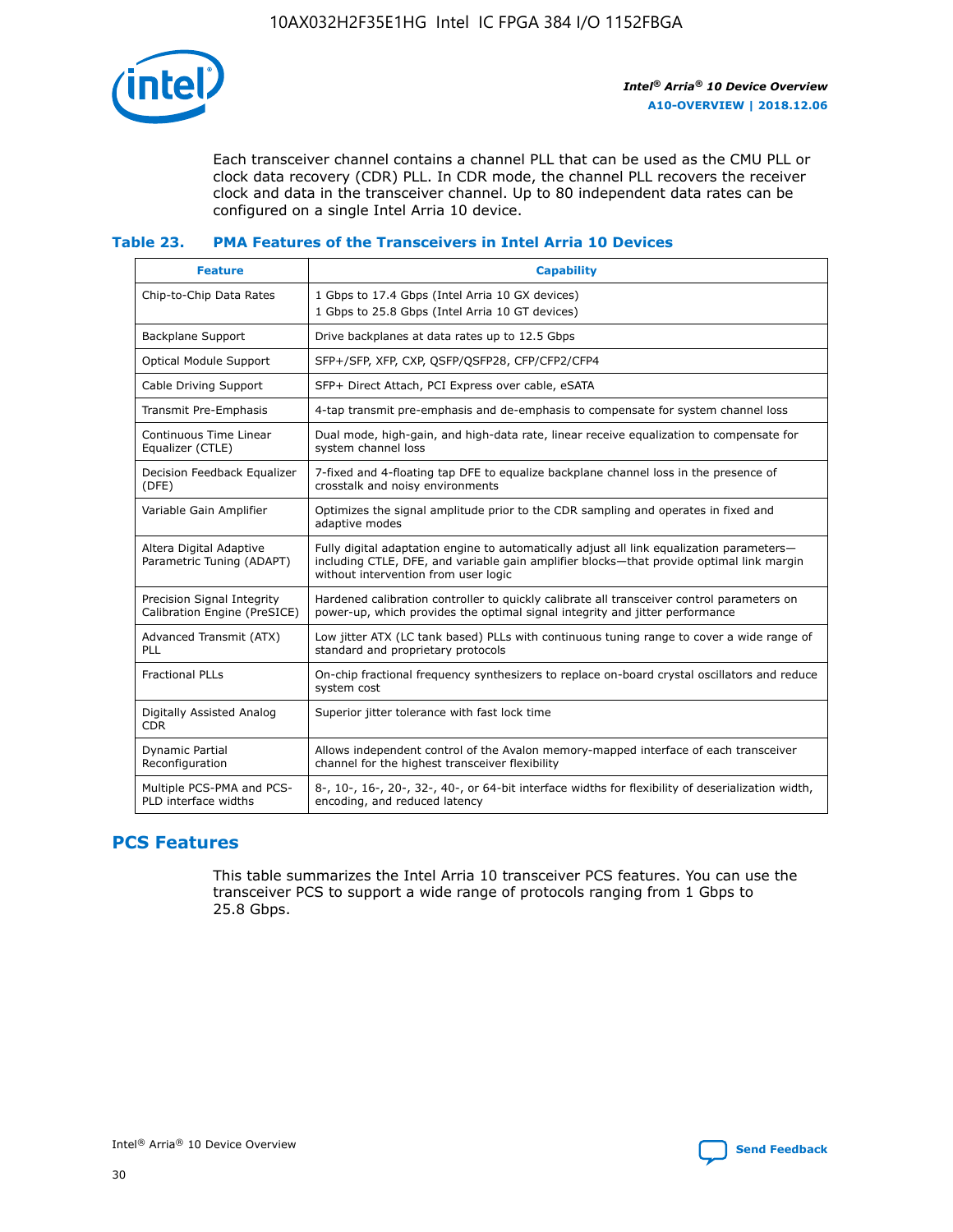

| <b>PCS</b>          | <b>Description</b>                                                                                                                                                                                                                                                                                                                                                                                             |
|---------------------|----------------------------------------------------------------------------------------------------------------------------------------------------------------------------------------------------------------------------------------------------------------------------------------------------------------------------------------------------------------------------------------------------------------|
| Standard PCS        | Operates at a data rate up to 12 Gbps<br>Supports protocols such as PCI-Express, CPRI 4.2+, GigE, IEEE 1588 in Hard PCS<br>Implements other protocols using Basic/Custom (Standard PCS) transceiver<br>configuration rules.                                                                                                                                                                                    |
| <b>Enhanced PCS</b> | Performs functions common to most serial data industry standards, such as word<br>alignment, encoding/decoding, and framing, before data is sent or received off-chip<br>through the PMA<br>• Handles data transfer to and from the FPGA fabric<br>Handles data transfer internally to and from the PMA<br>Provides frequency compensation<br>Performs channel bonding for multi-channel low skew applications |
| PCIe Gen3 PCS       | Supports the seamless switching of Data and Clock between the Gen1, Gen2, and Gen3<br>data rates<br>Provides support for PIPE 3.0 features<br>Supports the PIPE interface with the Hard IP enabled, as well as with the Hard IP<br>bypassed                                                                                                                                                                    |

#### **Related Information**

- PCIe Gen1, Gen2, and Gen3 Hard IP on page 26
- Interlaken Support on page 26
- 10 Gbps Ethernet Support on page 26

## **PCS Protocol Support**

This table lists some of the protocols supported by the Intel Arria 10 transceiver PCS. For more information about the blocks in the transmitter and receiver data paths, refer to the related information.

| <b>Protocol</b>                                 | <b>Data Rate</b><br>(Gbps) | <b>Transceiver IP</b>       | <b>PCS Support</b>                      |
|-------------------------------------------------|----------------------------|-----------------------------|-----------------------------------------|
| PCIe Gen3 x1, x2, x4, x8                        | 8.0                        | Native PHY (PIPE)           | Standard PCS and PCIe<br>Gen3 PCS       |
| PCIe Gen2 x1, x2, x4, x8                        | 5.0                        | Native PHY (PIPE)           | <b>Standard PCS</b>                     |
| PCIe Gen1 x1, x2, x4, x8                        | 2.5                        | Native PHY (PIPE)           | Standard PCS                            |
| 1000BASE-X Gigabit Ethernet                     | 1.25                       | Native PHY                  | <b>Standard PCS</b>                     |
| 1000BASE-X Gigabit Ethernet with<br>IEEE 1588v2 | 1.25                       | Native PHY                  | Standard PCS                            |
| 10GBASE-R                                       | 10.3125                    | Native PHY                  | <b>Enhanced PCS</b>                     |
| 10GBASE-R with IEEE 1588v2                      | 10.3125                    | Native PHY                  | <b>Enhanced PCS</b>                     |
| 10GBASE-R with KR FEC                           | 10.3125                    | Native PHY                  | <b>Enhanced PCS</b>                     |
| 10GBASE-KR and 1000BASE-X                       | 10.3125                    | 1G/10GbE and 10GBASE-KR PHY | Standard PCS and<br><b>Enhanced PCS</b> |
| Interlaken (CEI-6G/11G)                         | 3.125 to 17.4              | Native PHY                  | <b>Enhanced PCS</b>                     |
| SFI-S/SFI-5.2                                   | 11.2                       | Native PHY                  | <b>Enhanced PCS</b>                     |
| $10G$ SDI                                       | 10.692                     | Native PHY                  | <b>Enhanced PCS</b>                     |
|                                                 |                            |                             | continued                               |

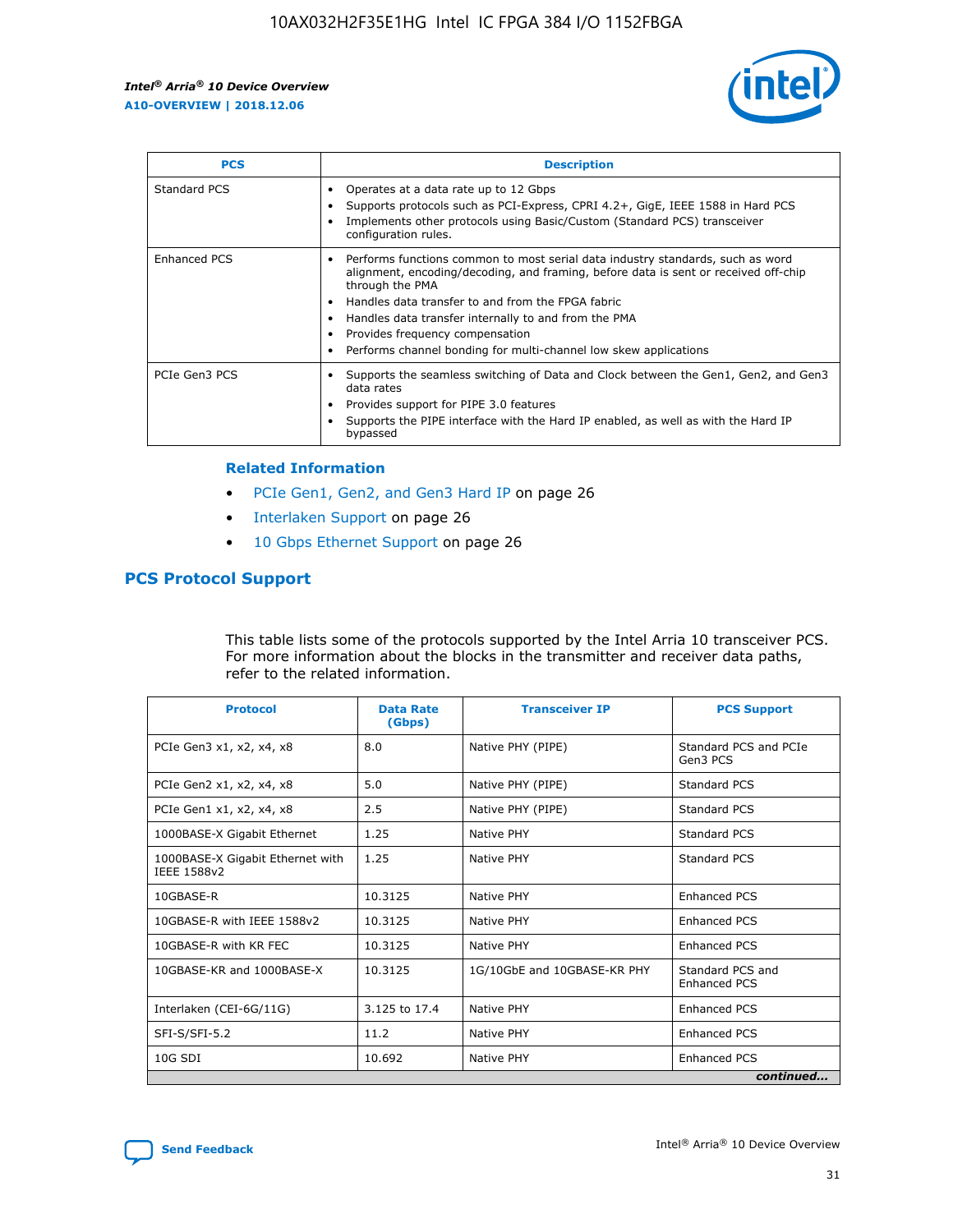

| <b>Protocol</b>      | <b>Data Rate</b><br>(Gbps) | <b>Transceiver IP</b> | <b>PCS Support</b> |
|----------------------|----------------------------|-----------------------|--------------------|
| CPRI 6.0 (64B/66B)   | 0.6144 to<br>10.1376       | Native PHY            | Enhanced PCS       |
| CPRI 4.2 (8B/10B)    | 0.6144 to<br>9.8304        | Native PHY            | Standard PCS       |
| OBSAI RP3 v4.2       | 0.6144 to 6.144            | Native PHY            | Standard PCS       |
| SD-SDI/HD-SDI/3G-SDI | $0.143(12)$ to<br>2.97     | Native PHY            | Standard PCS       |

## **Related Information**

#### [Intel Arria 10 Transceiver PHY User Guide](https://www.intel.com/content/www/us/en/programmable/documentation/nik1398707230472.html#nik1398707091164)

Provides more information about the supported transceiver protocols and PHY IP, the PMA architecture, and the standard, enhanced, and PCIe Gen3 PCS architecture.

## **SoC with Hard Processor System**

Each SoC device combines an FPGA fabric and a hard processor system (HPS) in a single device. This combination delivers the flexibility of programmable logic with the power and cost savings of hard IP in these ways:

- Reduces board space, system power, and bill of materials cost by eliminating a discrete embedded processor
- Allows you to differentiate the end product in both hardware and software, and to support virtually any interface standard
- Extends the product life and revenue through in-field hardware and software updates

 $(12)$  The 0.143 Gbps data rate is supported using oversampling of user logic that you must implement in the FPGA fabric.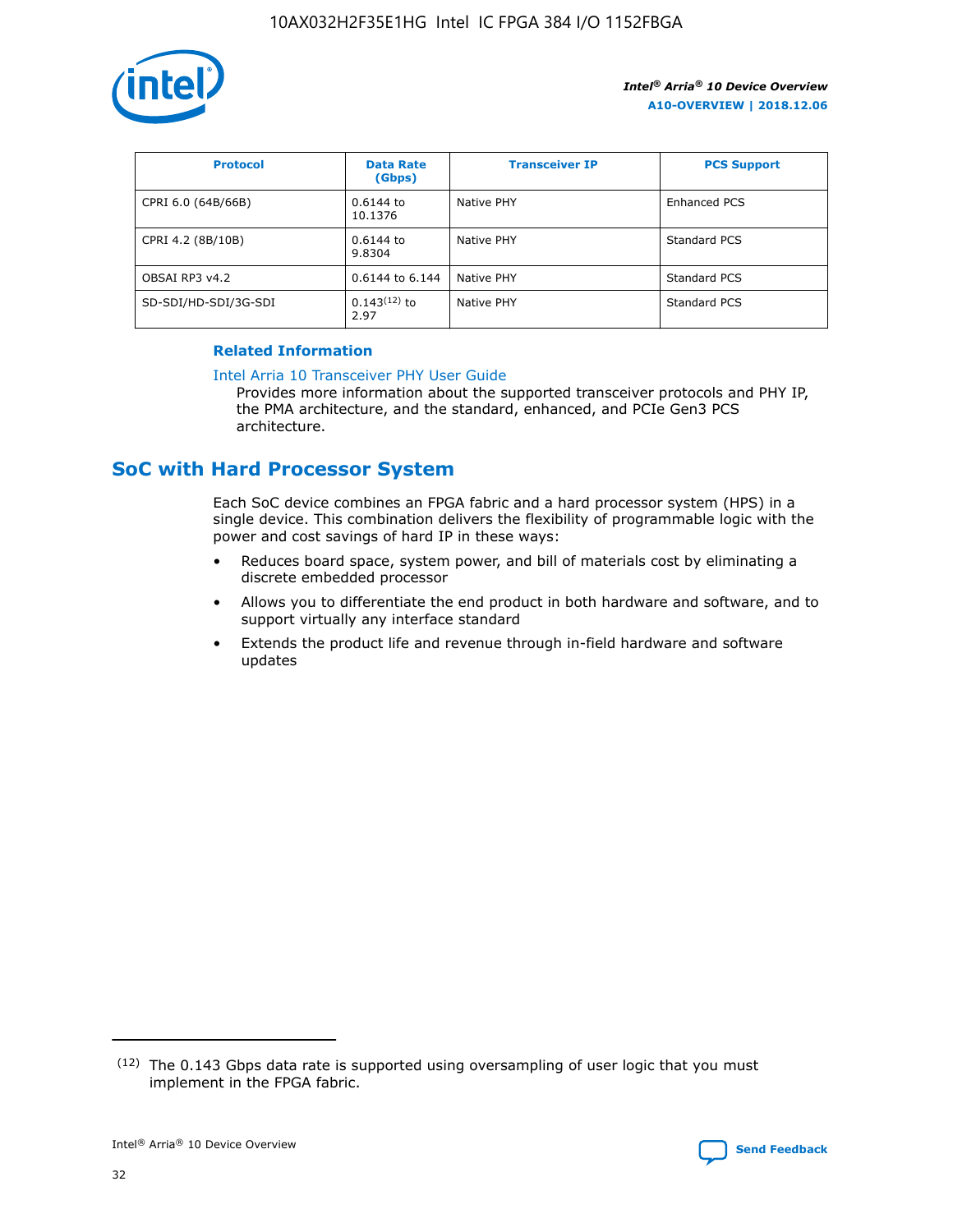

#### **Figure 9. HPS Block Diagram**

This figure shows a block diagram of the HPS with the dual ARM Cortex-A9 MPCore processor.



## **Key Advantages of 20-nm HPS**

The 20-nm HPS strikes a balance between enabling maximum software compatibility with 28-nm SoCs while still improving upon the 28-nm HPS architecture. These improvements address the requirements of the next generation target markets such as wireless and wireline communications, compute and storage equipment, broadcast and military in terms of performance, memory bandwidth, connectivity via backplane and security.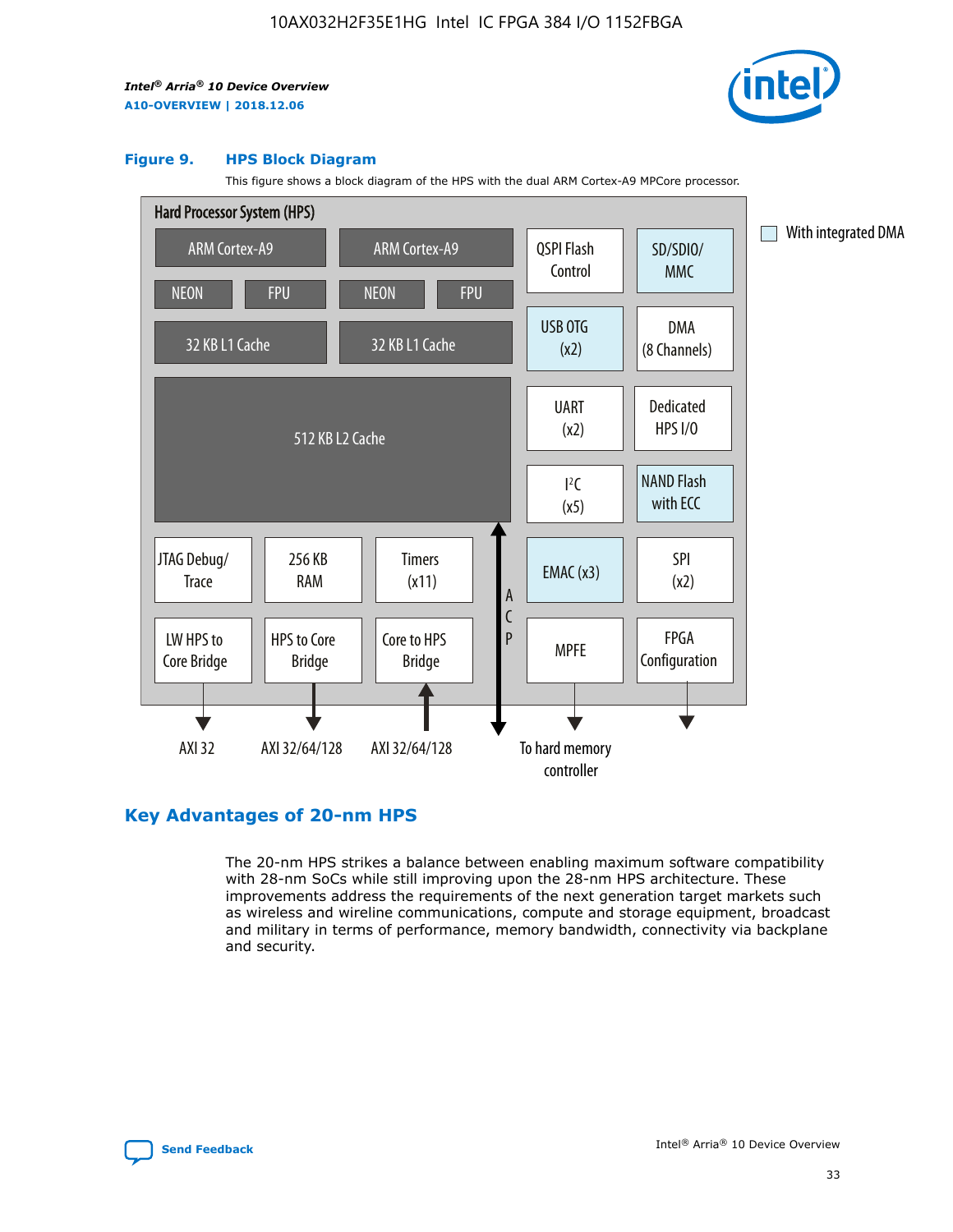

## **Table 24. Improvements in 20 nm HPS**

This table lists the key improvements of the 20 nm HPS compared to the 28 nm HPS.

| Advantages/<br><b>Improvements</b>                          | <b>Description</b>                                                                                                                                                                                                                                                                                                                                                                                                                                                                                                                                                                                                                                                                                                                                                                                                                                                                                                      |
|-------------------------------------------------------------|-------------------------------------------------------------------------------------------------------------------------------------------------------------------------------------------------------------------------------------------------------------------------------------------------------------------------------------------------------------------------------------------------------------------------------------------------------------------------------------------------------------------------------------------------------------------------------------------------------------------------------------------------------------------------------------------------------------------------------------------------------------------------------------------------------------------------------------------------------------------------------------------------------------------------|
| Increased performance and<br>overdrive capability           | While the nominal processor frequency is 1.2 GHz, the 20 nm HPS offers an "overdrive"<br>feature which enables a higher processor operating frequency. This requires a higher supply<br>voltage value that is unique to the HPS and may require a separate regulator.                                                                                                                                                                                                                                                                                                                                                                                                                                                                                                                                                                                                                                                   |
| Increased processor memory<br>bandwidth and DDR4<br>support | Up to 64-bit DDR4 memory at 2,400 Mbps support is available for the processor. The hard<br>memory controller for the HPS comprises a multi-port front end that manages connections<br>to a single port memory controller. The multi-port front end allows logic core and the HPS<br>to share ports and thereby the available bandwidth of the memory controller.                                                                                                                                                                                                                                                                                                                                                                                                                                                                                                                                                        |
| Flexible I/O sharing                                        | An advanced I/O pin muxing scheme allows improved sharing of I/O between the HPS and<br>the core logic. The following types of I/O are available for SoC:<br>17 dedicated I/Os-physically located inside the HPS block and are not accessible to<br>logic within the core. The 17 dedicated I/Os are used for HPS clock, resets, and<br>interfacing with boot devices, QSPI, and SD/MMC.<br>48 direct shared I/O-located closest to the HPS block and are ideal for high speed HPS<br>peripherals such as EMAC, USB, and others. There is one bank of 48 I/Os that supports<br>direct sharing where the 48 I/Os can be shared 12 I/Os at a time.<br>Standard (shared) I/O-all standard I/Os can be shared by the HPS peripherals and any<br>logic within the core. For designs where more than 48 I/Os are reguired to fully use all<br>the peripherals in the HPS, these I/Os can be connected through the core logic. |
| <b>EMAC</b> core                                            | Three EMAC cores are available in the HPS. The EMAC cores enable an application to<br>support two redundant Ethernet connections; for example, backplane, or two EMAC cores<br>for managing IEEE 1588 time stamp information while allowing a third EMAC core for debug<br>and configuration. All three EMACs can potentially share the same time stamps, simplifying<br>the 1588 time stamping implementation. A new serial time stamp interface allows core<br>logic to access and read the time stamp values. The integrated EMAC controllers can be<br>connected to external Ethernet PHY through the provided MDIO or I <sup>2</sup> C interface.                                                                                                                                                                                                                                                                  |
| On-chip memory                                              | The on-chip memory is updated to 256 KB support and can support larger data sets and<br>real time algorithms.                                                                                                                                                                                                                                                                                                                                                                                                                                                                                                                                                                                                                                                                                                                                                                                                           |
| <b>ECC</b> enhancements                                     | Improvements in L2 Cache ECC management allow identification of errors down to the<br>address level. ECC enhancements also enable improved error injection and status reporting<br>via the introduction of new memory mapped access to syndrome and data signals.                                                                                                                                                                                                                                                                                                                                                                                                                                                                                                                                                                                                                                                       |
| HPS to FPGA Interconnect<br>Backbone                        | Although the HPS and the Logic Core can operate independently, they are tightly coupled<br>via a high-bandwidth system interconnect built from high-performance ARM AMBA AXI bus<br>bridges. IP bus masters in the FPGA fabric have access to HPS bus slaves via the FPGA-to-<br>HPS interconnect. Similarly, HPS bus masters have access to bus slaves in the core fabric<br>via the HPS-to-FPGA bridge. Both bridges are AMBA AXI-3 compliant and support<br>simultaneous read and write transactions. Up to three masters within the core fabric can<br>share the HPS SDRAM controller with the processor. Additionally, the processor can be used<br>to configure the core fabric under program control via a dedicated 32-bit configuration port.                                                                                                                                                                  |
| FPGA configuration and HPS<br>booting                       | The FPGA fabric and HPS in the SoCs are powered independently. You can reduce the clock<br>frequencies or gate the clocks to reduce dynamic power.<br>You can configure the FPGA fabric and boot the HPS independently, in any order, providing<br>you with more design flexibility.                                                                                                                                                                                                                                                                                                                                                                                                                                                                                                                                                                                                                                    |
| Security                                                    | New security features have been introduced for anti-tamper management, secure boot,<br>encryption (AES), and authentication (SHA).                                                                                                                                                                                                                                                                                                                                                                                                                                                                                                                                                                                                                                                                                                                                                                                      |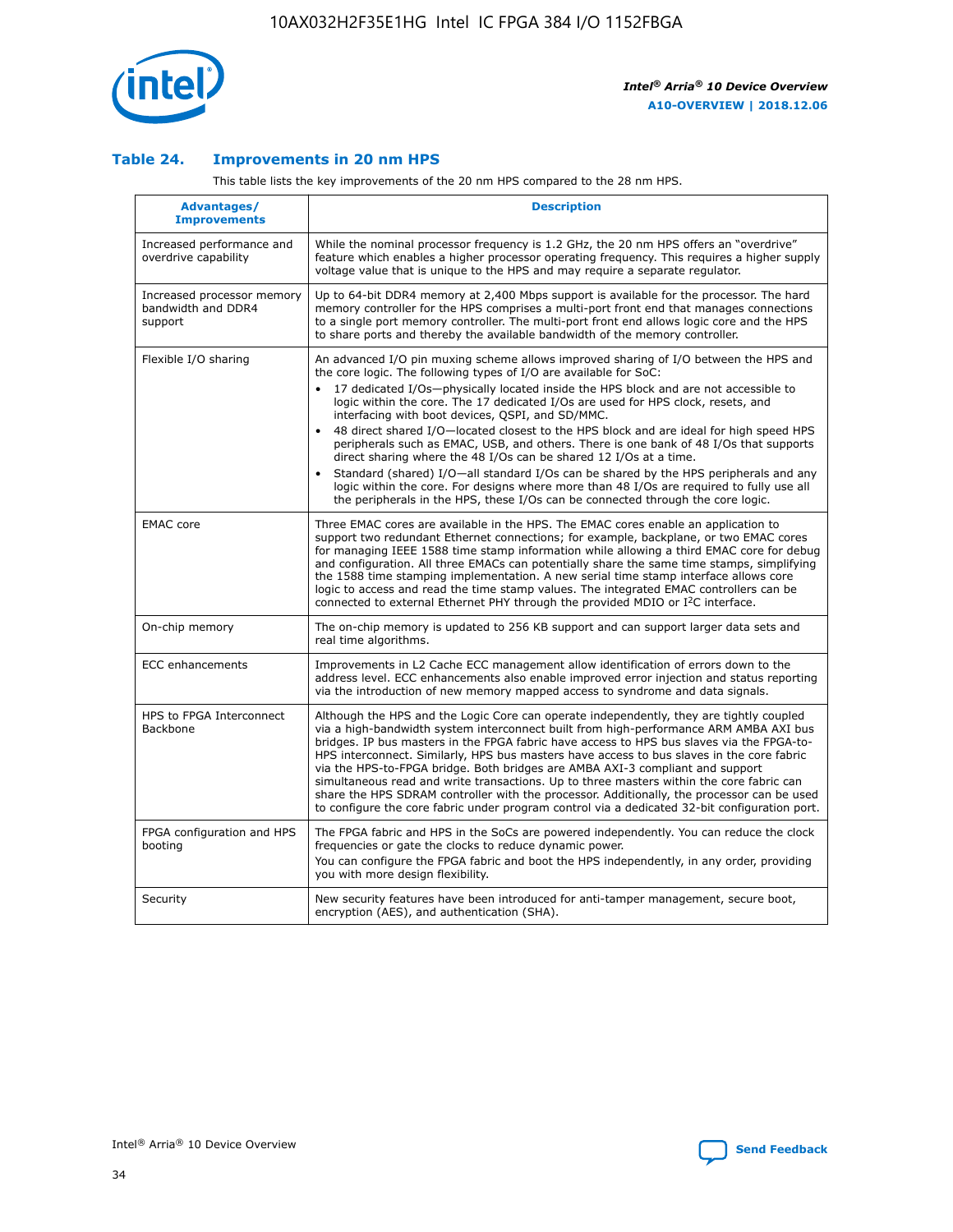

## **Features of the HPS**

The HPS has the following features:

- 1.2-GHz, dual-core ARM Cortex-A9 MPCore processor with up to 1.5-GHz via overdrive
	- ARMv7-A architecture that runs 32-bit ARM instructions, 16-bit and 32-bit Thumb instructions, and 8-bit Java byte codes in Jazelle style
	- Superscalar, variable length, out-of-order pipeline with dynamic branch prediction
	- Instruction Efficiency 2.5 MIPS/MHz, which provides total performance of 7500 MIPS at 1.5 GHz
- Each processor core includes:
	- 32 KB of L1 instruction cache, 32 KB of L1 data cache
	- Single- and double-precision floating-point unit and NEON media engine
	- CoreSight debug and trace technology
	- Snoop Control Unit (SCU) and Acceleration Coherency Port (ACP)
- 512 KB of shared L2 cache
- 256 KB of scratch RAM
- Hard memory controller with support for DDR3, DDR4 and optional error correction code (ECC) support
- Multiport Front End (MPFE) Scheduler interface to the hard memory controller
- 8-channel direct memory access (DMA) controller
- QSPI flash controller with SIO, DIO, QIO SPI Flash support
- NAND flash controller (ONFI 1.0 or later) with DMA and ECC support, updated to support 8 and 16-bit Flash devices and new command DMA to offload CPU for fast power down recovery
- Updated SD/SDIO/MMC controller to eMMC 4.5 with DMA with CE-ATA digital command support
- 3 10/100/1000 Ethernet media access control (MAC) with DMA
- 2 USB On-the-Go (OTG) controllers with DMA
- $\bullet$  5 I<sup>2</sup>C controllers (3 can be used by EMAC for MIO to external PHY)
- 2 UART 16550 Compatible controllers
- 4 serial peripheral interfaces (SPI) (2 Master, 2 Slaves)
- 62 programmable general-purpose I/Os, which includes 48 direct share I/Os that allows the HPS peripherals to connect directly to the FPGA I/Os
- 7 general-purpose timers
- 4 watchdog timers
- Anti-tamper, Secure Boot, Encryption (AES) and Authentication (SHA)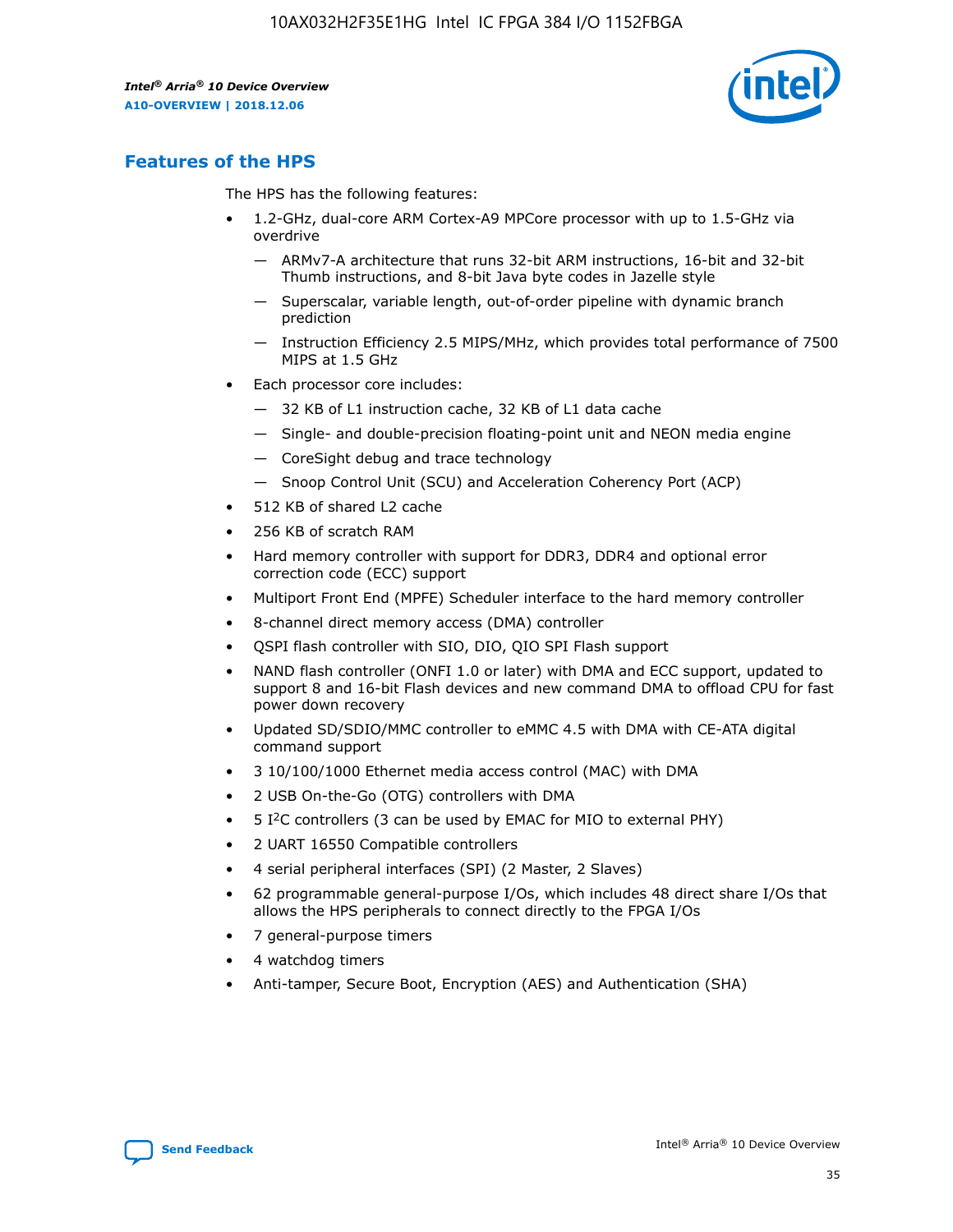

## **System Peripherals and Debug Access Port**

Each Ethernet MAC, USB OTG, NAND flash controller, and SD/MMC controller module has an integrated DMA controller. For modules without an integrated DMA controller, an additional DMA controller module provides up to eight channels of high-bandwidth data transfers. Peripherals that communicate off-chip are multiplexed with other peripherals at the HPS pin level. This allows you to choose which peripherals interface with other devices on your PCB.

The debug access port provides interfaces to industry standard JTAG debug probes and supports ARM CoreSight debug and core traces to facilitate software development.

#### **HPS–FPGA AXI Bridges**

The HPS–FPGA bridges, which support the Advanced Microcontroller Bus Architecture (AMBA) Advanced eXtensible Interface (AXI™) specifications, consist of the following bridges:

- FPGA-to-HPS AMBA AXI bridge—a high-performance bus supporting 32, 64, and 128 bit data widths that allows the FPGA fabric to issue transactions to slaves in the HPS.
- HPS-to-FPGA Avalon/AMBA AXI bridge—a high-performance bus supporting 32, 64, and 128 bit data widths that allows the HPS to issue transactions to slaves in the FPGA fabric.
- Lightweight HPS-to-FPGA AXI bridge—a lower latency 32 bit width bus that allows the HPS to issue transactions to soft peripherals in the FPGA fabric. This bridge is primarily used for control and status register (CSR) accesses to peripherals in the FPGA fabric.

The HPS–FPGA AXI bridges allow masters in the FPGA fabric to communicate with slaves in the HPS logic, and vice versa. For example, the HPS-to-FPGA AXI bridge allows you to share memories instantiated in the FPGA fabric with one or both microprocessors in the HPS, while the FPGA-to-HPS AXI bridge allows logic in the FPGA fabric to access the memory and peripherals in the HPS.

Each HPS–FPGA bridge also provides asynchronous clock crossing for data transferred between the FPGA fabric and the HPS.

#### **HPS SDRAM Controller Subsystem**

The HPS SDRAM controller subsystem contains a multiport SDRAM controller and DDR PHY that are shared between the FPGA fabric (through the FPGA-to-HPS SDRAM interface), the level 2 (L2) cache, and the level 3 (L3) system interconnect. The FPGA-to-HPS SDRAM interface supports AMBA AXI and Avalon® Memory-Mapped (Avalon-MM) interface standards, and provides up to six individual ports for access by masters implemented in the FPGA fabric.

The HPS SDRAM controller supports up to 3 masters (command ports), 3x 64-bit read data ports and 3x 64-bit write data ports.

To maximize memory performance, the SDRAM controller subsystem supports command and data reordering, deficit round-robin arbitration with aging, and high-priority bypass features.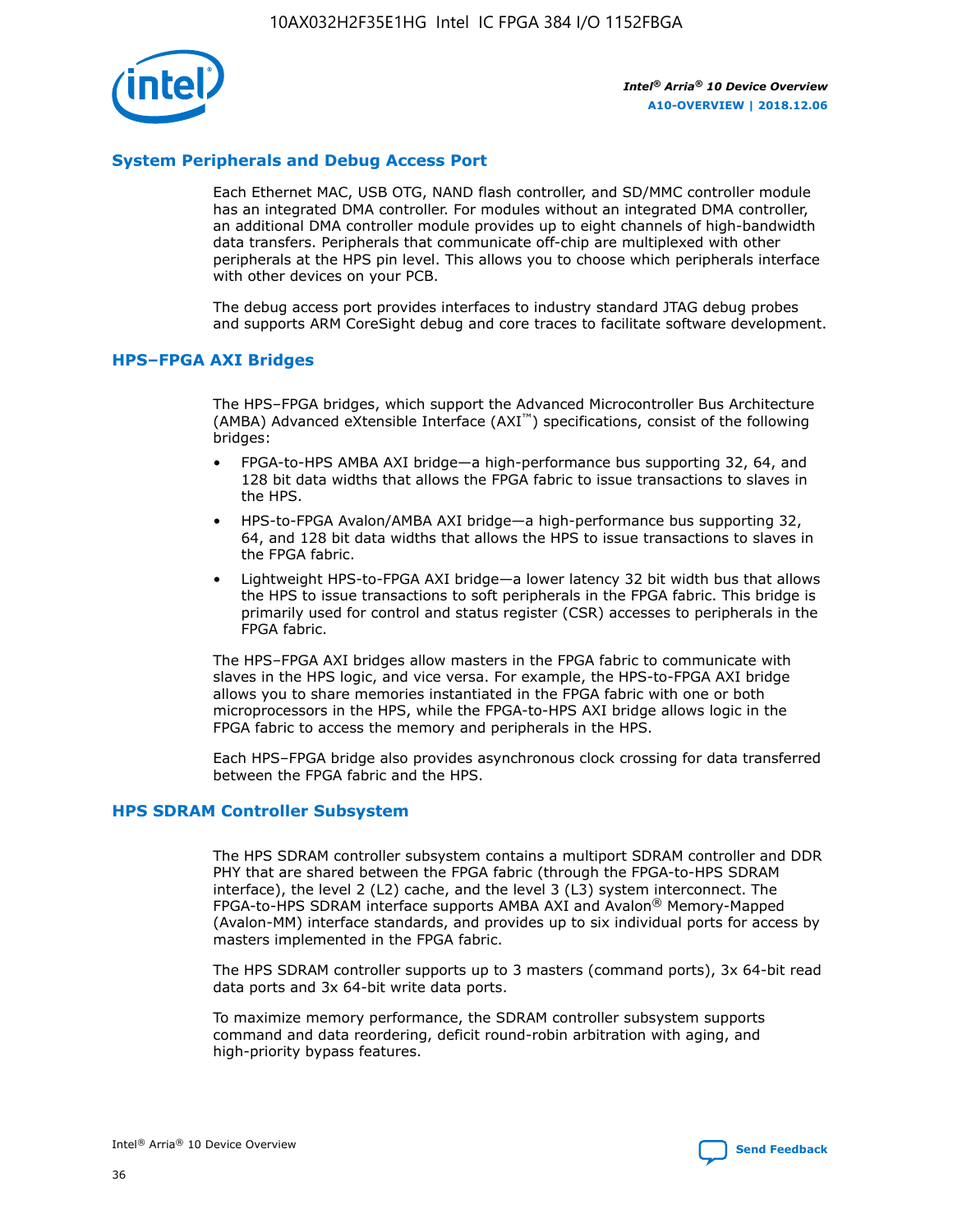

## **FPGA Configuration and HPS Booting**

The FPGA fabric and HPS in the SoC FPGA must be powered at the same time. You can reduce the clock frequencies or gate the clocks to reduce dynamic power.

Once powered, the FPGA fabric and HPS can be configured independently thus providing you with more design flexibility:

- You can boot the HPS independently. After the HPS is running, the HPS can fully or partially reconfigure the FPGA fabric at any time under software control. The HPS can also configure other FPGAs on the board through the FPGA configuration controller.
- Configure the FPGA fabric first, and then boot the HPS from memory accessible to the FPGA fabric.

## **Hardware and Software Development**

For hardware development, you can configure the HPS and connect your soft logic in the FPGA fabric to the HPS interfaces using the Platform Designer system integration tool in the Intel Quartus Prime software.

For software development, the ARM-based SoC FPGA devices inherit the rich software development ecosystem available for the ARM Cortex-A9 MPCore processor. The software development process for Intel SoC FPGAs follows the same steps as those for other SoC devices from other manufacturers. Support for Linux\*, VxWorks\*, and other operating systems are available for the SoC FPGAs. For more information on the operating systems support availability, contact the Intel FPGA sales team.

You can begin device-specific firmware and software development on the Intel SoC FPGA Virtual Target. The Virtual Target is a fast PC-based functional simulation of a target development system—a model of a complete development board. The Virtual Target enables the development of device-specific production software that can run unmodified on actual hardware.

## **Dynamic and Partial Reconfiguration**

The Intel Arria 10 devices support dynamic and partial reconfiguration. You can use dynamic and partial reconfiguration simultaneously to enable seamless reconfiguration of both the device core and transceivers.

## **Dynamic Reconfiguration**

You can reconfigure the PMA and PCS blocks while the device continues to operate. This feature allows you to change the data rates, protocol, and analog settings of a channel in a transceiver bank without affecting on-going data transfer in other transceiver banks. This feature is ideal for applications that require dynamic multiprotocol or multirate support.

## **Partial Reconfiguration**

Using partial reconfiguration, you can reconfigure some parts of the device while keeping the device in operation.

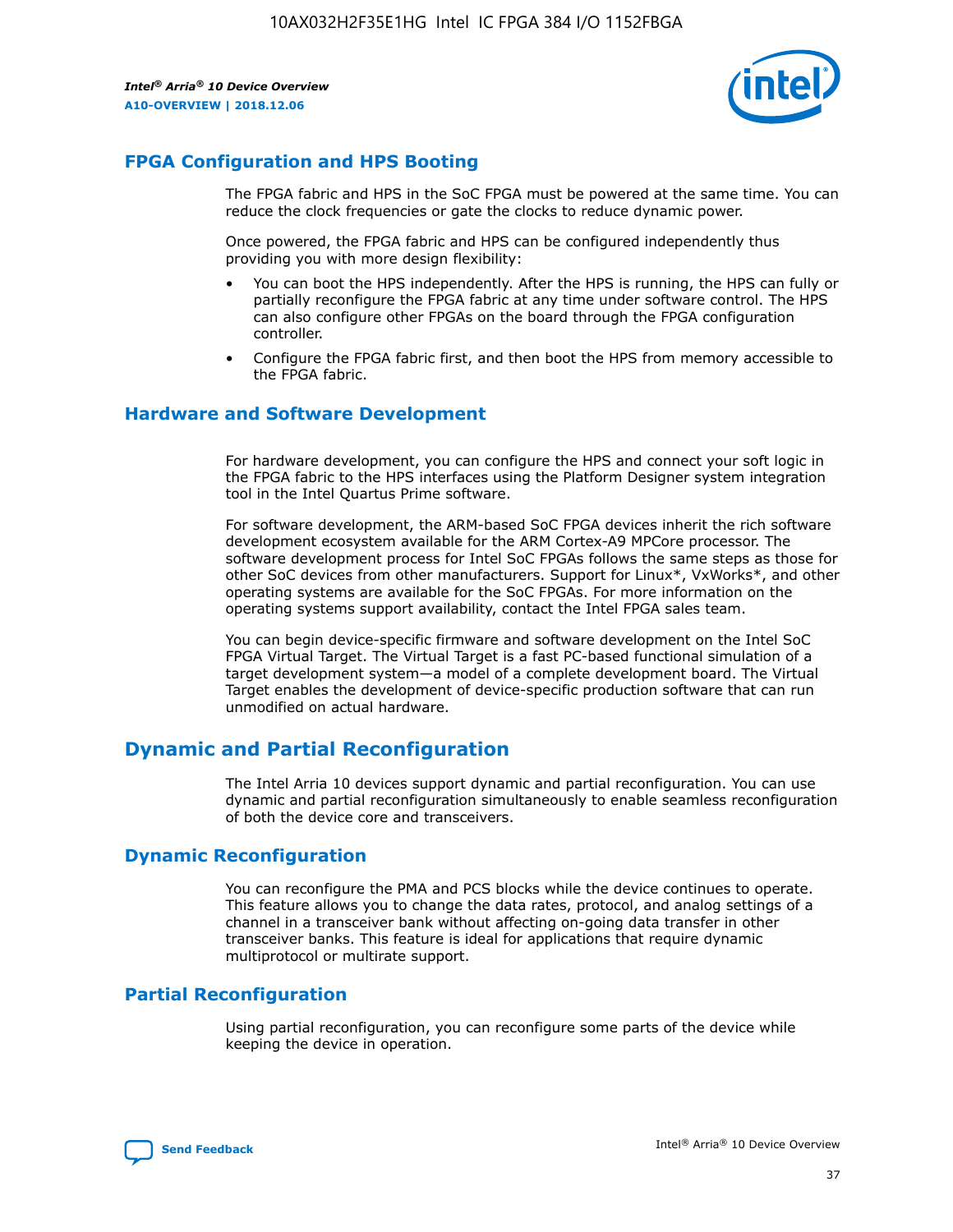

Instead of placing all device functions in the FPGA fabric, you can store some functions that do not run simultaneously in external memory and load them only when required. This capability increases the effective logic density of the device, and lowers cost and power consumption.

In the Intel solution, you do not have to worry about intricate device architecture to perform a partial reconfiguration. The partial reconfiguration capability is built into the Intel Quartus Prime design software, making such time-intensive task simple.

Intel Arria 10 devices support partial reconfiguration in the following configuration options:

- Using an internal host:
	- All supported configuration modes where the FPGA has access to external memory devices such as serial and parallel flash memory.
	- Configuration via Protocol [CvP (PCIe)]
- Using an external host—passive serial (PS), fast passive parallel (FPP) x8, FPP x16, and FPP x32 I/O interface.

# **Enhanced Configuration and Configuration via Protocol**

## **Table 25. Configuration Schemes and Features of Intel Arria 10 Devices**

Intel Arria 10 devices support 1.8 V programming voltage and several configuration schemes.

| <b>Scheme</b>                                                          | <b>Data</b><br><b>Width</b> | <b>Max Clock</b><br>Rate<br>(MHz) | <b>Max Data</b><br>Rate<br>(Mbps)<br>(13) | <b>Decompression</b> | <b>Design</b><br>Security <sup>(1</sup><br>4) | <b>Partial</b><br><b>Reconfiguration</b><br>(15) | <b>Remote</b><br><b>System</b><br><b>Update</b> |
|------------------------------------------------------------------------|-----------------------------|-----------------------------------|-------------------------------------------|----------------------|-----------------------------------------------|--------------------------------------------------|-------------------------------------------------|
| <b>JTAG</b>                                                            | 1 bit                       | 33                                | 33                                        |                      |                                               | Yes(16)                                          |                                                 |
| Active Serial (AS)<br>through the<br>EPCO-L<br>configuration<br>device | 1 bit,<br>4 bits            | 100                               | 400                                       | Yes                  | Yes                                           | $Y_{PS}(16)$                                     | Yes                                             |
| Passive serial (PS)<br>through CPLD or<br>external<br>microcontroller  | 1 bit                       | 100                               | 100                                       | Yes                  | Yes                                           | Yes(16)                                          | Parallel<br>Flash<br>Loader<br>(PFL) IP<br>core |
|                                                                        | continued                   |                                   |                                           |                      |                                               |                                                  |                                                 |

<sup>(13)</sup> Enabling either compression or design security features affects the maximum data rate. Refer to the Intel Arria 10 Device Datasheet for more information.

<sup>(14)</sup> Encryption and compression cannot be used simultaneously.

 $(15)$  Partial reconfiguration is an advanced feature of the device family. If you are interested in using partial reconfiguration, contact Intel for support.

 $(16)$  Partial configuration can be performed only when it is configured as internal host.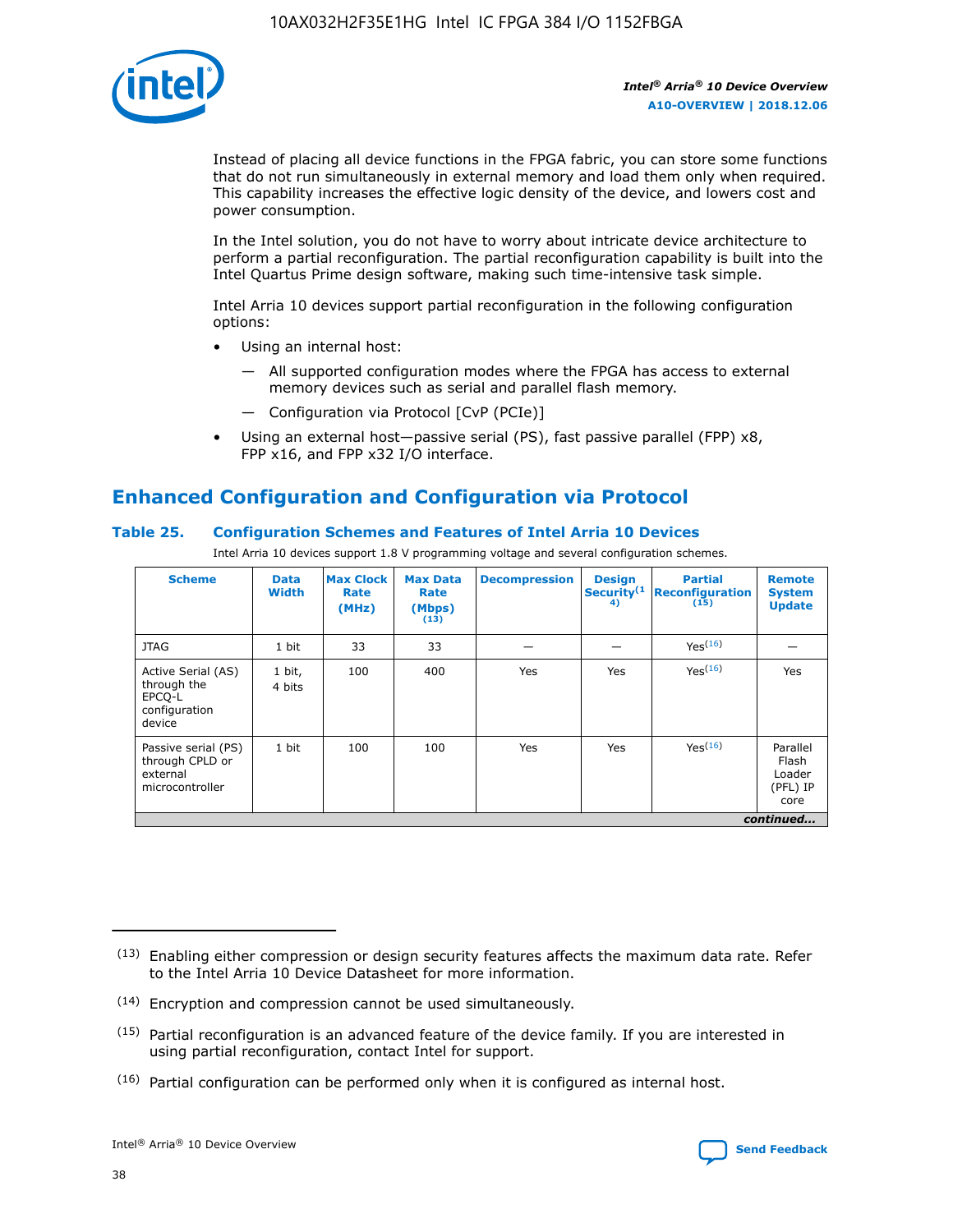

| <b>Scheme</b>                                    | <b>Data</b><br><b>Width</b> | <b>Max Clock</b><br>Rate<br>(MHz) | <b>Max Data</b><br>Rate<br>(Mbps)<br>(13) | <b>Decompression</b> | <b>Design</b><br>Security <sup>(1</sup><br>4) | <b>Partial</b><br><b>Reconfiguration</b><br>(15) | <b>Remote</b><br><b>System</b><br><b>Update</b> |
|--------------------------------------------------|-----------------------------|-----------------------------------|-------------------------------------------|----------------------|-----------------------------------------------|--------------------------------------------------|-------------------------------------------------|
| Fast passive                                     | 8 bits                      | 100                               | 3200                                      | Yes                  | Yes                                           | Yes(17)                                          | PFL IP                                          |
| parallel (FPP)<br>through CPLD or                | 16 bits                     |                                   |                                           | Yes                  | Yes                                           |                                                  | core                                            |
| external<br>microcontroller                      | 32 bits                     |                                   |                                           | Yes                  | Yes                                           |                                                  |                                                 |
| Configuration via                                | 16 bits                     | 100                               | 3200                                      | Yes                  | Yes                                           | Yes <sup>(17)</sup>                              |                                                 |
| <b>HPS</b>                                       | 32 bits                     |                                   |                                           | Yes                  | Yes                                           |                                                  |                                                 |
| Configuration via<br>Protocol [CvP<br>$(PCIe^*)$ | x1, x2,<br>x4, x8<br>lanes  |                                   | 8000                                      | Yes                  | Yes                                           | Yes <sup>(16)</sup>                              |                                                 |

You can configure Intel Arria 10 devices through PCIe using Configuration via Protocol (CvP). The Intel Arria 10 CvP implementation conforms to the PCIe 100 ms power-up-to-active time requirement.

#### **Related Information**

[Configuration via Protocol \(CvP\) Implementation in Intel FPGAs User Guide](https://www.intel.com/content/www/us/en/programmable/documentation/dsu1441819344145.html#dsu1442269728522) Provides more information about the CvP configuration scheme.

## **SEU Error Detection and Correction**

Intel Arria 10 devices offer robust and easy-to-use single-event upset (SEU) error detection and correction circuitry.

The detection and correction circuitry includes protection for Configuration RAM (CRAM) programming bits and user memories. The CRAM is protected by a continuously running CRC error detection circuit with integrated ECC that automatically corrects one or two errors and detects higher order multi-bit errors. When more than two errors occur, correction is available through reloading of the core programming file, providing a complete design refresh while the FPGA continues to operate.

The physical layout of the Intel Arria 10 CRAM array is optimized to make the majority of multi-bit upsets appear as independent single-bit or double-bit errors which are automatically corrected by the integrated CRAM ECC circuitry. In addition to the CRAM protection, the M20K memory blocks also include integrated ECC circuitry and are layout-optimized for error detection and correction. The MLAB does not have ECC.

(14) Encryption and compression cannot be used simultaneously.

<sup>(17)</sup> Supported at a maximum clock rate of 100 MHz.



 $(13)$  Enabling either compression or design security features affects the maximum data rate. Refer to the Intel Arria 10 Device Datasheet for more information.

 $(15)$  Partial reconfiguration is an advanced feature of the device family. If you are interested in using partial reconfiguration, contact Intel for support.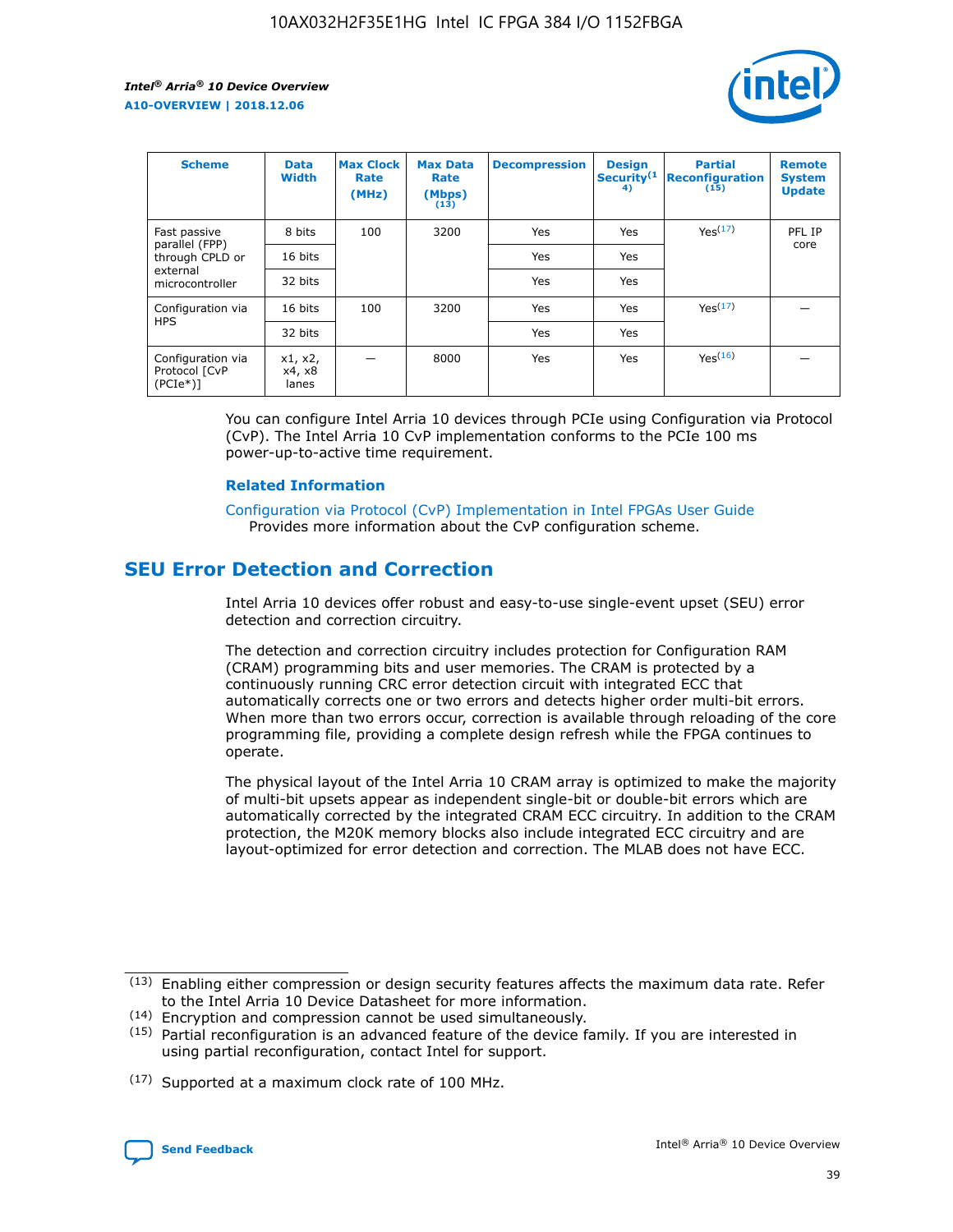

## **Power Management**

Intel Arria 10 devices leverage the advanced 20 nm process technology, a low 0.9 V core power supply, an enhanced core architecture, and several optional power reduction techniques to reduce total power consumption by as much as 40% compared to Arria V devices and as much as 60% compared to Stratix V devices.

The optional power reduction techniques in Intel Arria 10 devices include:

- **SmartVID**—a code is programmed into each device during manufacturing that allows a smart regulator to operate the device at lower core  $V_{CC}$  while maintaining performance
- **Programmable Power Technology**—non-critical timing paths are identified by the Intel Quartus Prime software and the logic in these paths is biased for low power instead of high performance
- **Low Static Power Options**—devices are available with either standard static power or low static power while maintaining performance

Furthermore, Intel Arria 10 devices feature Intel's industry-leading low power transceivers and include a number of hard IP blocks that not only reduce logic resources but also deliver substantial power savings compared to soft implementations. In general, hard IP blocks consume up to 90% less power than the equivalent soft logic implementations.

## **Incremental Compilation**

The Intel Quartus Prime software incremental compilation feature reduces compilation time and helps preserve performance to ease timing closure. The incremental compilation feature enables the partial reconfiguration flow for Intel Arria 10 devices.

Incremental compilation supports top-down, bottom-up, and team-based design flows. This feature facilitates modular, hierarchical, and team-based design flows where different designers compile their respective design sections in parallel. Furthermore, different designers or IP providers can develop and optimize different blocks of the design independently. These blocks can then be imported into the top level project.

# **Document Revision History for Intel Arria 10 Device Overview**

| <b>Document</b><br><b>Version</b> | <b>Changes</b>                                                                                                                                                                                                                                                              |
|-----------------------------------|-----------------------------------------------------------------------------------------------------------------------------------------------------------------------------------------------------------------------------------------------------------------------------|
| 2018.12.06                        | Added links to Intel Arria 10 device errata documents.<br>Removed automotive temperature option from the Intel Arria 10 GX devices.<br>Removed -3 fabric speed grade from the Intel Arria 10 GT devices.<br>Updated power options for the Intel Arria 10 GX and GT devices. |
| 2018.04.09                        | Updated the lowest $V_{CC}$ from 0.83 V to 0.82 V in the topic listing a summary of the device features.                                                                                                                                                                    |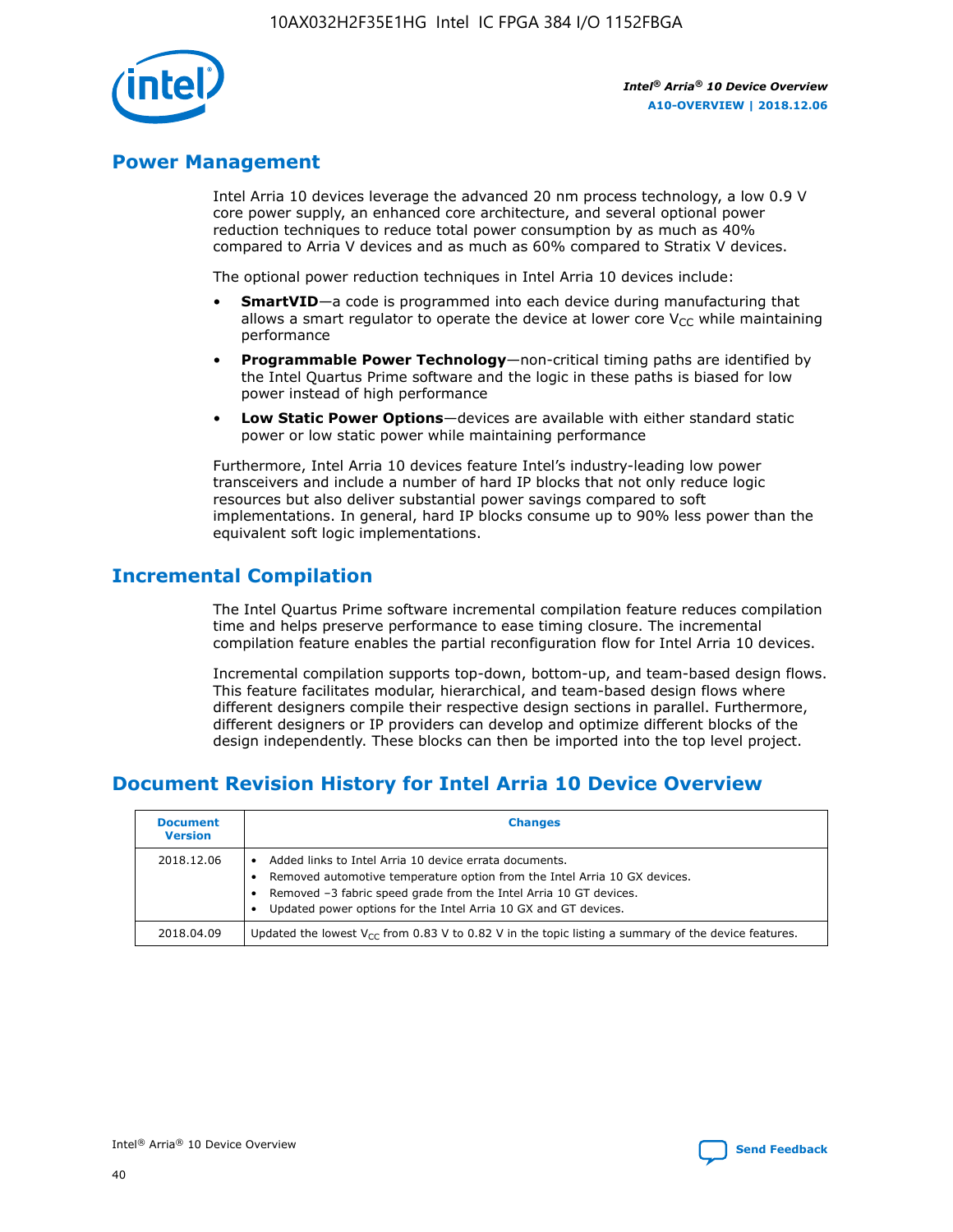*Intel® Arria® 10 Device Overview* **A10-OVERVIEW | 2018.12.06**



| <b>Date</b>    | <b>Version</b> | <b>Changes</b>                                                                                                                                                                                                                                                                                                                                                                                                                                                                                                                                                                                                                                                                                                                                                                                                                                                                                                                                                            |
|----------------|----------------|---------------------------------------------------------------------------------------------------------------------------------------------------------------------------------------------------------------------------------------------------------------------------------------------------------------------------------------------------------------------------------------------------------------------------------------------------------------------------------------------------------------------------------------------------------------------------------------------------------------------------------------------------------------------------------------------------------------------------------------------------------------------------------------------------------------------------------------------------------------------------------------------------------------------------------------------------------------------------|
| January 2018   | 2018.01.17     | Updated the maximum data rate for HPS (Intel Arria 10 SX devices<br>external memory interface DDR3 controller from 2,166 Mbps to 2,133<br>Mbps.<br>Updated maximum frequency supported for half rate QDRII and QDRII<br>+ SRAM to 633 MHz in Memory Standards Supported by the Soft<br>Memory Controller table.<br>Updated transceiver backplane capability to 12.5 Gbps.<br>$\bullet$<br>Removed transceiver speed grade 5 in Sample Ordering Core and<br>Available Options for Intel Arria 10 GX Devices figure.<br>Removed package code 40, low static power, SmartVID, industrial, and<br>military operating temperature support from Sample Ordering Core and<br>Available Options for Intel Arria 10 GT Devices figure.<br>Updated short reach transceiver rate for Intel Arria 10 GT devices to<br>25.8 Gbps.<br>Removed On-Die Instrumentation - EyeQ and Jitter Margin Tool<br>support from PMA Features of the Transceivers in Intel Arria 10 Devices<br>table. |
| September 2017 | 2017.09.20     | Updated the maximum speed of the DDR4 external memory interface from<br>1,333 MHz/2,666 Mbps to 1,200 MHz/2,400 Mbps.                                                                                                                                                                                                                                                                                                                                                                                                                                                                                                                                                                                                                                                                                                                                                                                                                                                     |
| July 2017      | 2017.07.13     | Corrected the automotive temperature range in the figure showing the<br>available options for the Intel Arria 10 GX devices from "-40°C to 100°C"<br>to "-40°C to 125°C".                                                                                                                                                                                                                                                                                                                                                                                                                                                                                                                                                                                                                                                                                                                                                                                                 |
| July 2017      | 2017.07.06     | Added automotive temperature option to Intel Arria 10 GX device family.                                                                                                                                                                                                                                                                                                                                                                                                                                                                                                                                                                                                                                                                                                                                                                                                                                                                                                   |
| May 2017       | 2017.05.08     | Corrected protocol names with "1588" to "IEEE 1588v2".<br>Updated the vertical migration table to remove vertical migration<br>between Intel Arria 10 GX and Intel Arria 10 SX device variants.<br>Removed all "Preliminary" marks.                                                                                                                                                                                                                                                                                                                                                                                                                                                                                                                                                                                                                                                                                                                                       |
| March 2017     | 2017.03.15     | Removed the topic about migration from Intel Arria 10 to Intel Stratix<br>10 devices.<br>Rebranded as Intel.<br>$\bullet$                                                                                                                                                                                                                                                                                                                                                                                                                                                                                                                                                                                                                                                                                                                                                                                                                                                 |
| October 2016   | 2016.10.31     | Removed package F36 from Intel Arria 10 GX devices.<br>Updated Intel Arria 10 GT sample ordering code and maximum GX<br>$\bullet$<br>transceiver count. Intel Arria 10 GT devices are available only in the<br>SF45 package option with a maximum of 72 transceivers.                                                                                                                                                                                                                                                                                                                                                                                                                                                                                                                                                                                                                                                                                                     |
| May 2016       | 2016.05.02     | Updated the FPGA Configuration and HPS Booting topic.<br>Remove V <sub>CC</sub> PowerManager from the Summary of Features, Power<br>Management and Arria 10 Device Variants and packages topics. This<br>feature is no longer supported in Arria 10 devices.<br>Removed LPDDR3 from the Memory Standards Supported by the HPS<br>Hard Memory Controller table in the Memory Standards Supported by<br>Intel Arria 10 Devices topic. This standard is only supported by the<br>FPGA.<br>Removed transceiver speed grade 5 from the Device Variants and<br>Packages topic for Arria 10 GX and SX devices.                                                                                                                                                                                                                                                                                                                                                                   |
| February 2016  | 2016.02.11     | Changed the maximum Arria 10 GT datarate to 25.8 Gbps and the<br>minimum datarate to 1 Gbps globally.<br>Revised the state for Core clock networks in the Summary of Features<br>$\bullet$<br>topic.<br>Changed the transceiver parameters in the "Summary of Features for<br>Arria 10 Devices" table.<br>• Changed the transceiver parameters in the "Maximum Resource Counts<br>for Arria 10 GT Devices" table.<br>• Changed the package availability for GT devices in the "Package Plan<br>for Arria 10 GT Devices" table.<br>Changed the package configurations for GT devices in the "Migration"<br>Capability Across Arria 10 Product Lines" figure.<br>continued                                                                                                                                                                                                                                                                                                  |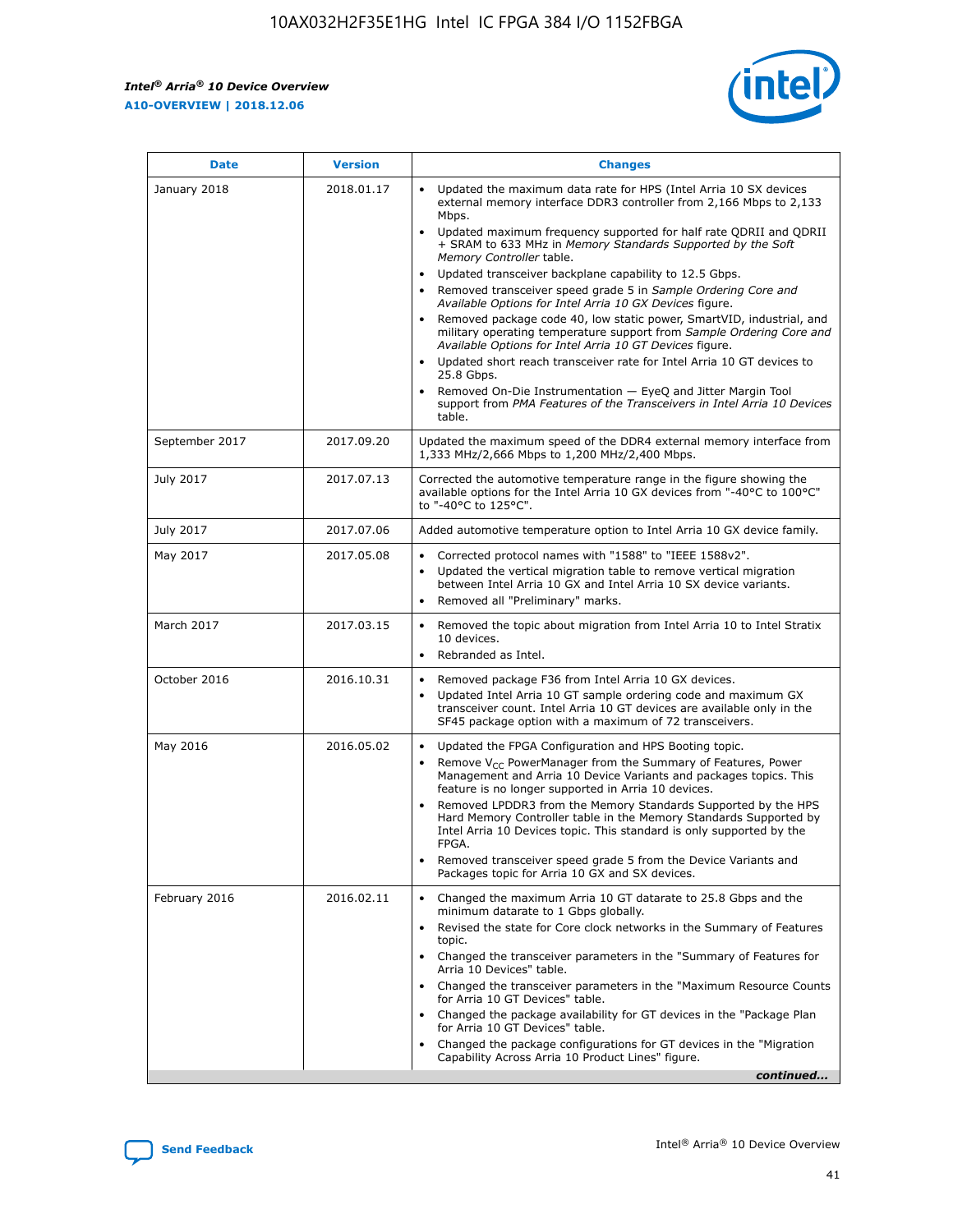

| <b>Date</b>   | <b>Version</b> | <b>Changes</b>                                                                                                                                                                   |
|---------------|----------------|----------------------------------------------------------------------------------------------------------------------------------------------------------------------------------|
|               |                | • Changed transceiver parameters in the "Low Power Serial Transceivers"<br>section.                                                                                              |
|               |                | • Changed the transceiver descriptions in the "Device Variants for the<br>Arria 10 Device Family" table.                                                                         |
|               |                | Changed the "Sample Ordering Code and Available Options for Arria 10<br>GT Devices" figure.                                                                                      |
|               |                | Changed the datarates for GT devices in the "PMA Features" section.                                                                                                              |
|               |                | Changed the datarates for GT devices in the "PCS Features" section.<br>$\bullet$                                                                                                 |
| December 2015 | 2015.12.14     | Updated the number of M20K memory blocks for Arria 10 GX 660 from<br>$\bullet$<br>2133 to 2131 and corrected the total RAM bit from 48,448 Kb to<br>48,408 Kb.                   |
|               |                | Corrected the number of DSP blocks for Arria 10 GX 660 from 1688 to<br>$\bullet$<br>1687 in the table listing floating-point arithmetic resources.                               |
| November 2015 | 2015.11.02     | Updated the maximum resources for Arria 10 GX 220, GX 320, GX 480,<br>$\bullet$<br>GX 660, SX 220, SX 320, SX 480, and SX 660.                                                   |
|               |                | Updated resource count for Arria 10 GX 320, GX 480, GX 660, SX 320,<br>$\bullet$<br>SX 480, a SX 660 devices in Number of Multipliers in Intel Arria 10<br><b>Devices</b> table. |
|               |                | Updated the available options for Arria 10 GX, GT, and SX.<br>$\bullet$                                                                                                          |
|               |                | Changed instances of Quartus II to Quartus Prime.<br>$\bullet$                                                                                                                   |
| June 2015     | 2015.06.15     | Corrected label for Intel Arria 10 GT product lines in the vertical migration<br>figure.                                                                                         |
| May 2015      | 2015.05.15     | Corrected the DDR3 half rate and quarter rate maximum frequencies in the<br>table that lists the memory standards supported by the Intel Arria 10 hard<br>memory controller.     |
| May 2015      | 2015.05.04     | • Added support for 13.5G JESD204b in the Summary of Features table.<br>• Added a link to Arria 10 GT Channel Usage in the Arria 10 GT Package<br>Plan topic.                    |
|               |                | • Added a note to the table, Maximum Resource Counts for Arria 10 GT<br>devices.                                                                                                 |
|               |                | Updated the power requirements of the transceivers in the Low Power<br>Serial Transceivers topic.                                                                                |
| January 2015  | 2015.01.23     | • Added floating point arithmetic features in the Summary of Features<br>table.                                                                                                  |
|               |                | • Updated the total embedded memory from 38.38 megabits (Mb) to<br>65.6 Mb.                                                                                                      |
|               |                | • Updated the table that lists the memory standards supported by Intel<br>Arria 10 devices.                                                                                      |
|               |                | Removed support for DDR3U, LPDDR3 SDRAM, RLDRAM 2, and DDR2.                                                                                                                     |
|               |                | Moved RLDRAM 3 support from hard memory controller to soft memory<br>controller. RLDRAM 3 support uses hard PHY with soft memory<br>controller.                                  |
|               |                | Added soft memory controller support for QDR IV.                                                                                                                                 |
|               |                | Updated the maximum resource count table to include the number of<br>hard memory controllers available in each device variant.                                                   |
|               |                | Updated the transceiver PCS data rate from 12.5 Gbps to 12 Gbps.<br>$\bullet$                                                                                                    |
|               |                | Updated the max clock rate of PS, FPP x8, FPP x16, and Configuration<br>via HPS from 125 MHz to 100 MHz.                                                                         |
|               |                | Added a feature for fractional synthesis PLLs: PLL cascading.                                                                                                                    |
|               |                | Updated the HPS programmable general-purpose I/Os from 54 to 62.                                                                                                                 |
|               |                | continued                                                                                                                                                                        |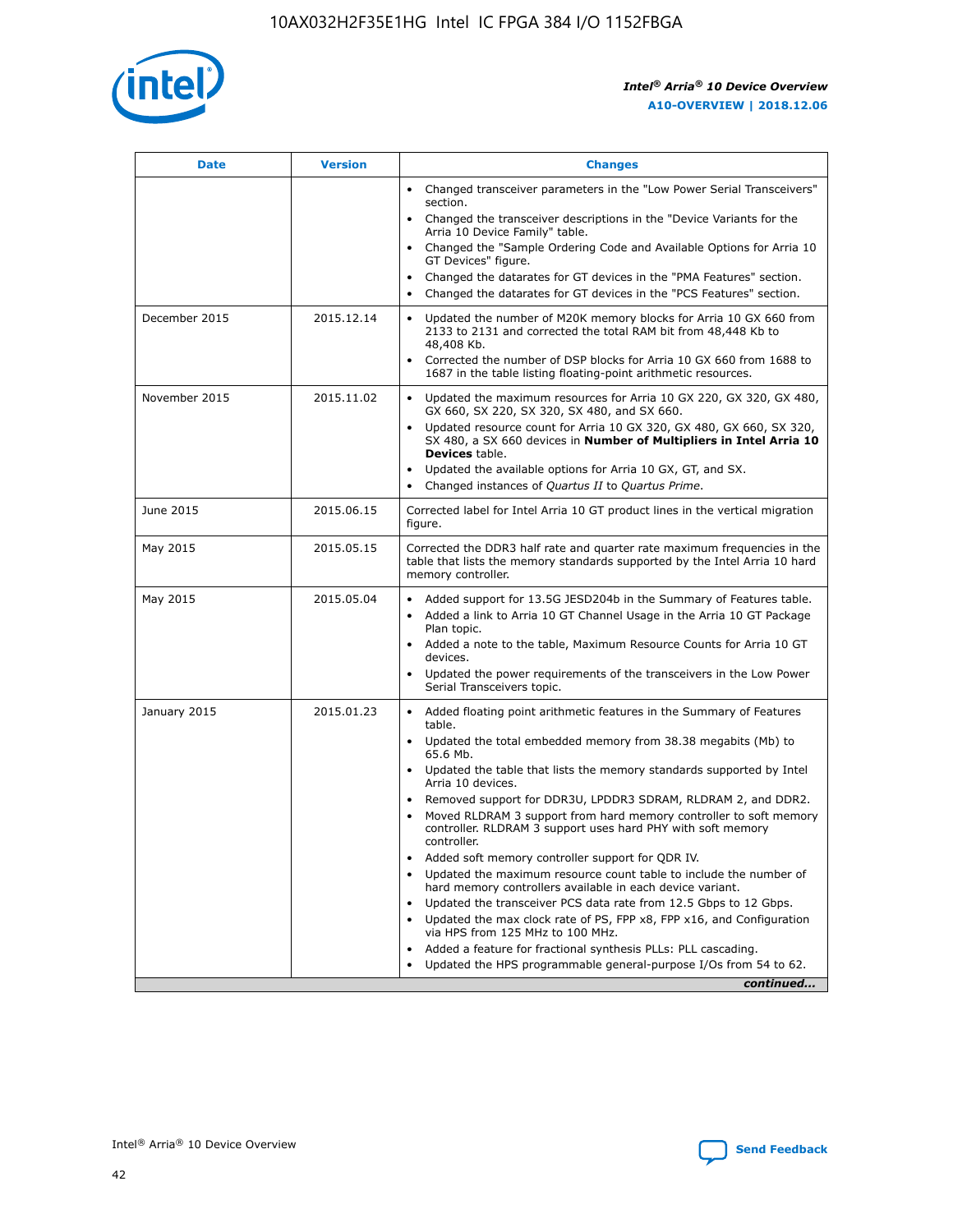r



| <b>Date</b>    | <b>Version</b> | <b>Changes</b>                                                                                                                                                                                                                                                                                                                                                                                                                                                                                                                         |
|----------------|----------------|----------------------------------------------------------------------------------------------------------------------------------------------------------------------------------------------------------------------------------------------------------------------------------------------------------------------------------------------------------------------------------------------------------------------------------------------------------------------------------------------------------------------------------------|
| September 2014 | 2014.09.30     | Corrected the 3 V I/O and LVDS I/O counts for F35 and F36 packages<br>of Arria 10 GX.<br>Corrected the 3 V I/O, LVDS I/O, and transceiver counts for the NF40<br>$\bullet$<br>package of the Arria GX 570 and 660.<br>Removed 3 V I/O, LVDS I/O, and transceiver counts for the NF40<br>package of the Arria GX 900 and 1150. The NF40 package is not<br>available for Arria 10 GX 900 and 1150.                                                                                                                                       |
| August 2014    | 2014.08.18     | Updated Memory (Kb) M20K maximum resources for Arria 10 GX 660<br>devices from 42,660 to 42,620.<br>Added GPIO columns consisting of LVDS I/O Bank and 3V I/O Bank in<br>$\bullet$<br>the Package Plan table.<br>Added how to use memory interface clock frequency higher than 533<br>$\bullet$<br>MHz in the I/O vertical migration.<br>Added information to clarify that RLDRAM3 support uses hard PHY with<br>$\bullet$<br>soft memory controller.<br>Added variable precision DSP blocks support for floating-point<br>arithmetic. |
| June 2014      | 2014.06.19     | Updated number of dedicated I/Os in the HPS block to 17.                                                                                                                                                                                                                                                                                                                                                                                                                                                                               |
| February 2014  | 2014.02.21     | Updated transceiver speed grade options for GT devices in Figure 2.                                                                                                                                                                                                                                                                                                                                                                                                                                                                    |
| February 2014  | 2014.02.06     | Updated data rate for Arria 10 GT devices from 28.1 Gbps to 28.3 Gbps.                                                                                                                                                                                                                                                                                                                                                                                                                                                                 |
| December 2013  | 2013.12.10     | Updated the HPS memory standards support from LPDDR2 to LPDDR3.<br>Updated HPS block diagram to include dedicated HPS I/O and FPGA<br>$\bullet$<br>Configuration blocks as well as repositioned SD/SDIO/MMC, DMA, SPI<br>and NAND Flash with ECC blocks.                                                                                                                                                                                                                                                                               |
| December 2013  | 2013.12.02     | Initial release.                                                                                                                                                                                                                                                                                                                                                                                                                                                                                                                       |